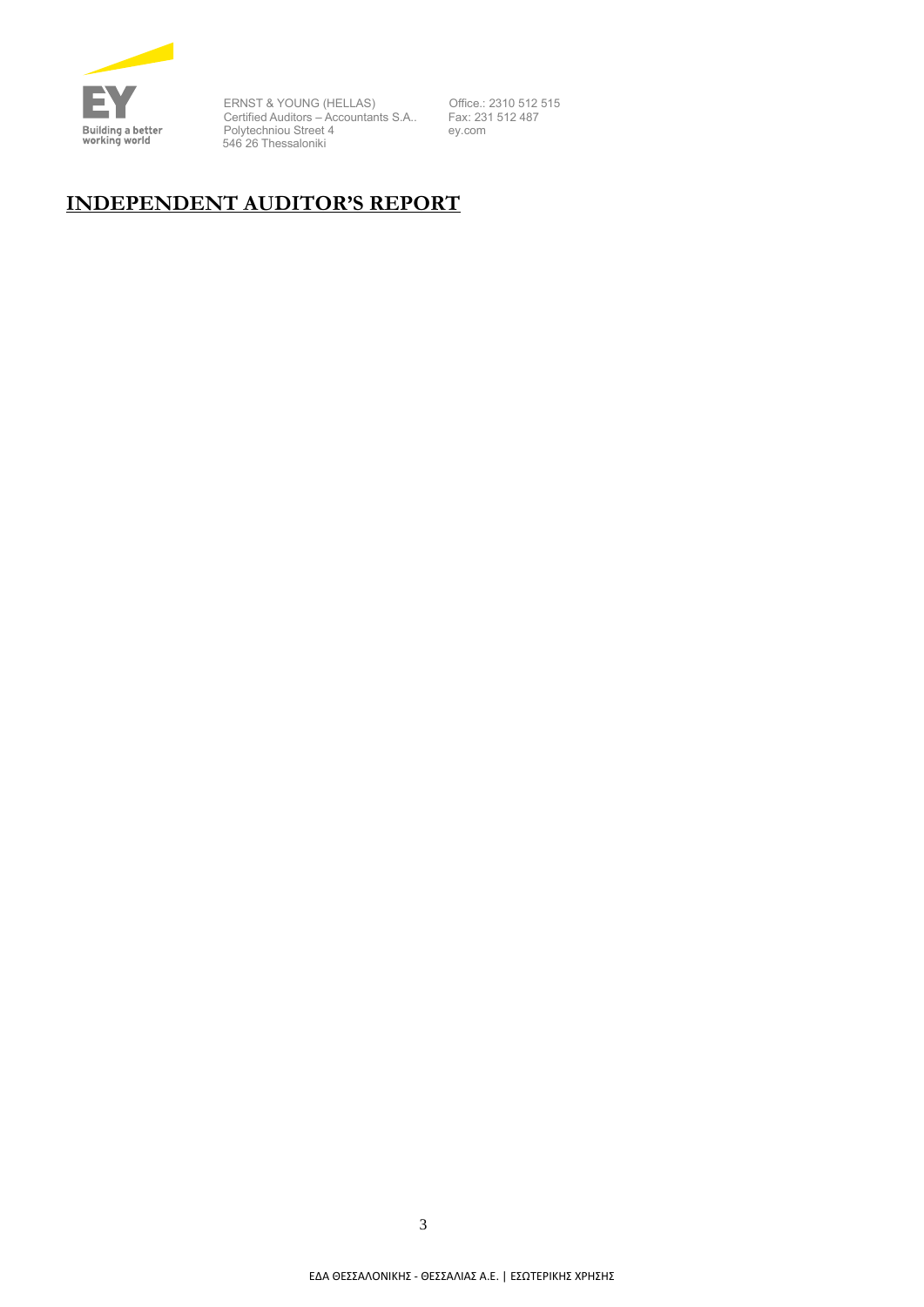

there is a material misstatement of this other information, we are required to report that fact. We have nothing to report in this regard.

#### **Responsibilities of the Management for the Financial Statements**

Management is responsible for the preparation and fair presentation of the interim financial statements in accordance with International Financial Reporting Standards as endorsed by the European Union, and for such internal control as management determines is necessary to enable the preparation of financial statements that are free from material misstatement, whether due to fraud or error.

In preparing the interim financial statements, management is responsible for assessing the Company's ability to continue as a going concern, disclosing, as applicable, matters related to going concern and using the going concern basis of accounting unless management either intends to liquidate the Company or to cease operations, or has no realistic alternative but to do so.

#### **Auditor's Responsibilities for the Audit of the Financial Statements**

Our objectives are to obtain reasonable assurance about whether the interim financial statements as a whole are free from material misstatement, whether due to fraud or error, and to issue an auditor's report that includes our opinion. Reasonable assurance is a high level of assurance but is not a guarantee that an audit conducted in accordance with ISAs as incorporated in Greek Law, will always detect a material misstatement when it exists. Misstatements can arise from fraud or error and are considered material if, individually or in the aggregate, they could reasonably be expected to influence the economic decisions of users taken on the basis of these interim financial statements.

As part of an audit in accordance with ISAs as incorporated in Greek Law, we exercise professional judgment and maintain professional scepticism throughout the audit. We also:

- Identify and assess the risks of material misstatement of the interim financial statements, whether due to fraud or error, design and perform audit procedures responsive to those risks, and obtain audit evidence that is sufficient and appropriate to provide a basis for our opinion. The risk of not detecting a material misstatement resulting from fraud is higher than for one resulting from error, as fraud may involve collusion, forgery, intentional omissions, misrepresentations, or the override of internal control.
- Obtain an understanding of internal control relevant to the audit in order to design audit procedures that are appropriate in the circumstances, but not for the purpose of expressing an opinion on the effectiveness of the Company's internal control.
- Evaluate the appropriateness of accounting policies used and the reasonableness of accounting estimates and related disclosures made by management.
- Conclude on the appropriateness of Management's use of the going concern basis of accounting and, based on the audit evidence obtained, whether a material uncertainty exists related to events or conditions that may cast significant doubt on the Company's ability to continue as a going concern. If we conclude that a material uncertainty exists, we are required to draw attention in our auditor's report to the related disclosures in the interim financial statements or, if such disclosures are inadequate, to modify our opinion.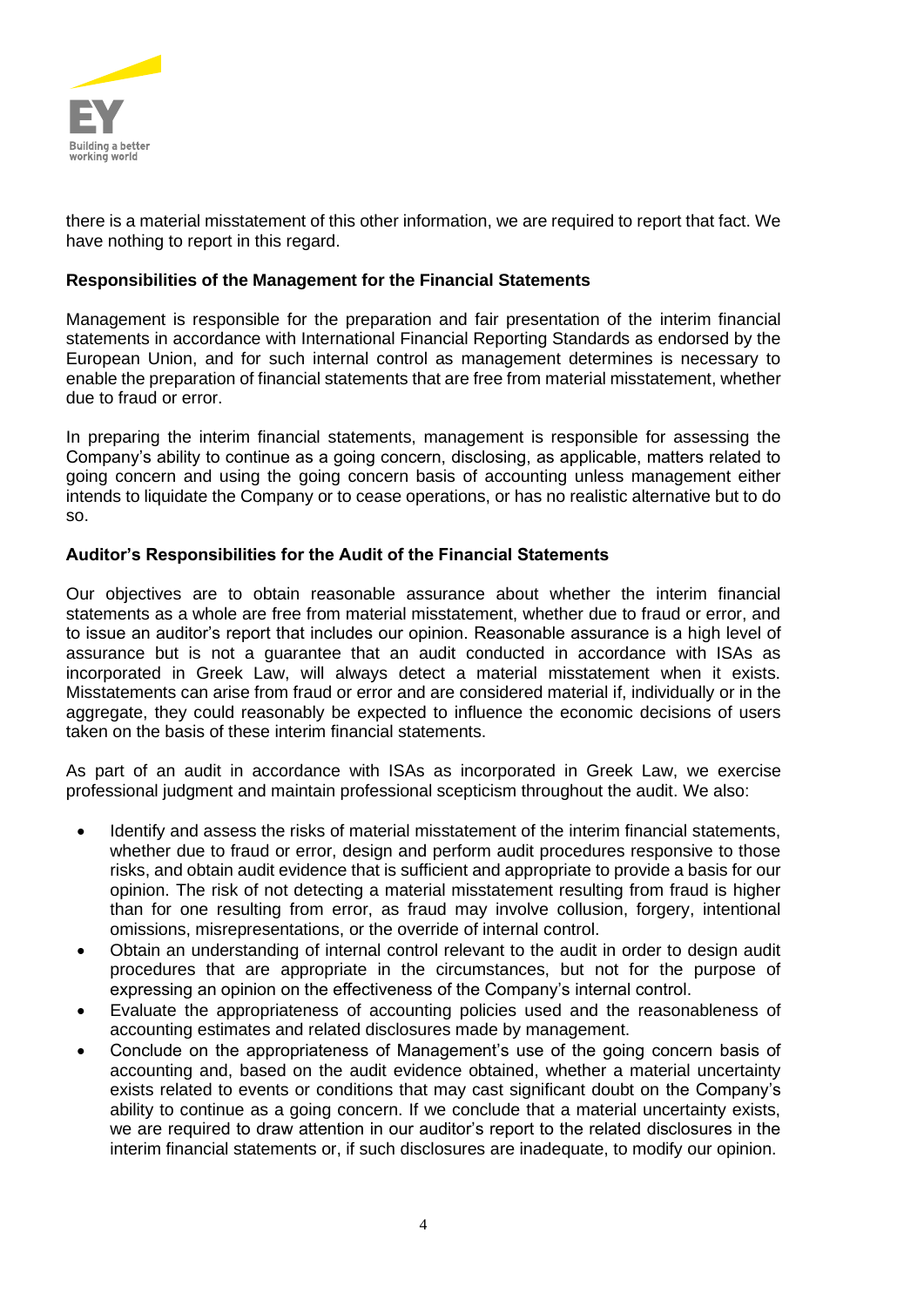

Our conclusions are based on the audit evidence obtained up to the date of our auditor's report. However, future events or conditions may cause the Company to cease to continue as a going concern.

• Evaluate the overall presentation, structure and content of the interim financial statements, including the disclosures, and whether the interim financial statements represent the underlying transactions and events in a manner that achieves fair presentation.

We communicate with management regarding, among other matters, the planned scope and timing of the audit and significant audit findings, including any significant deficiencies in internal control that we identify during our audit.

# **Report on Other Legal and Regulatory Requirements**

Taking into consideration that management is responsible for the preparation of the Board of Directors' Report pursuant to the provisions of Article 2, paragraph 5 (part B) of Law 4336/2015, we note that:

- a) In our opinion, the Board of Directors' Report has been prepared in accordance with the legal requirements of article 150 of Law 4548/2018 and its content is consistent with the accompanying financial statements for the year ended 31.12.2021.
- b) Based on the knowledge obtained in the course of our audit for the Company GAS DISTRIBUTION COMPANY THESSALONIKI – THESSALIA S.A. and its environment, no material inconsistencies in the Directors' report have been identified.

Thessaloniki, March 11<sup>th</sup>, 2022 The Certified Auditor Accountant

Konstantinos Katsagannis Audit Registration Number 25921 ERNST & YOUNG (Hellas) Certified Audit Accountants S.A. Himarras 8B, 151 25 Marousi Audit Company Registration Number 107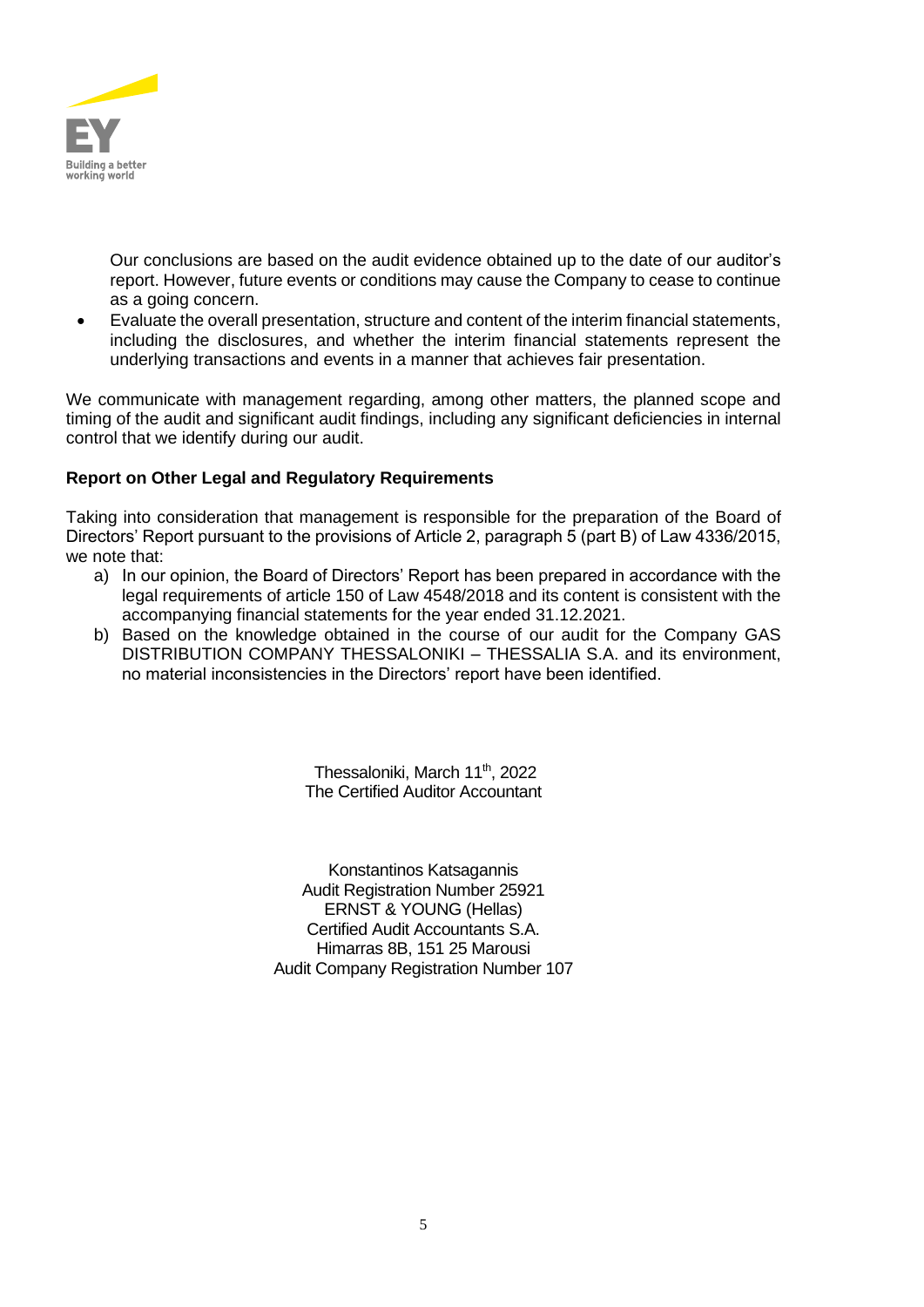

# **Statement of Financial Position**

| <b>Statement of Financial Position</b> | <b>Notes</b> | 31.12.2021     | 31.12.2020<br>(Restated) | 31.12.2019<br>(Restated) |
|----------------------------------------|--------------|----------------|--------------------------|--------------------------|
| Assets                                 |              |                |                          |                          |
| Tangible assets                        | 5            | 128.956.645,86 | 98.824.528,30            | 66.719.925,77            |
| Intangible assets                      | 6            | 230.257.120,37 | 240.555.260,51           | 250.386.318,86           |
| Right of use assets                    | 7            | 2.144.406,11   | 3.010.348,48             | 3.247.688,99             |
| Deferred tax asset                     | 8            | 691.245,61     | 741.180,24               | 720.931,50               |
| Long-term receivables                  | 10           | 252.562,74     | 265.559,74               | 260.264,74               |
| Non - Current Assets                   |              | 362.301.980,69 | 343.396.877,27           | 321.335.129,86           |
|                                        |              |                |                          |                          |
| Inventories                            | 9            | 1.908.060,12   | 1.858.809,50             | 1.617.805,51             |
| Trade and other receivables            | 10           | 20.052.579,68  | 18.783.131,66            | 17.417.341,94            |
| Cash and cash equivalents              | 11           | 22.535.542,04  | 10.283.034,80            | 12.174.015,10            |
| <b>Current Assets</b>                  |              | 44.496.181,84  | 30.924.975,96            | 31.209.162,55            |
| <b>Total Assets</b>                    |              | 406.798.162,53 | 374.321.853,23           | 352.544.292,41           |
| Equity & Liabilities                   |              |                |                          |                          |
| Share capital                          | 12           | 247.127.605,00 | 247.127.605,00           | 247.127.605,00           |
| Reserves                               | 13           | 19.112.162,99  | 18.193.938,22            | 17.166.904,21            |
| Retained earnings                      |              | 18.603.174,14  | 20.713.692,88            | 19.928.877,85            |
| Equity                                 |              | 284.842.942,13 | 286.035.236,10           | 284.223.387,06           |
| Long-term loan                         | 14           | 64.330.556,00  | 37.000.000,00            | 31.100.000,00            |
| Financial liabilities for leases       | 14           | 1.139.570,92   | 2.037.637,32             | 2.275.653,04             |
| Provision for personnel compensation   | 15           | 442.863,00     | 384.708,00               | 333.819,00               |
| Grants                                 | 16           | 9.073.029,28   | 9.485.439,70             | 9.897.850,14             |
| Other long-term liabilities            | 17           | 1.632.198,34   | 1.181.927,08             | 681.690,81               |
| Non - Current Liabilities              |              | 76.618.217,54  | 50.089.712,10            | 44.289.012,99            |
| Trade and other payables               | 17           | 31.257.732,28  | 25.713.341,19            | 14.932.902,45            |
| Short term portion of long term loans  | 14           | 11.169.444,00  | 10.100.000,00            | 8.100.000,00             |
| Financial liabilities for leases       | 14           | 1.066.610,80   | 1.032.459,98             | 998.989,91               |
| Income tax payable                     | 18           | 1.843.215,78   | 1.351.103,86             | 0,00                     |
| <b>Current Liabilities</b>             |              | 45.337.002,86  | 38.196.905,03            | 24.031.892,36            |
| <b>Total Liabilities</b>               |              | 121.955.220,40 | 88.286.617,13            | 68.320.905,35            |
| <b>Total Equity &amp; Liabilities</b>  |              | 406.798.162,53 | 374.321.853,23           | 352.544.292,41           |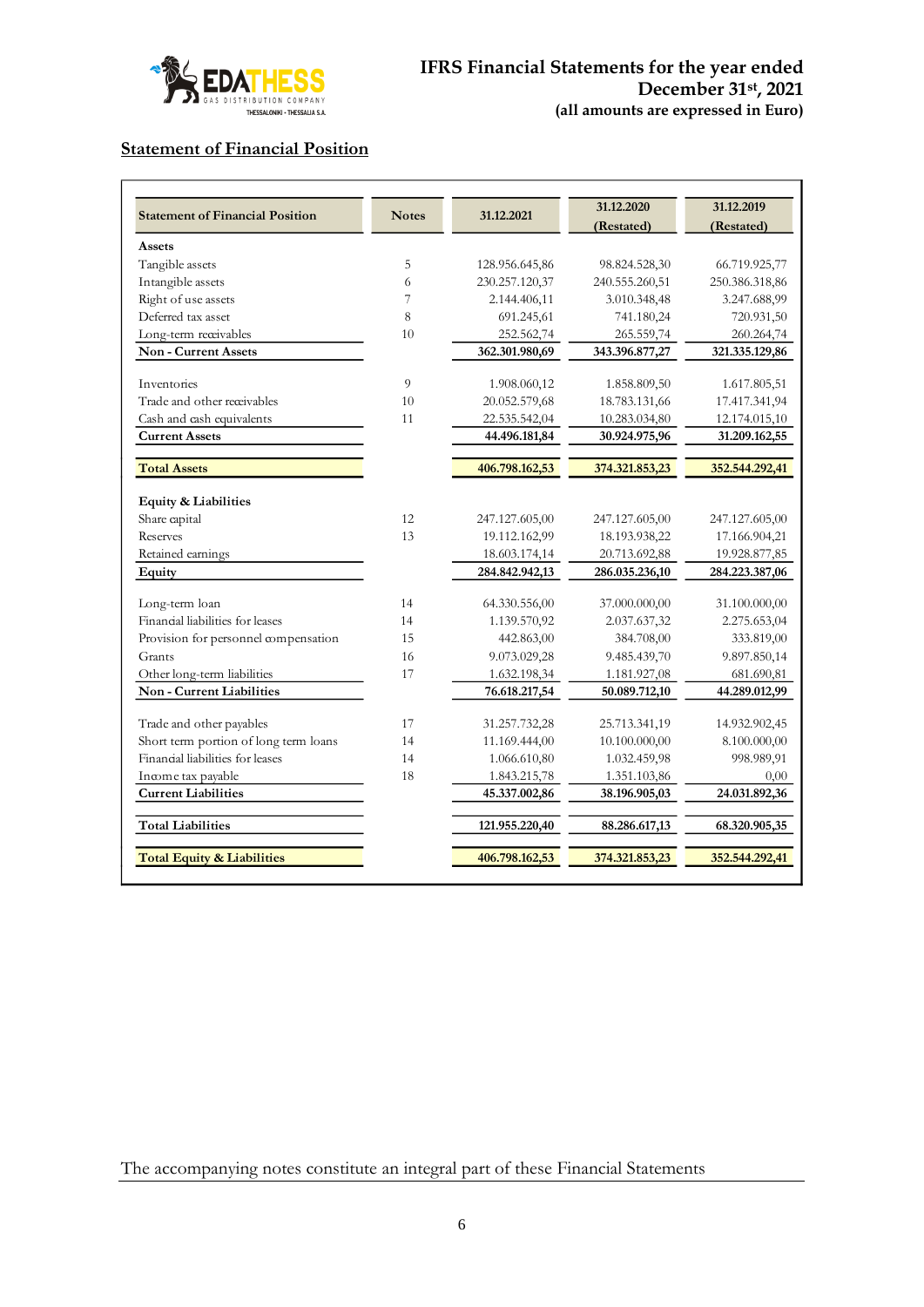

# **Income Statement**

| <b>Income Statement</b>                                                    | <b>Notes</b> | 01.01.2021-<br>31.12.2021 | 01.01.2020-<br>31.12.2020<br>(Restated) |
|----------------------------------------------------------------------------|--------------|---------------------------|-----------------------------------------|
| Distribution revenue                                                       |              | 59.295.838,79             | 59.719.341,60                           |
| Connection charges                                                         |              | 126.040,82                | 36.906,80                               |
| Other income                                                               | 19           | 3.675.491,18              | 2.619.901,64                            |
| Total distribution revenue                                                 |              | 63.097.370,79             | 62.376.150,04                           |
| Personnel cost                                                             | 20           | $-11.702.549,27$          | $-13.286.103,29$                        |
| Other operating expenses                                                   | 21           | $-15.357.399,87$          | $-10.753.861,53$                        |
| Personnel Cost & Services Capitalisation                                   | 20           | 5.853.474,63              | 5.132.293,52                            |
| Earnings before interest, taxes, depreciation<br>and amortisation (EBITDA) |              | 41.890.896,28             | 43.468.478,74                           |
| Depreciation tangible & intangible assets                                  | 5.6          | $-16.191.439,00$          | $-14.883.270.87$                        |
| Depredation of rights of use assets                                        | 7            | $-1.108.208,50$           | $-1.101.191,07$                         |
| Amortization of grants                                                     | 16           | 412.410,42                | 412.410,44                              |
| Earnings before interest and taxes                                         |              | 25.003.659,20             | 27.896.427,24                           |
| Interest income                                                            | 22           | 9.864,85                  | 131.181,67                              |
| Interest expense                                                           | 22           | $-1.329.723,63$           | $-1.065.694,18$                         |
| Earnings before taxes                                                      |              | 23.683.800,42             | 26.961.914,73                           |
| Income tax                                                                 | 18           | $-5.336.779,08$           | $-6.406.277,88$                         |
| <b>Earnings after taxes</b>                                                |              | 18.347.021,34             | 20.555.636,85                           |

# **Statement of Comprehensive Income**

| <b>Statement of Comprehensive Income</b>                                                | <b>Notes</b> | 01.01.2021-<br>31.12.2021 | 01.01.2020-<br>31.12.2020<br>(Restated) |
|-----------------------------------------------------------------------------------------|--------------|---------------------------|-----------------------------------------|
| Profit after taxes<br>Items that will not be classified in the                          |              | 18.347.021,34             | 20.555.636,85                           |
| financial results at later time<br>Profit from remeasurement of defined benefit<br>plan | 15           | 2.291,00                  | 6.934,00                                |
| Income tax related to actuarial profits                                                 | 8            | $-1.417,30$               | $-1.664,16$                             |
| Total comprehensive income after taxes                                                  |              | 18.347.895,04             | 20.560.906,69                           |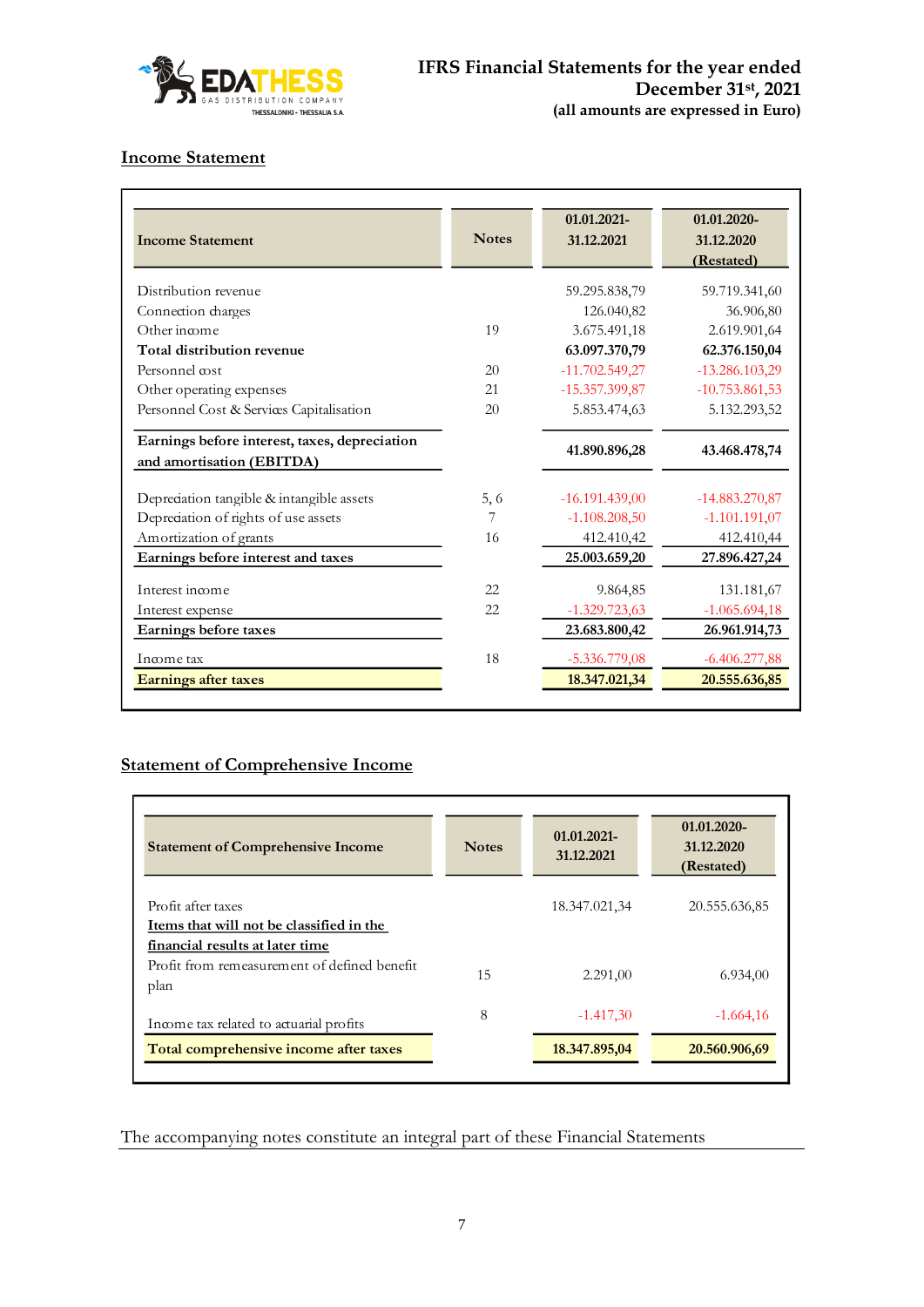

# **Statement of Changes in Equity**

| <b>Statement of Changes in Equity</b>      | <b>Share</b><br>Capital | <b>Statutory</b><br><b>Reserves</b> | Other<br><b>Reserves</b> | Accum.<br>Profit | Total<br>Shareholders'<br>Equity |
|--------------------------------------------|-------------------------|-------------------------------------|--------------------------|------------------|----------------------------------|
| <b>Balance at 01.01.2021</b>               | 247.127.605,00          | 18.228.231,71                       | $-34.293,49$             | 20.713.692,88    | 286.035.236,10                   |
| Net profits after taxes                    | 0.00                    | 0,00                                | 0,00                     | 18.347.021,34    | 18.347.021,34                    |
| Other comprehensive income after taxes     | 0.00                    | 0.00                                | 873,70                   | 0.00             | 873,70                           |
| Total comprehensive                        |                         |                                     |                          |                  |                                  |
| income after taxes                         | 0,00                    | 0.00                                | 873,70                   | 18.347.021,34    | 18.347.895,04                    |
| Profits Distribution to reserves (Note 13) | 0,00                    | 917.351,07                          | 0,00                     | $-917.351,07$    | 0.00                             |
| Dividends (Note 27)                        | 0,00                    | 0,00                                | 0,00                     | $-19.540.189,01$ | $-19.540.189,01$                 |
| <b>Balance at 31.12.2021</b>               | 247.127.605,00          | 19.145.582,78                       | $-33.419,79$             | 18.603.174.14    | 284.842.942,13                   |
|                                            |                         |                                     |                          |                  |                                  |
| Balance at 01.01.2020                      | 247.127.605,00          | 17.206.467,54                       | $-219.089,01$            | 18.968.557,81    | 283.083.541,34                   |
| Change in accounting policy (Note 2.3)     | 0,00                    | 0,00                                | 179.525,68               | 960.320,04       | 1.139.845,72                     |
| Restated Balance 01.01.2020                | 247.127.605.00          | 17.206.467.54                       | $-39.563,33$             | 19.928.877,85    | 284.223.387,06                   |
| Net profits after taxes                    | 0,00                    | 0,00                                | 0,00                     | 20.555.636,85    | 20.555.636,85                    |
| Other comprehensive losses after taxes     | 0,00                    | 0,00                                | 5.269,84                 | 0,00             | 5.269,84                         |
| Total comprehensive                        |                         |                                     |                          |                  |                                  |
| income after taxes                         | 0,00                    | 0,00                                | 5.269,84                 | 20.555.636,85    | 20.560.906,69                    |
| Profits Distribution to reserves           | 0,00                    | 1.021.764,17                        | 0,00                     | $-1.021.764,17$  | 0,00                             |
| Dividends (Note 27)                        | 0.00                    | 0.00                                | 0.00                     | $-18.749.057,65$ | $-18.749.057,65$                 |
| <b>Balance at 31.12.2020</b>               | 247.127.605,00          | 18.228.231,71                       | $-34.293.49$             | 20.713.692,88    | 286.035.236,10                   |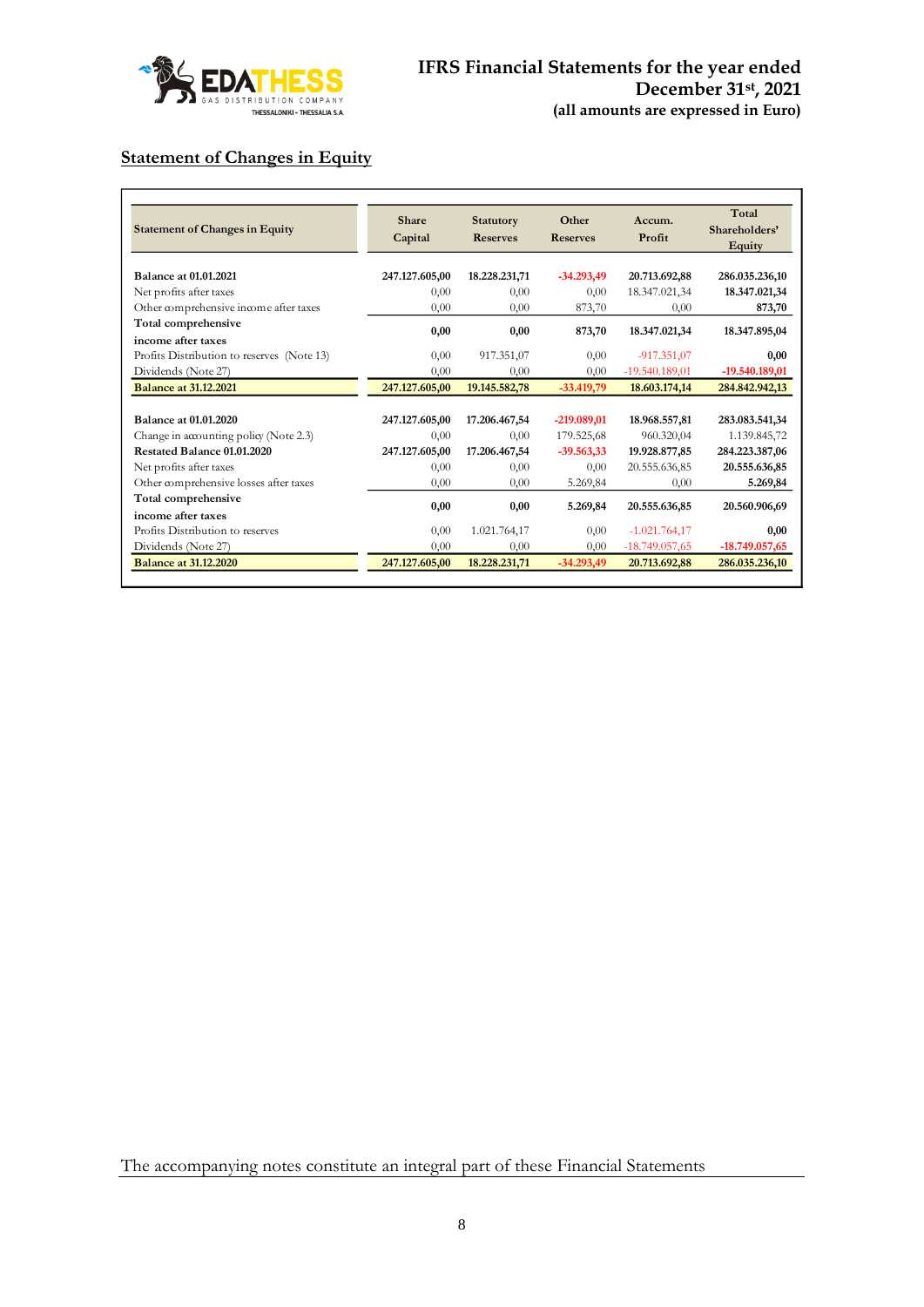

# **Statement of Cash Flows**

| <b>Statement of Cash Flows</b>                          | <b>Notes</b> | 01.01.2021-<br>31.12.2021            | 01.01.2020-<br>31.12.2020<br>(Restated) |
|---------------------------------------------------------|--------------|--------------------------------------|-----------------------------------------|
| <b>Cash Flows from Operating Activities</b>             |              |                                      |                                         |
| Profit before taxes                                     |              | 23.683.800,42                        | 26.961.914,73                           |
| Adjustments for:                                        |              |                                      |                                         |
| Depredation of tangible assets                          | 5            | 5.593.832,10                         | 4.312.528,00                            |
| Amortization of intangible assets                       | 6            | 10.597.606,90                        | 10.570.742,87                           |
| Amortization of grants                                  | 16           | $-412.410,42$                        | $-412.410,44$                           |
| Net loss from destruction / disposal of fixed assets    | 5            | 7.105,57                             | 6.129,22                                |
| Depreciation of rights of use of assets                 | 7            | 1.108.208,50                         | 1.101.191,07                            |
| Provision for personnel compensation                    | 15           | 108.010,05                           | 57.823,00                               |
| Provision for inventory impairment                      | 9            | 5.387,41                             | 29.449,78                               |
| Provision for doubtful debts                            | 10           | 80.200,76                            | 10.357,89                               |
| Finance expenses                                        | 22           | 1.329.723,63                         | 1.065.694,18                            |
| Finance income                                          | 22           | $-9.864,85$                          | $-131.181,67$                           |
|                                                         |              | 42.091.600,07                        | 43.572.238,63                           |
|                                                         |              |                                      |                                         |
| Increase in inventories                                 |              | $-54.638,03$                         | $-270.453,77$                           |
| Increase in trade and other receivables                 |              | $-1.334.118,49$                      | $-1.913.766,23$                         |
| Increase in trade and other payables                    |              | 5.402.338,17                         | 10.628.085,42                           |
| Increase in trade and other long-term liabilities       |              | 450.271,26                           | 500.236,27                              |
| Benefits paid                                           | 15           | $-47.564,05$                         | 0,00                                    |
|                                                         |              | 46.507.888,93                        | 52.516.340,32                           |
| Interest paid                                           |              | $-1.187.670,71$                      | $-913.340.85$                           |
| Income tax paid                                         | 18           | $-4.798.683,12$                      | $-4.544.763,30$                         |
| Net cash inflows from operating activities              |              | 40.521.535,10                        | 47.058.236,17                           |
| Cash Flows from investing activities                    |              |                                      |                                         |
| Capital expenditure related to network                  | 5            | $-34.491.348.97$                     | $-35.352.542,57$                        |
| Purchases of other tangible assets                      | 5            | $-1.547.281,47$                      | $-1.814.466,39$                         |
| Proceeds from disposal of tangible assets               | 5            | 6.108,45                             | 4.064,68                                |
| Interest received                                       |              | 9.864,85                             | 131.181,67                              |
| Net cash outflows from investing activities             |              | $-36.022.657,14$                     | $-37.031.762,61$                        |
|                                                         |              |                                      |                                         |
| Cash flows from financing activities                    |              |                                      |                                         |
| Payments of financial liabilities for leases            |              | $-1.106.181,71$                      | $-1.068.396,21$                         |
| Reiceipts from issued long term borrowing               | 14<br>14     | 38.500.000,00                        | 16.000.000,00                           |
| Repayment of bank loans                                 | 27           | $-10.100.000,00$<br>$-19.540.189,01$ | $-8.100.000,00$<br>$-18.749.057,65$     |
| Dividends paid                                          |              |                                      |                                         |
| Net cash inflows / (outflows) from financing activities |              | 7.753.629,28                         | $-11.917.453,86$                        |
| Increase /<br>(Decrease) in cash and cash equivalents   |              | 12.252.507,24                        | $-1.890.980,30$                         |
| Cash and cash equivalents at beginning of the year      | 11           | 10.283.034,80                        | 12.174.015,10                           |
| Cash and cash equivalents at the end of the year        | 11           | 22.535.542,04                        | 10.283.034,80                           |

# **Thessaloniki, March 10th , 2022**

| Chairman of the BoD:    | Ioannis Tsitsopoulos        |  |
|-------------------------|-----------------------------|--|
| <b>General Manager:</b> | Leonidas Bakouras           |  |
| <b>Finance Manager:</b> | <b>Theodosios Bakirtzis</b> |  |
| Tax Consultant:         | Nikolaos Zeberligos         |  |
|                         |                             |  |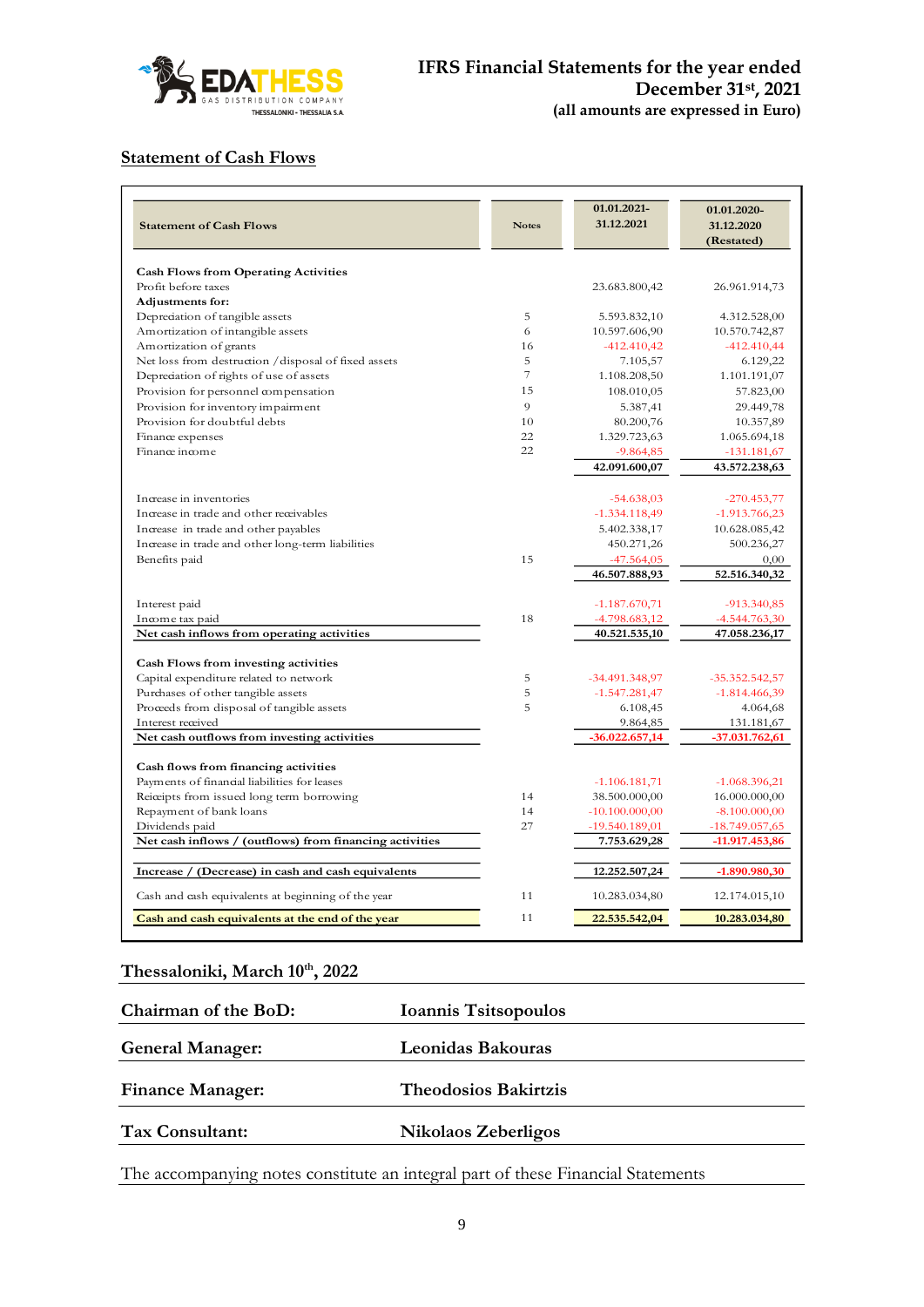

**Notes to the Financial Statements**

# **1. General Information**

The GAS DISTRIBUTION COMPANY THESSALONIKI-THESSALY S.A. (former GAS SUPPLY COMPANY OF THESSALONIKI S.A.) or "Company" or "EDA THESS" was founded in 2000 as a Société Anonyme in accordance with Greek Corporate Law. The Company has its principal place of business on 256 Monastiriou & 7 Glinou street, 54628, Thessaloniki, Greece.

The Company's share capital is fully paid up, stands at Euro 247.127.605,00 and is divided into 247.127.605,00 registered shares with a nominal value of Euro 1 each. On 30.04.2020, all the shares of the company DEPA S.A. were transferred to DEPA INFRASTRUCTURE S.A. due to universal succession following the spin-off of the infrastructure sector.

The Company's current shareholding structure as at December  $31<sup>st</sup>$ , 2021 is as follows:

(2) ENI Gas e Luce S.p.A: SB 121.092.526,00 shares, i.e. 49%.

In compliance with Law 4001/2011, as from 30.12.2016 the Company became the legal Operator of the Distribution Networks of Thessaloniki and Thessaly.

On 31.12.2018, the Natural Gas Distribution License (RAE's dec. 1314/2018 OGG B' 5922/31.12.2018) and the Natural Gas Distribution Network Operation License (RAE's dec. 1315/2018 OGG B' 5916/31.12.2018). On 22.11.2021 RAE published the decisions 786 (OGG B '5428/22.11.2021) for the modifications of the Distribution Network Operation License of EDA THESS, and 785 (OGG B' 5411/22.11.2021) for the modification of Distribution License of EDA THESS, due to a change in the name and shareholding structure of the company, following the transformation of "DEPA SA" (partial breakdown of the infrastructure sector) .were granted to the Company, pursuing the provisions of L. 4001/2011, and the Licensing Regulation (OGG B '3430 / 17.08.2018). The period of validity of the Licenses is 25 years, expiring on 31.12.2043 and may be extended by decision of the Regulatory Authority for Energy under the provisions of the Law and the Licensing Regulation.

With the Distribution Network Operation License, the management right and operation of the distribution networks in the geographic areas of Thessaloniki and Thessaly, is granted to the Company. The geographical area of the license covers the Regional Unit of Thessaloniki and the Region of Thessaly.

It is noted that the Revenue from the Basic Distribution Activity was based on the distribution tariff coefficients, according to Decision RAE 1429/2020 (Government Gazette B' 4882/04.11.2020) on "Determination of the Required Revenue and Approval of Tariff for the Basic Natural Gas Distribution Activity of the Distribution Network of Thessaloniki and the Distribution Network of Thessaly for the Regulatory Period 2019-2022", with which the Regulatory Authority for Energy approved the Distribution Tariffs with effect from 01.12.2020. It is further noted that the approved tariff coefficients for the Regulatory Period 2019-2022 are lower than the corresponding coefficients of the previous Regulatory Period, which were valid during the corresponding period of the previous year and until 30.11.2020.

EDA THESS has signed a contract, following the approval of RAE, for the distribution network management services which relate to management, operation, maintenance of the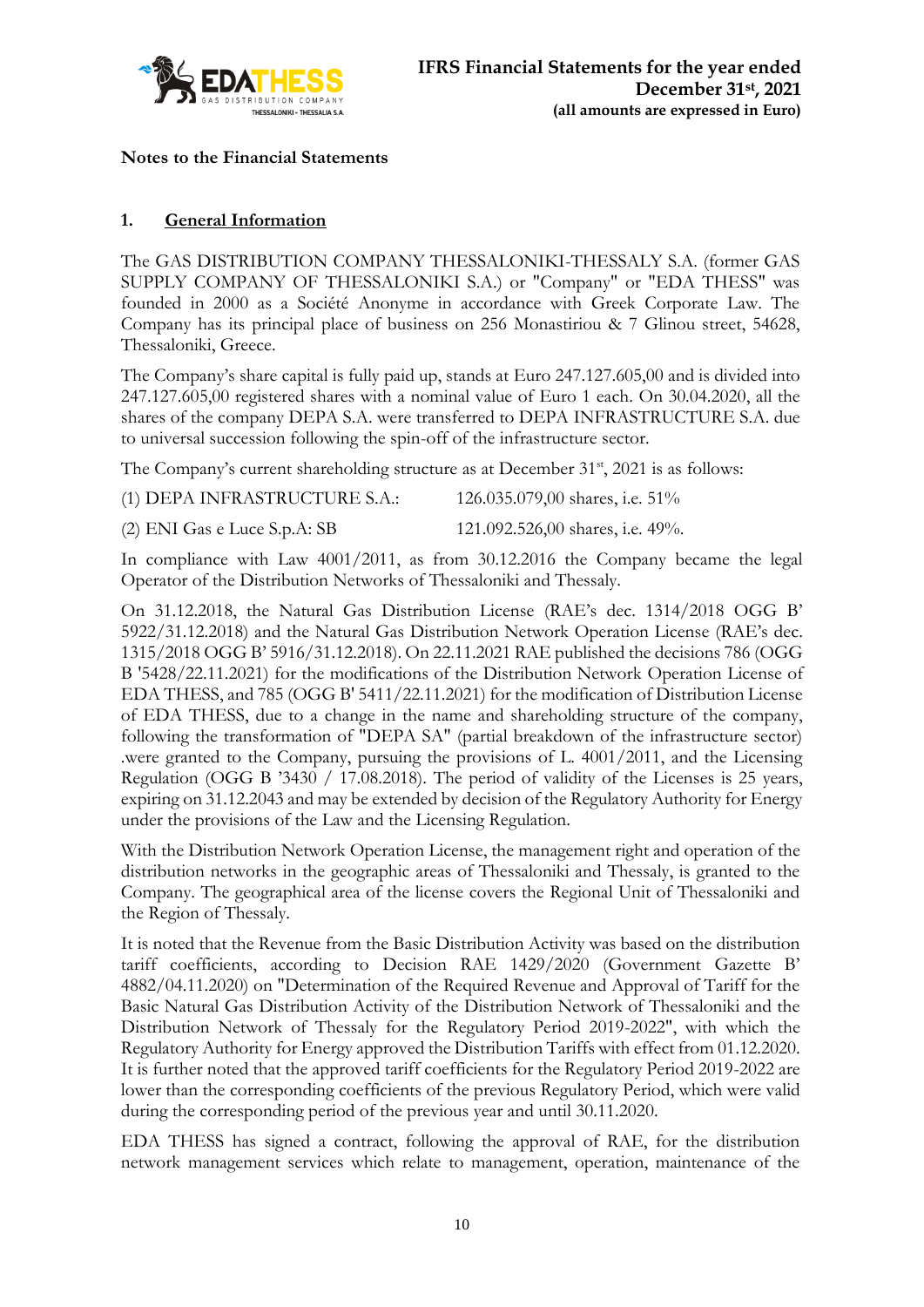

Natural Gas Distribution Network to another Distribution Network company and which were completed in December 2021.

The attached Financial Statements have been prepared in accordance with the International Financial Reporting Standards (IFRS) as adopted by the European Union for the year ended December 31<sup>st</sup>, 2021, and have been approved by the Board of Directors on March  $10^{\text{th}}$ , 2022.

### **2. Basis for the Preparation of Interim Financial Statements and significant Accounting Policies**

# **2.1 Basis for the Presentation of Interim Financial Statements**

The Financial Statements have been prepared in accordance with IFRS as issued by the International Board (IASB) as well as in accordance with their interpretations, as issued by the IASB Standards Interpretation Committee, as adopted by the European Union and are mandatory applied for the year ending December 31<sup>st</sup>, 2021. There are no standards and interpretations of standards that have been applied before the date of their application.

The Financial Statements of the Company have been prepared in accordance with the historical cost principle and on the basis of the going concern principle.

The preparation of the Financial Statements in accordance with IFRS require the adoption of specific estimations and assumptions. It also requires management judgment when applying the Company's accounting policies. Areas with a higher degree of judgment or complexity, or areas where assumptions and estimations are significant in the Financial Statements are indicated in note 4 below.

The financial data are presented in Euro which is the applicable currency for the Company's operation and presentation.

In the statement of Financial Position are disclosed separately the tangible and the intangible assets belonging to EDA THESS and DEPA Infrastructure S.A. According to the article 80B of Law N. 4001/2011, the networks of Distribution that had been constructed until 31.03.2017 remain in the exclusive property of DEPA Infrastructure S.A. and transferred as tangible assets to DEPA Infrastructure S.A. DEPA Infrastructure S.A. as the owner of the Network is not entitled to an exchange for the concession of the management and exploitation of Distribution Networks of Thessaloniki and Thessalia up to the amortization of the right of use and beneficial use of assets and specifically until the expiration of the License on 31.12.2043. Respectively, the construction of Distribution Network completed from April  $1<sup>st</sup>$ , 2017, by EDA Thess who manages the Distribution Network of Thessaloniki and Thessaly, under their respective Distribution Network Operation License, is in the exclusive ownership of EDA Thess and will be amortized until the expiration of the Distribution License on 31.12.2043.

According to the provisions of Article 80a of Law 4001/2011, the Company is obliged, following the decision of RAE, to keep separate accounts, in accordance with the provisions of Article 89 by geographical area.

Until the date of preparation of the Financial Statements, the allocation rules have not been issued for the Assets, Liabilities, Expenses, Income for the Gas Distribution activities in the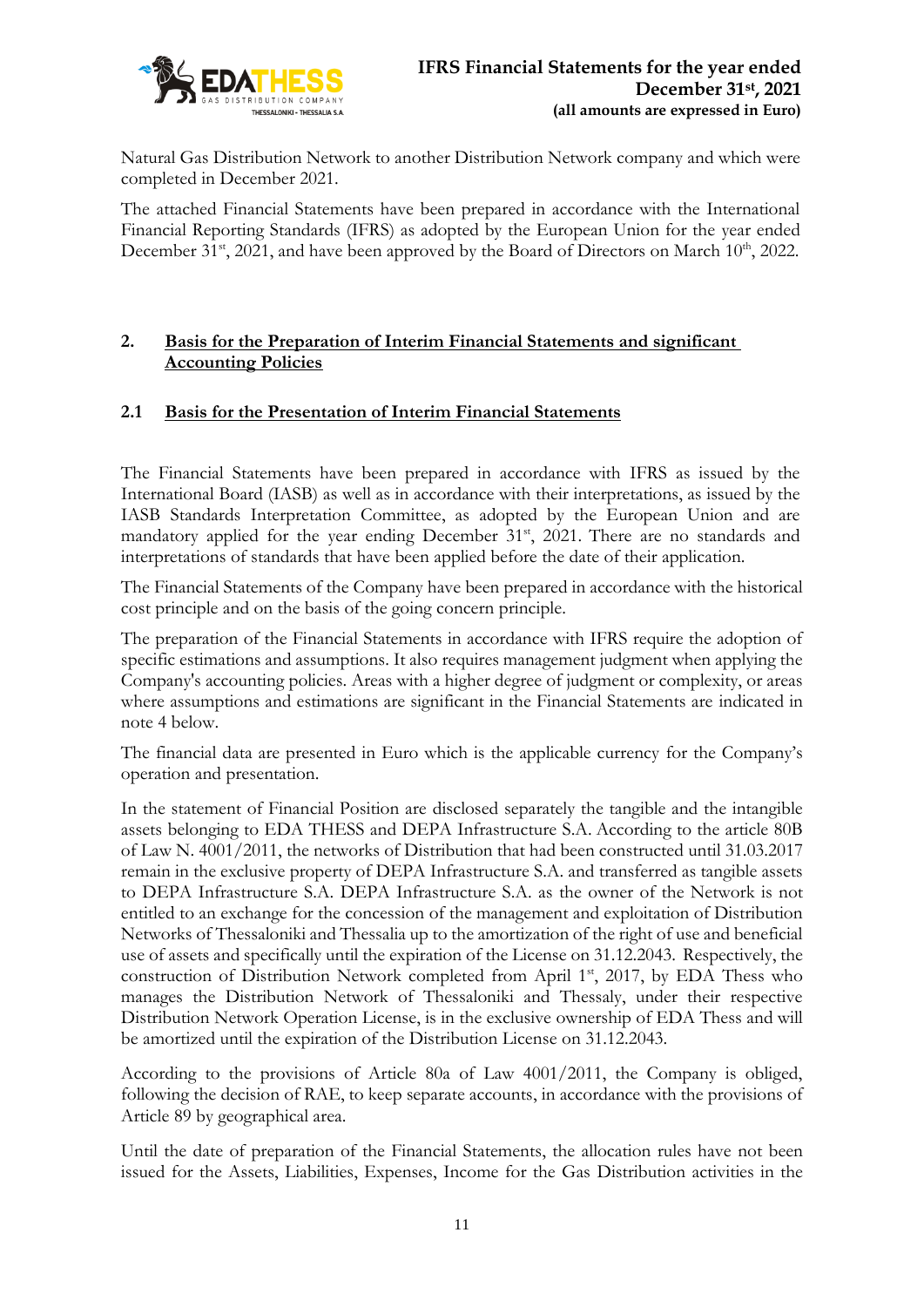

geographical areas of Thessaloniki and Thessaly. The Company will be able to prepare and submit to RAE separate financial statements in accordance with approved allocation rules and in accordance with the provisions of article 89 of Law 4001/2011, following the issuance of the relevant regulatory decision by the Authority. In the same context, once approved, it will be feasible to disclose the approved distribution rules and the separate Financial Statements for each geographical area in the notes the Financial Statements.

# **2.2 New Standards, interpretations and modifications on existing I.F.R.S.**

The accounting principles applied for the preparation and presentation of the accompanying financial statements are consistent with those followed in the preparation of the annual financial statements for the year ended December 31<sup>st</sup>,2020 except for the adoption of the following new standards and amendments applicable to annual periods beginning on or after January 1<sup>st</sup>, 2021:

• **Interest Rate Benchmark Reform – Phase 2 – IFRS 9, IAS 39, IFRS 7, IFRS 4 and IFRS 16 (Amendments)**

In August 2020, the IASB published Interest Rate Benchmark Reform – Phase 2, Amendments to IFRS 9, IAS 39, IFRS 7, IFRS 4 and IFRS 16, completing its work in response to IBOR reform. The amendments provide temporary reliefs which address the financial reporting effects when an interbank offered rate (IBOR) is replaced with an alternative nearly risk-free interest rate (RFR). In particular, the amendments provide for a practical expedient when accounting for changes in the basis for determining the contractual cash flows of financial assets and liabilities, to require the effective interest rate to be adjusted, equivalent to a movement in a market rate of interest. Also, the amendments introduce reliefs from discontinuing hedge relationships including a temporary relief from having to meet the separately identifiable requirement when an RFR instrument is designated as a hedge of a risk component. There are also amendments to IFRS 7 Financial Instruments: Disclosures to enable users of financial statements to understand the effect of interest rate benchmark reform on an entity's financial instruments and risk management strategy. While application is retrospective, an entity is not required to restate prior periods. The amendments had no impact on the financial statements of the Company.

### • **IFRS 16 Leases-Cοvid 19 Related Rent Concessions (Amendment)**

The amendment applies, retrospectively, to annual reporting periods beginning on or after 1 June 2020. Earlier application is permitted, including in financial statements not yet authorized for issue at 28 May 2020. IASB amended the standard to provide relief to lessees from applying IFRS 16 guidance on lease modification accounting for rent concessions arising as a direct consequence of the covid-19 pandemic. The amendment provides a practical expedient for the lessee to account for any change in lease payments resulting from the covid-19 related rent concession the same way it would account for the change under IFRS 16, if the change was not a lease modification, only if all of the following conditions are met:

• The change in lease payments results in revised consideration for the lease that is substantially the same as, or less than, the consideration for the lease immediately preceding the change.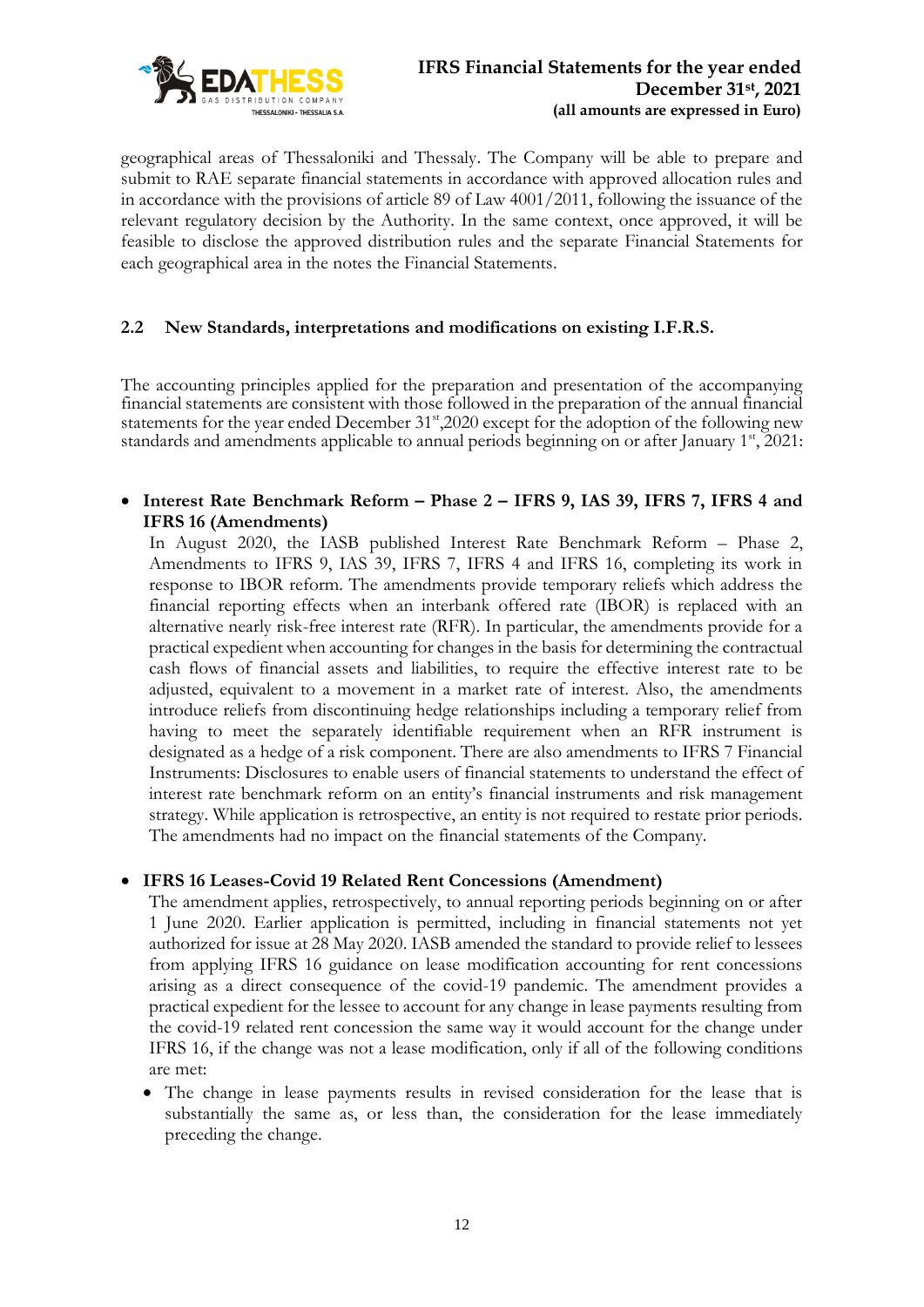

- Any reduction in lease payments affects only payments originally due on or before 30 June 2021.
- There is no substantive change to other terms and conditions of the lease. The amendment had no impact on the financial statements of the Company.
- **Attributing Benefit to Periods of Service (IAS 19 Employee Benefits) – IFRS Interpretation Committee (IFRS IC or IFRIC) Agenda Decision issued May 2021** The International Financial Reporting Standards Interpretations Committee issued a final agenda decision in May 2021, under the title "Attributing Benefits to Periods of Service" (IAS 19), which includes explanatory material regarding the attribution of benefits in periods of service regarding a specific defined benefit plan analogous to that defined in Article 8 of Greek Law 3198/1955 regarding provision of compensation due to retirement (the "Labor Law Defined Benefit Plan"). This explanatory information differentiates the way in which the basic principles and regulations of IAS 19 have been applied in Greece in the previous years, and therefore, according to what is defined in the "IASB Due Process Handbook (par 8.6)", entities that prepare their financial statements in accordance with IFRS are required to amend their Accounting Policy accordingly. Based on the above, the aforementioned decision is implemented in accordance with paragraphs 19-22 of IAS 8 as a change in accounting policy. The Company's Management examined the impact of the agenda decision on the financial statements of the Company and a detailed reference is provided in note 2.3.

#### **Standards issued but not yet effective and not early adopted by the Company**

• **Amendment in IFRS 10 Consolidated Financial Statements and IAS 28 Investments in Associates and Joint Ventures: Sale or Contribution of Assets between an Investor and its Associate or Joint Venture**

The amendments address an acknowledged inconsistency between the requirements in IFRS 10 and those in IAS 28, in dealing with the sale or contribution of assets between an investor and its associate or joint venture. The main consequence of the amendments is that a full gain or loss is recognized when a transaction involves a business (whether it is housed in a subsidiary or not). A partial gain or loss is recognized when a transaction involves assets that do not constitute a business, even if these assets are housed in a subsidiary. In December 2015 the IASB postponed the effective date of this amendment indefinitely pending the outcome of its research project on the equity method of accounting. The amendments have not yet been endorsed by the EU. Management has assessed the effect of the standard and does not expect that this standard will have an impact on the financial statements.

### • **IAS 1 Presentation of Financial Statements: Classification of Liabilities as Current or Non-current (Amendments)**

The amendments were initially effective for annual reporting periods beginning on or after January  $1<sup>st</sup>$ , 2022 with earlier application permitted. However, in response to the covid-19 pandemic, the Board has deferred the effective date by one year, i.e. 1 January 2023, to provide companies with more time to implement any classification changes resulting from the amendments. The amendments aim to promote consistency in applying the requirements by helping companies determine whether, in the statement of financial position, debt and other liabilities with an uncertain settlement date should be classified as current or noncurrent. The amendments affect the presentation of liabilities in the statement of financial position and do not change existing requirements around measurement or timing of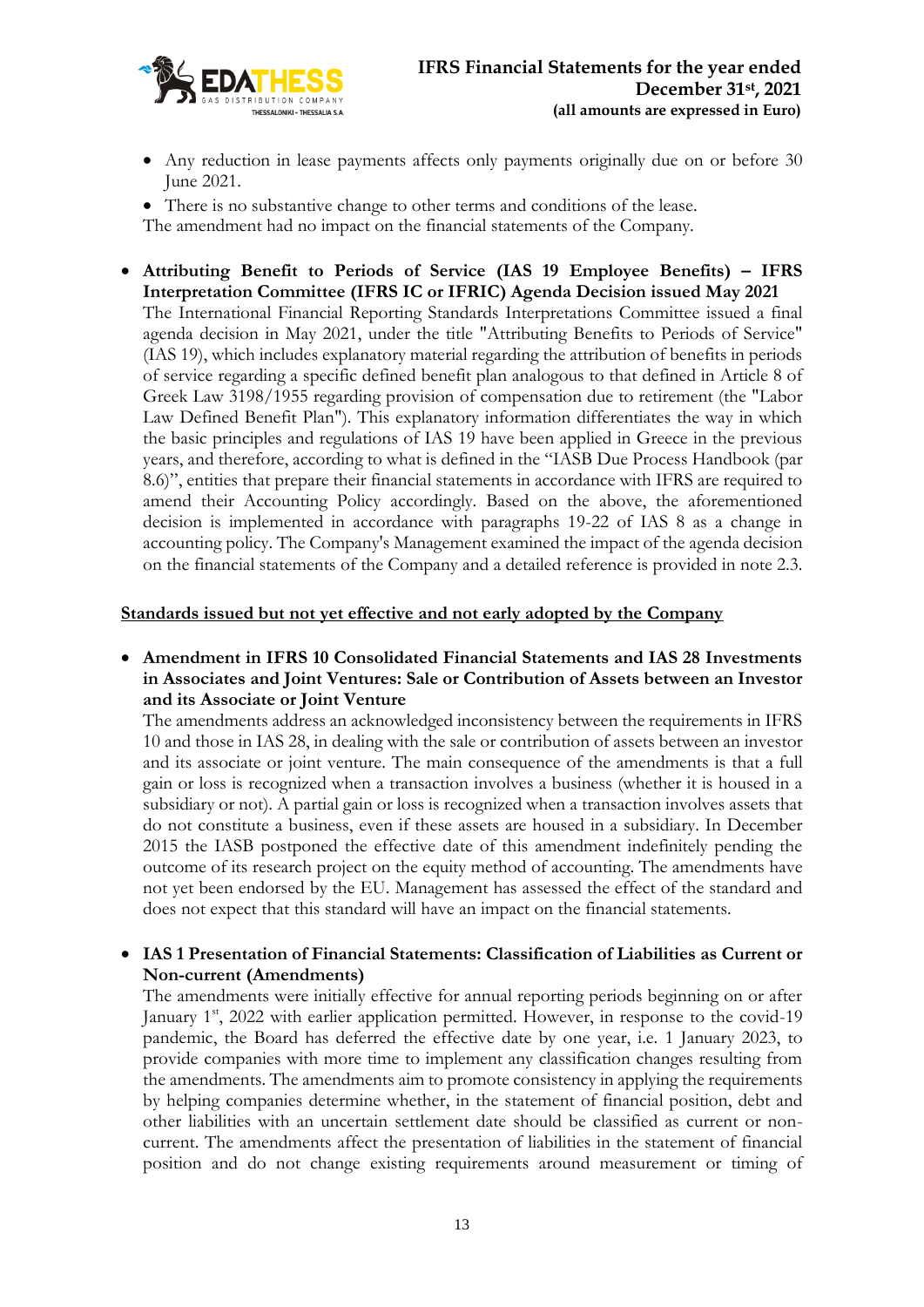

recognition of any asset, liability, income or expenses, nor the information that entities disclose about those items. Also, the amendments clarify the classification requirements for debt which may be settled by the Company issuing own equity instruments.

In November 2021, the Board issued an exposure draft (ED), which clarifies how to treat liabilities that are subject to covenants to be complied with, at a date subsequent to the reporting period. In particular, the Board proposes narrow scope amendments to IAS 1 which effectively reverse the 2020 amendments requiring entities to classify as current, liabilities subject to covenants that must only be complied with within the next twelve months after the reporting period, if those covenants are not met at the end of the reporting period. Instead, the proposals would require entities to present separately all non-current liabilities subject to covenants to be complied with only within twelve months after the reporting period. Furthermore, if entities do not comply with such future covenants at the end of the reporting period, additional disclosures will be required. The proposals will become effective for annual reporting periods beginning on or after 1 January 2024 and will need be applied retrospectively in accordance with IAS 8, while early adoption is permitted. The Board has also proposed to delay the effective date of the 2020 amendments accordingly, such that entities will not be required to change current practice before the proposed amendments come into effect. These Amendments, including ED proposals, have not yet been endorsed by the EU. Management estimates that these amendments will not have an impact on the financial statements.

• **IFRS 3 Business Combinations; IAS 16 Property, Plant and Equipment; IAS 37 Provisions, Contingent Liabilities and Contingent Assets as well as Annual Improvements 2018-2020 (Amendments)**

The amendments are effective for annual periods beginning on or after 1 January 2022 with earlier application permitted. The IASB has issued narrow-scope amendments to the IFRS Standards as follows:

- **IFRS 3 Business Combinations (Amendments)** update a reference in IFRS 3 to the Conceptual Framework for Financial Reporting without changing the accounting requirements for business combinations.
- **IAS 16 Property, Plant and Equipment (Amendments)** prohibit a Company from deducting from the cost of property, plant and equipment amounts received from selling items produced while the Company is preparing the asset for its intended use. Instead, a Company will recognise such sales proceeds and related cost in profit or loss.
- **IAS 37 Provisions, Contingent Liabilities and Contingent Assets (Amendments)** specify which costs a Company includes in determining the cost of fulfilling a contract for the purpose of assessing whether a contract is onerous.
- **Annual Improvements 2018-2020** make minor amendments to IFRS 1 First-time Adoption of International Financial Reporting Standards, IFRS 9 Financial Instruments, IAS 41 Agriculture and the Illustrative Examples accompanying IFRS 16 Leases

Management estimates that these amendments will not have an impact on the financial statements.

• **IFRS 16 Leases-Cοvid 19 Related Rent Concessions beyond 30 June 2021 (Amendment)**

The Amendment applies to annual reporting periods beginning on or after 1 April 2021, with earlier application permitted, including in financial statements not yet authorized for issue at the date the amendment is issued. In March 2021, the Board amended the conditions of the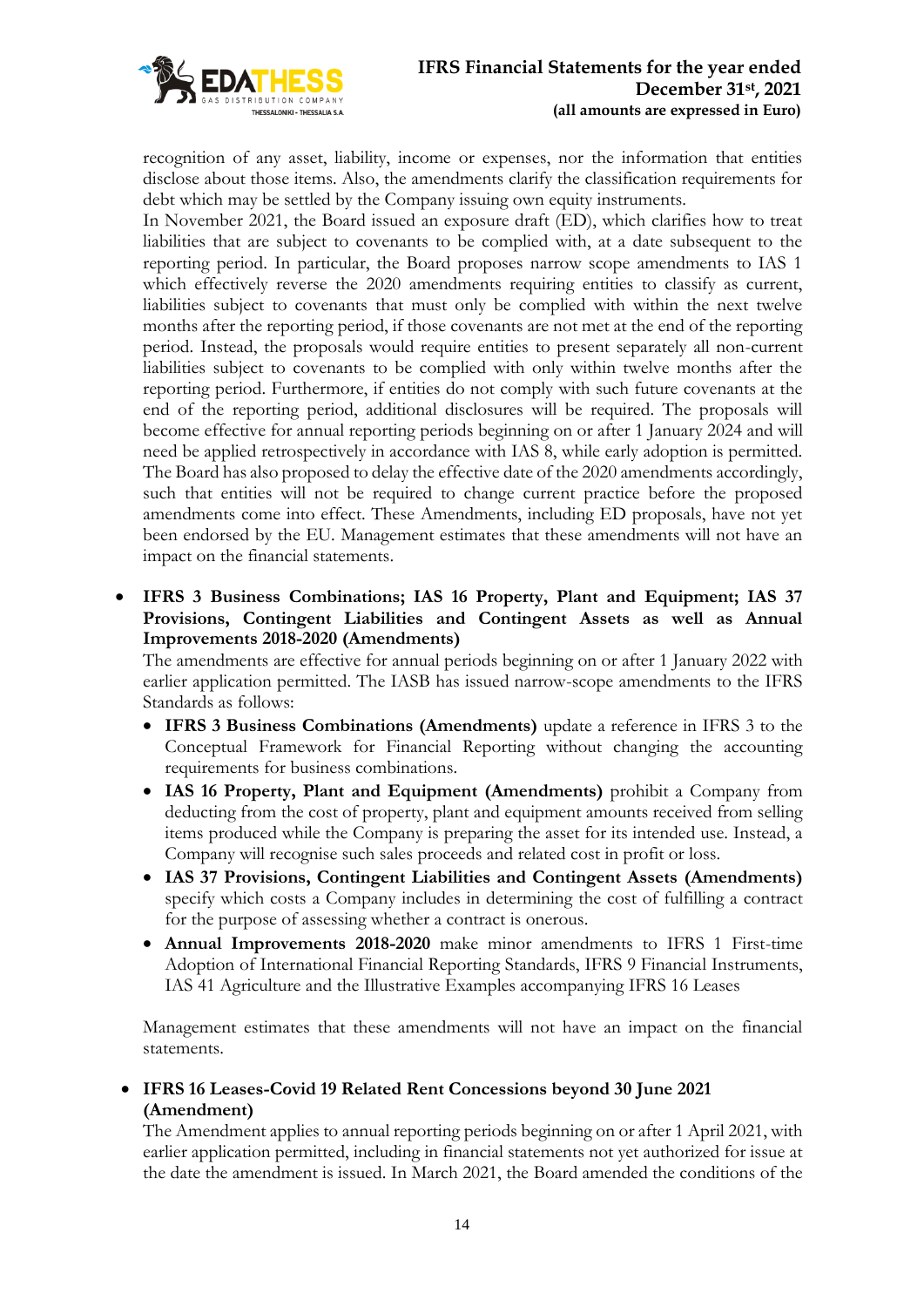

practical expedient in IFRS 16 that provides relief to lessees from applying the IFRS 16 guidance on lease modifications to rent concessions arising as a direct consequence of the covid-19 pandemic. Following the amendment, the practical expedient now applies to rent concessions for which any reduction in lease payments affects only payments originally due on or before 30 June 2022, provided the other conditions for applying the practical expedient are met. Management estimates that these amendments will not have an impact on the financial statements.

• **IAS 1 Presentation of Financial Statements and IFRS Practice Statement 2: Disclosure of Accounting policies (Amendments)**

The Amendments are effective for annual periods beginning on or after January 1, 2023 with earlier application permitted. The amendments provide guidance on the application of materiality judgements to accounting policy disclosures. In particular, the amendments to IAS 1 replace the requirement to disclose 'significant' accounting policies with a requirement to disclose 'material' accounting policies. Also, guidance and illustrative examples are added in the Practice Statement to assist in the application of the materiality concept when making judgements about accounting policy disclosures. The Amendments have not yet been endorsed by the EU. Management estimates that these amendments will not have an impact on the financial statements.

• **IAS 8 Accounting policies, Changes in Accounting Estimates and Errors: Definition of Accounting Estimates (Amendments)**

The amendments become effective for annual reporting periods beginning on or after January 1, 2023 with earlier application permitted and apply to changes in accounting policies and changes in accounting estimates that occur on or after the start of that period. The amendments introduce a new definition of accounting estimates, defined as monetary amounts in financial statements that are subject to measurement uncertainty. Also, the amendments clarify what changes in accounting estimates are and how these differ from changes in accounting policies and corrections of errors. The Amendments have not yet been endorsed by the EU. Management estimates that these amendments will not have an impact on the financial statements.

• **IAS 12 Income taxes: Deferred Tax related to Assets and Liabilities arising from a Single Transaction (Amendments)**

The amendments are effective for annual periods beginning on or after January 1, 2023 with earlier application permitted. In May 2021, the Board issued amendments to IAS 12, which narrow the scope of the initial recognition exception under IAS 12 and specify how companies should account for deferred tax on transactions such as leases and decommissioning obligations. Under the amendments, the initial recognition exception does not apply to transactions that, on initial recognition, give rise to equal taxable and deductible temporary differences. It only applies if the recognition of a lease asset and lease liability (or decommissioning liability and decommissioning asset component) give rise to taxable and deductible temporary differences that are not equal. The Amendments have not yet been endorsed by the EU. Management estimates that these amendments will not have an impact on the financial statements.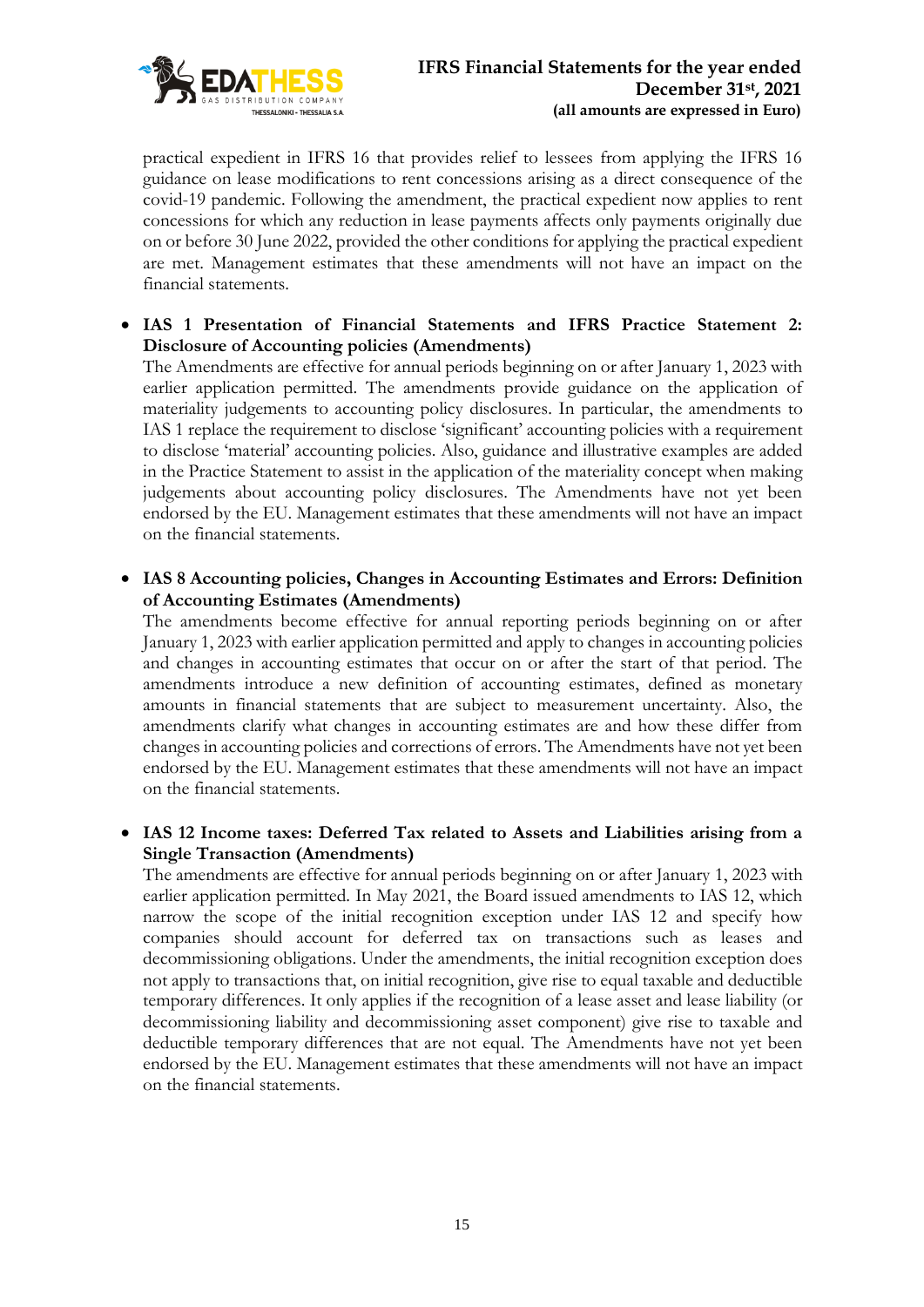

# **2.3 Changes in accounting policies**

**Decision of the Interpretation Committee of International Financial Reporting Standards (IFRIC), on the distribution of staff benefits over periods of service under a defined benefit plan, in accordance with International Accounting Standard (IAS) 19 "Employee Benefits"**

The IFRS Interpretations Committee issued in May 2021 the final decision on the agenda entitled "Distribution of benefits in periods of service in accordance with International Accounting Standard (IAS) 19", which includes explanatory material on how to distribute benefits in periods service on a specific program of defined benefits similar to that defined in article 8 of L.3198 / 1955 regarding the provision of compensation due to retirement (the "Program of Fixed Benefits of Labor Law").

Based on the above Decision, the way in which the basic principles of IAS 19 were applied in Greece in the past in this regard is differentiated, and consequently, according to what is defined in the IASB Due Process Handbook (par. 8.6)", Entities that prepare their financial statements in accordance with IFRS are required to amend their accounting policy accordingly.

Until the issuance of the agenda decision, the Company applied IAS 19 distributing the benefits defined by article 8 of L.3198/1955, L.2112/1920, and its amendment by L.4093/2012 in the period from recruitment to completion of 16 years of work following the scale of Law 4093/2012.

The application of this final Decision in the attached financial statements, has as a result now the distribution of benefits in the last 16 years until the date of retirement of employees following the scale of Law 4093/2012.

Based on the above, the application of the above final Decision has been treated as a change in accounting policy, applying the change retroactively from the beginning of the first comparative period, in accordance with paragraphs 19 - 22 of IAS 8.

The effect of this adjustment to the Statement of Financial Position on January 1st, 2020, was the increase of Euro 960.320,04 in the item "Retained earnings", increase of Euro 179.525,68 in the item "Reserves", decrease of Euro 1.499.797,00 in the item "Provision for personnel compensation "and a reduction of Euro 359.951,28 in the item" Deferred tax asset".

Similarly, the effect of this adjustment on the financial position on January 1st, 2021 was the increase of Euro 1.016.091,91 in the item "Retained earnings", increase of Euro 122.707,32 in the item "Reserves", decrease of Euro 1.498.420,04 in the item "Provision for personnel compensation" and reduction of Euro 359.620,81 in the item "Deferred tax asset".

The effect of this adjustment on the Income statement at December 31, 2020, was a decrease of Euro 73.384,04 in the item "Personnel Costs" and an increase of Euro 17.612,17 in the item "Income Tax".

The effect of this adjustment on the Statement of Comprehensive Income as at December 31, 2020 was a decrease of Euro 74.761,00 in the item "Profit from remeasurement of defined benefit plan" and an increase in the item "Income tax related to actuarial gains" by Euro 17.942,64.

The following tables present the adjustments made for each separate line of the Statement of Financial Position, of the Income Statement and the Statement of Comprehensive Income for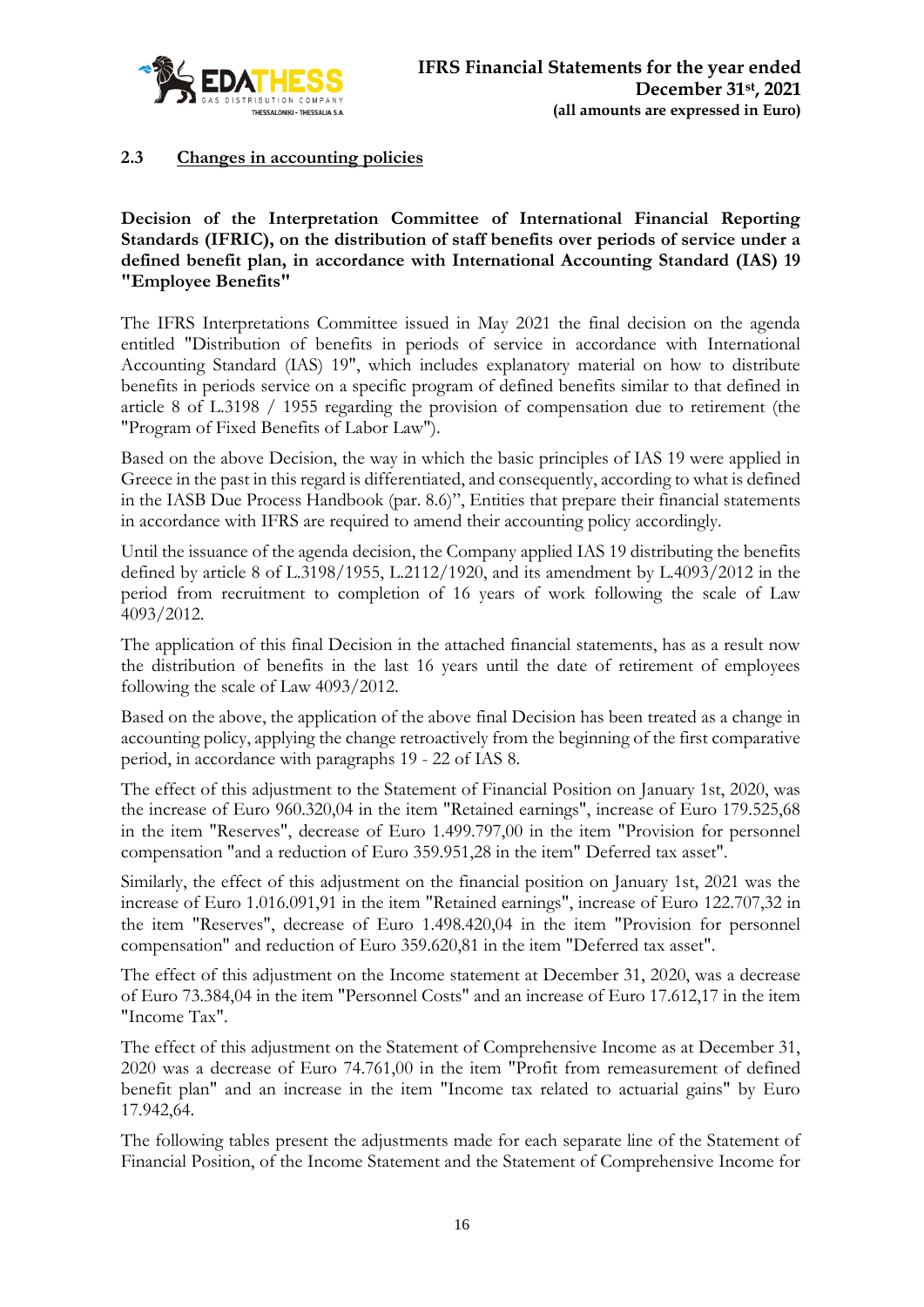

the Company. Lines that were not affected by the changes made by the new standard are not included in the table. The changes are analyzed in more detail below.

The above change also had an effect on the Cash Flow Statement with an increase of the item "Profit before taxes" by Euro 73.384,04 and an equivalent decrease of the item "Provision for staff compensation" without affecting the total cash flows from operating activities.

Impact on the balance sheet (increase / (decrease)) of 31 December 2019 and 2020 as published:

### **Excerpt of the Statement of Financial Position**

| <b>Statement of Financial Position</b> | 31.12.2019    | <b>IAS 19</b>   | 01.01.2020    |
|----------------------------------------|---------------|-----------------|---------------|
| <b>Non - Current Assets</b>            |               |                 |               |
| Deferred tax asset                     | 1.080.882,78  | $-359.951,28$   | 720.931,50    |
| Equity                                 |               |                 |               |
| Reserves                               | 16.987.378,53 | 179.525,68      | 17.166.904,21 |
| Retained earnings                      | 18.968.557,81 | 960.320,04      | 19.928.877,85 |
| Non - Current Liabilities              |               |                 |               |
| Provision for personnel compensation   | 1.833.616,00  | $-1.499.797,00$ | 333.819,00    |

| <b>Statement of Financial Position</b> | 31.12.2020    | <b>IAS 19</b>   | 01.01.2021    |
|----------------------------------------|---------------|-----------------|---------------|
| <b>Non - Current Assets</b>            |               |                 |               |
| Deferred tax asset                     | 1.100.801,05  | $-359.620,81$   | 741.180,24    |
| Equity                                 |               |                 |               |
| Reserves                               | 18.071.230,90 | 122.707,32      | 18.193.938,22 |
| Retained earnings                      | 19.697.600,97 | 1.016.091,91    | 20.713.692,88 |
| Non - Current Liabilities              |               |                 |               |
| Provision for personnel compensation   | 1.883.128,04  | $-1.498.420,04$ | 384.708,00    |

### **Excerpt of Income Statement**

| <b>Income Statement</b> | 31.12.2020    | <b>IAS 19</b> | 31.12.2020    |
|-------------------------|---------------|---------------|---------------|
| Personnel cost          | 13.359.487,33 | $-73.384.04$  | 13.286.103,29 |
| Income tax              | 6.388.665,71  | 17.612,17     | 6.406.277,88  |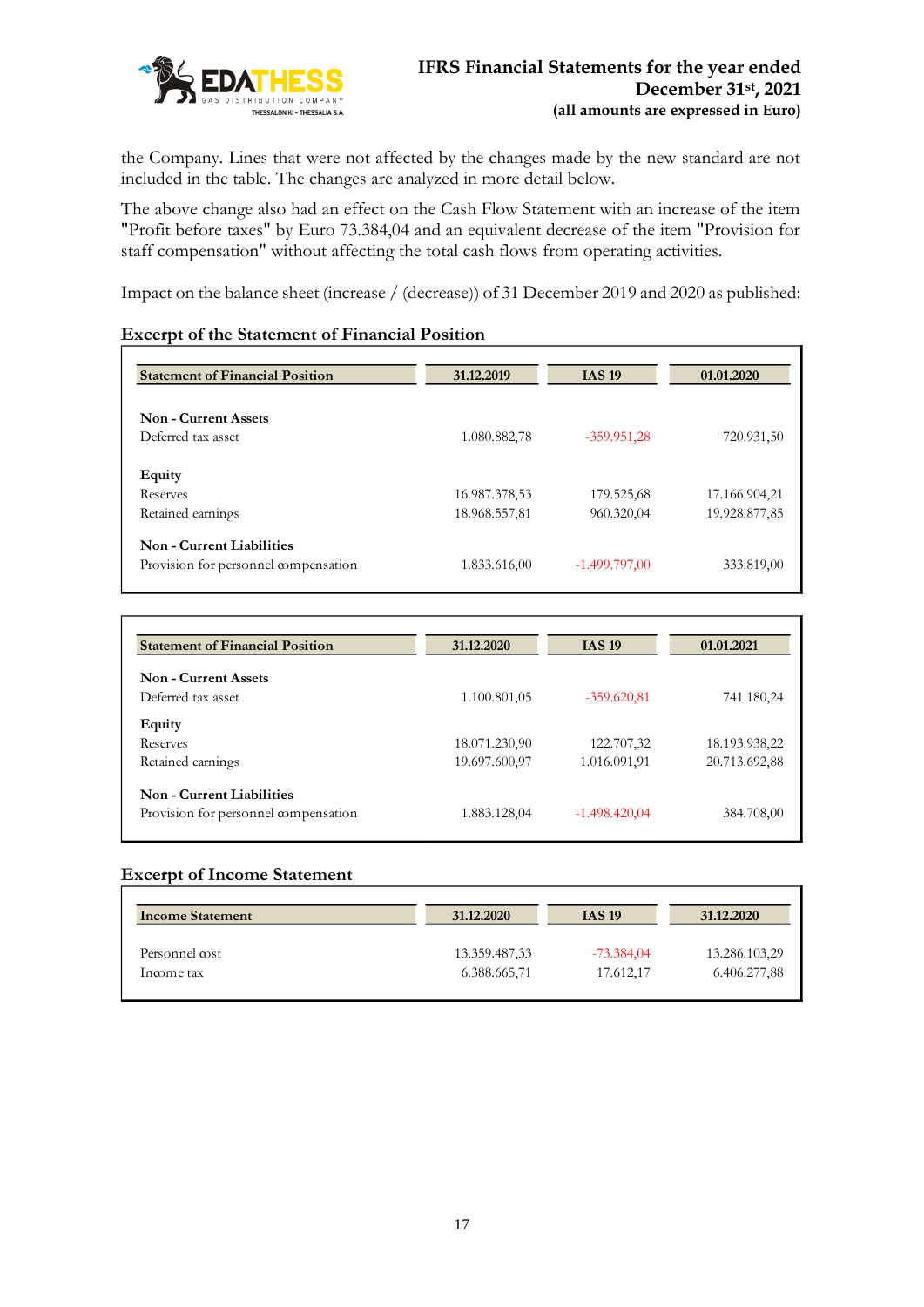

# **Excerpt of Statement of Comprehensive Income**

| <b>Statement of Comprehensive Income</b>             | 31.12.2020   | <b>IAS 19</b> | 31.12.2020  |
|------------------------------------------------------|--------------|---------------|-------------|
| Profit from remeasurement of defined benefit<br>plan | 81.695,00    | $-74.761,00$  | 6.934,00    |
| Income tax related to actuarial gains (losses)       | $-19.606,80$ | 17.942,64     | $-1.664,16$ |

# **2.4 Basic Accounting Principles**

# **2.4.1 Intangible Assets**

According to Article 80B of Law 4001/2011, the Distribution Networks that had been constructed until 31.03.2017 remain in the exclusive property of DEPA Infrastructure S.A. and are transferred as a "tangible asset" to DEPA Infrastructure S.A., as Network Owner, is not entitled to anything in exchange for the granting of the management and operation of the Distribution Networks of Thessaly and Thessaloniki until the amortization of right to use and the beneficial use, and specifically until the expiry of the Distribution License on 31.12.2043.

The rights and obligations that govern the relationship of the Company with the owner of the Distribution Network assets that existed on April 1<sup>st</sup>, 2017 are set out in Appendix IV of the Company's Distribution Network Management Authorization (OGG Β' 5916/31.12.2018 and were amended by OGG B' 5428/22.11.2021) relating to fixed assets referred to in Appendix II and III of the License. The Existing Distribution Network, which was built and completed before April  $1<sup>st</sup>$ , 2017, and its replacements or restorations, is owned by DEPA Infrastructure S.A., excluding the replacement of smart meters.

DEPA Infrastructure S.A. grants to the Company, without anything in exchange, the management and exploitation of the existing Network.

The above assets of DEPA Infrastructure S.A. are presented as intangible assets in the Company's Statement of Financial Position and are amortized until the expiry of the License (2043).

# **2.4.2 Tangible Fixed Assets**

In compliance with Law, the expansion works on Distribution Networks operated by the Company from 01.04.2017 belong to its exclusive property and are presented as tangible fixed assets in the Statement of Financial Position.

Fixed assets are presented at historical cost less accumulated depreciation and any impairment. Acquisition and construction cost include any costs directly attributable to the acquisition and construction of fixed assets. Subsequent expenditure is included in the carrying amount of the asset only when it is likely that future economic benefits will flow to the Company and the asset cost can be reliably estimated.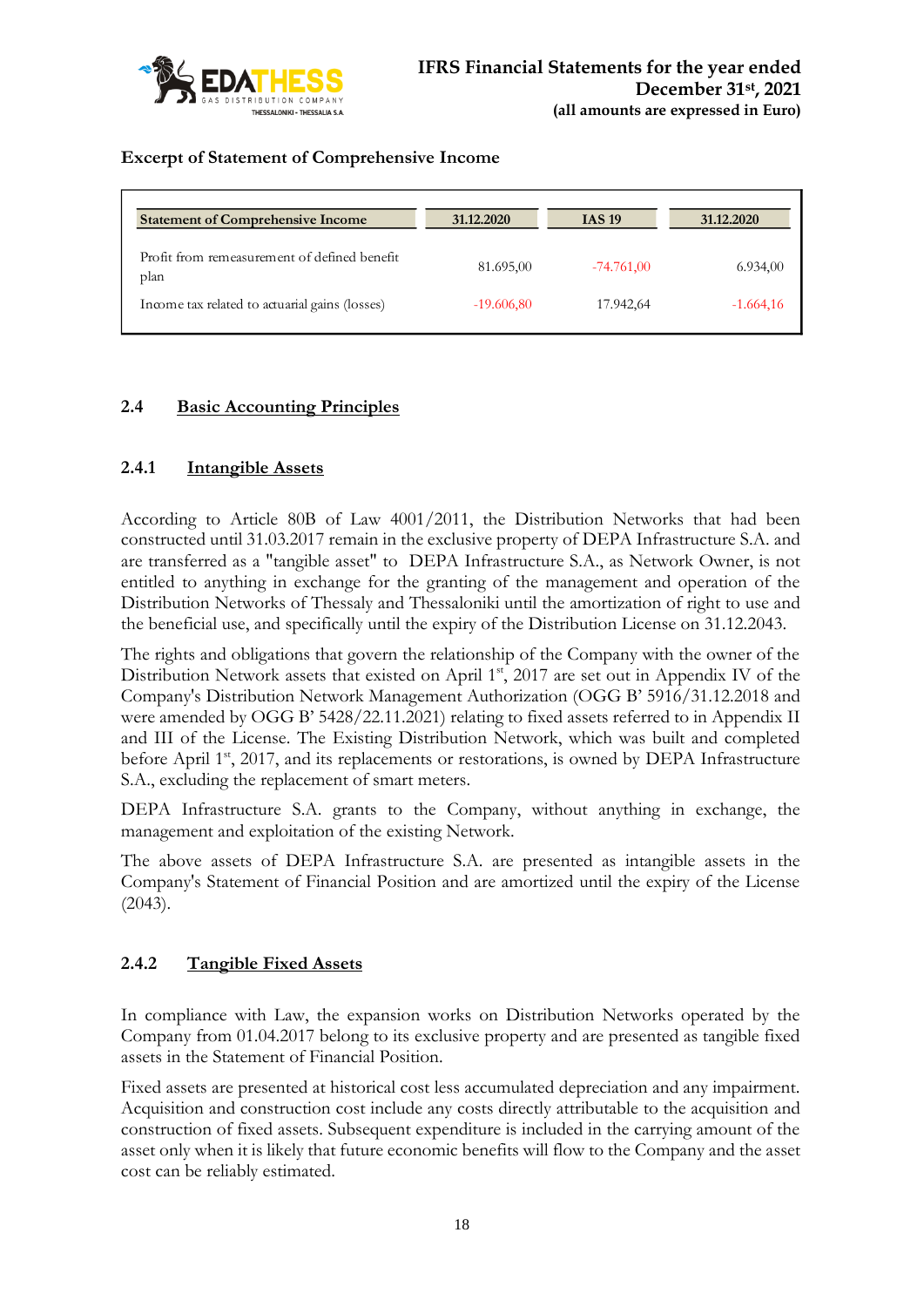

The residual value and useful life of the assets are reviewed and determined at each date of preparation of the Financial Statements, if necessary.

Depreciation is computed based on the straight-line method over the estimated useful lives of such assets and starts when the asset becomes available for use. Plant and equipment are depreciated as follows:

Tangible fixed assets are depreciated as follows:

| Leasehold improvements:  | over the life of the lease contract or<br>useful life if shorter |
|--------------------------|------------------------------------------------------------------|
| Machinery and equipment: | 8-10 years                                                       |
| Distribution network:    | Until the License expiration (2043)                              |
| Vehicles:                | 8-10 years                                                       |
| Furniture and fittings   |                                                                  |
| (including software):    | $3-10$ years                                                     |

Depreciated values of assets are reviewed for impairment when events or amendments indicate the depreciated value may not be recoverable. In case of such indication and whenever depreciated values exceed the estimated recoverable amount, assets are written down to their recoverable amount. The recoverable amount is the highest between net selling price and value in use. Value in use is assessed by the estimated future cash flows in their present value using a pre-tax discount rate reflecting current market assessments of the time value of money and the risks specific to such asset. Impairment losses are recognized in the Income Statement.

Gains and losses on disposals are determined by comparing the proceeds with the carrying amount.

### **2.4.3 Impairment of non-financial assets**

Assets of indefinite useful life are not subject to amortization and are reviewed annually for impairment. Assets subjected to amortisation are reviewed for impairment when events indicate the carrying value may not be recoverable. An impairment loss is recognized for the amount by which the asset's carrying amount may not be recoverable. The recoverable amount is the highest of an asset's fair value less costs to sell and value in use. Value in use is assessed by the estimated future cash flows in their present value using a pre-tax discount rate reflecting current market assessments of the time value of money and the risks specific to such asset. Impairment losses are recognised in the Income Statement of the year they arise.

# **2.4.4 Financial Instruments**

Financial instrument is any contract that creates a financial asset to a Company and a financial liability or an equity instrument in another one.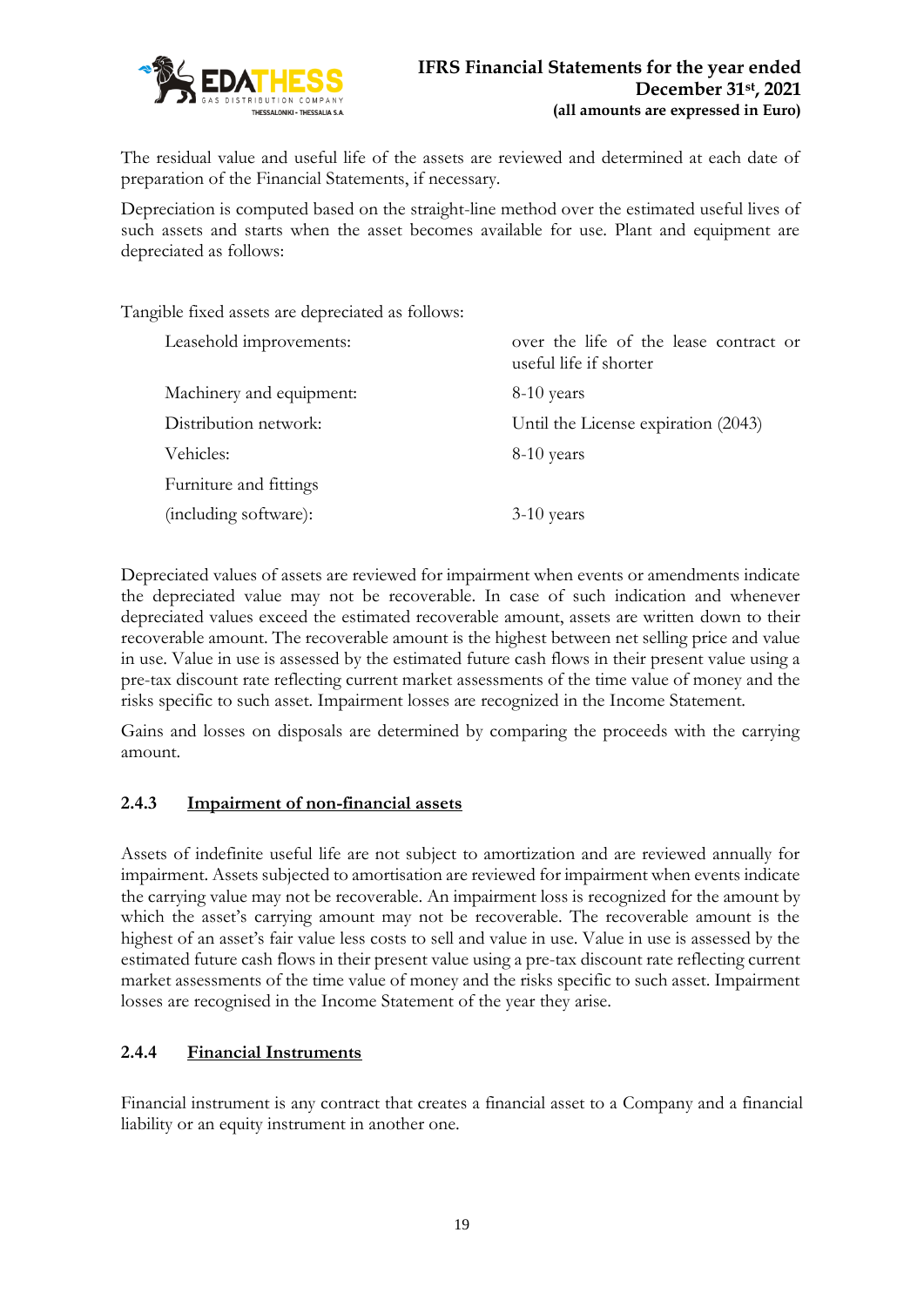

### **I. Financial Assets**

#### **Initial recognition and measurement**

At initial recognition financial assets are classified depending on their nature and characteristics into one of the following three categories:

- i. Financial assets measured at amortized cost,
- ii. Financial assets measured at fair value through profit or loss,
- iii. Financial assets measured at fair value through other comprehensive income

All financial assets are initially recognized at their fair value, which is usually the acquisition cost plus direct transaction costs. Purchases and sales of investments are recognized at the date of the transaction, which is the date the Company commits to purchase or sell the item.

#### **Subsequent measurement**

#### i. **Financial assets measured at amortized cost**

- This category classifies the financial assets for which both of the following conditions are met:
- 1. the financial asset is retained within a business model, the objective of which is to hold financial assets for the purpose of collecting contractual cash flows; and
- 2. under the contractual terms of the financial asset, cash flows that consist exclusively of capital repayment and interest on the outstanding capital are created at specific dates.

This category includes all financial assets of the Company.

#### ii. **Financial assets measured at fair value through profit or loss**.

A financial asset is measured at fair value through profit or loss, unless is measured at amortized cost according to paragraph (i) or fair value through other comprehensive income in accordance with paragraph (ii).

However, at initial recognition, the Company may elect irrevocably for specific investments in equity instruments that would otherwise be measured at fair value through profit or loss, presenting other comprehensive income on subsequent changes in fair value

Realized and unrealized gains or losses arising from changes in the fair value of financial assets measured at fair value through profit or loss are recognized in profit or loss in the period in which they arise.

#### iii. **Financial assets measured at fair value through other comprehensive income**

A financial asset is measured at fair value through other comprehensive income if both of the following conditions are met:

- 1. the financial asset is retained in the context of a business model the objective of which is achieved both by the collection of contractual cash flows and the sale of financial assets; and
- 2. under the contractual terms of the financial asset, cash flows that consist exclusively of capital repayment and interest on the outstanding capital are created at specific dates.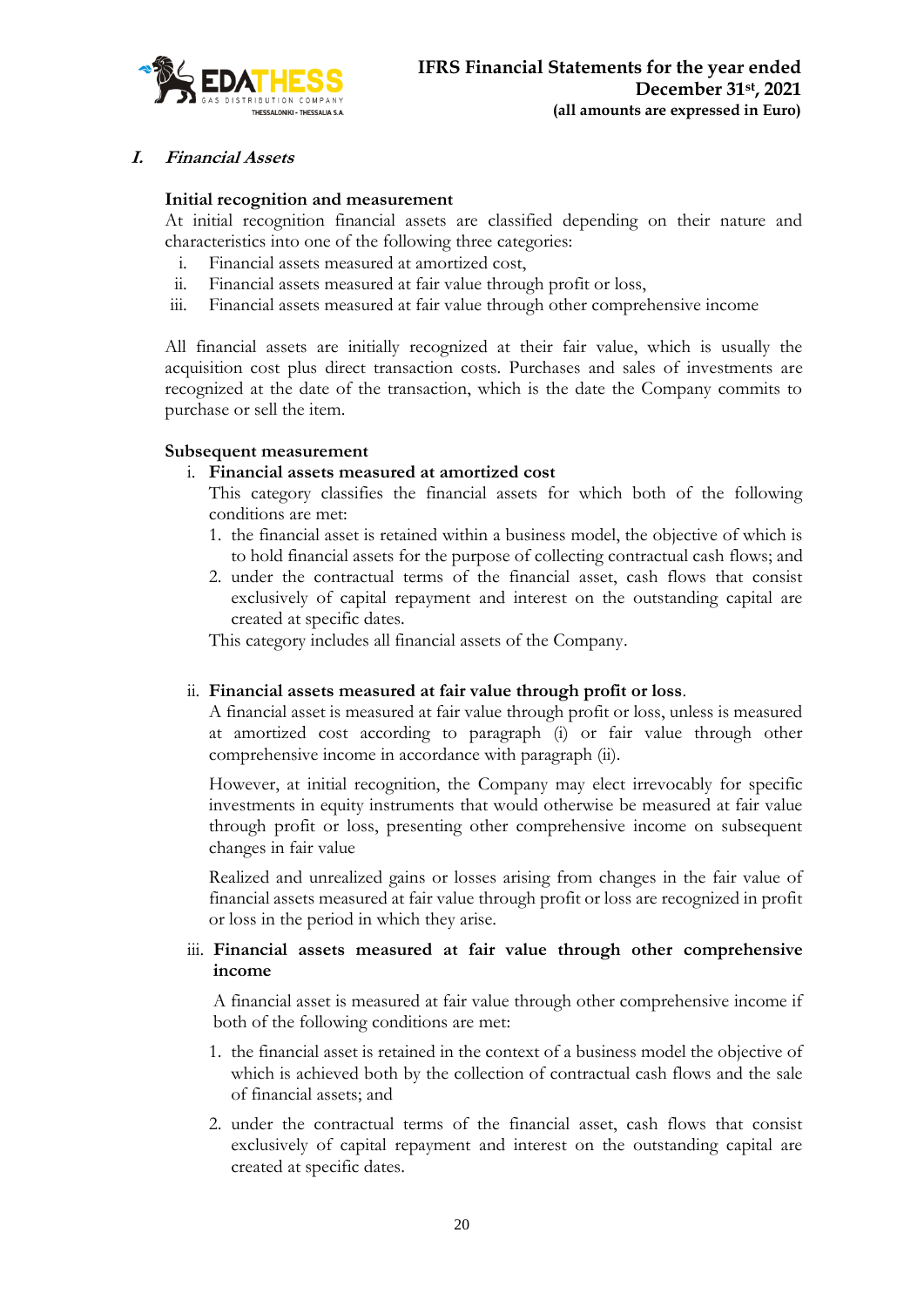

At the date of the Financial Statements the Company did not have investments of this category.

### **Derecognition of financial asset**

The Company ceases to recognize a financial asset when the contractual rights to the cash flow of the financial asset expire or transfer the financial asset and the transfer meets the conditions for write-off.

# **Reclassification of financial assets**

Reclassification of financial assets occurs in rare cases and is due to a decision by the Company to modify its business model for the management of those financial assets.

# **Impairment of financial assets**

Under IFRS 9, impairment of financial assets measured at amortized cost or at fair value through other comprehensive income occurs by recognizing the expected credit losses.

At each reporting date, IFRS 9 requires measuring the provision for a financial instrument for an amount equal to the expected lifetime loss if the credit risk of the financial instrument has increased significantly since initial recognition. On the other hand, if at the reporting date the credit risk of a financial instrument has not increased significantly from the initial recognition, IFRS 9 requires the provision for a loss provision for that financial instrument to be equal to the expected 12-month credit losses.

The risk parameters taken into account for the calculation of expected credit losses are the estimated default probability, the percentage of loss on the principal due to the fact that the client has failed to repay the amount due and the outstanding balance of the Company in case of default the customers. In certain cases, the Company may assess for certain financial information that there is a credit event when there is internal or external information indicating that the collection of amounts determined under the relevant contract is unlikely to be collected as a whole.

As a general rule, the assessment of the classification in stages shall be carried out at each reporting period.

Regarding to 'Trade and other receivables, IFRS 9 requires the application of the simplified approach to the calculation of expected credit losses. The Company, using this approach, has calculated the expected credit losses over the life of the receivables. For this purpose, a credit loss forecasting table was used to measure the projections in a way that reflects past experience and predictions of the future financial situation of customers and the economic environment.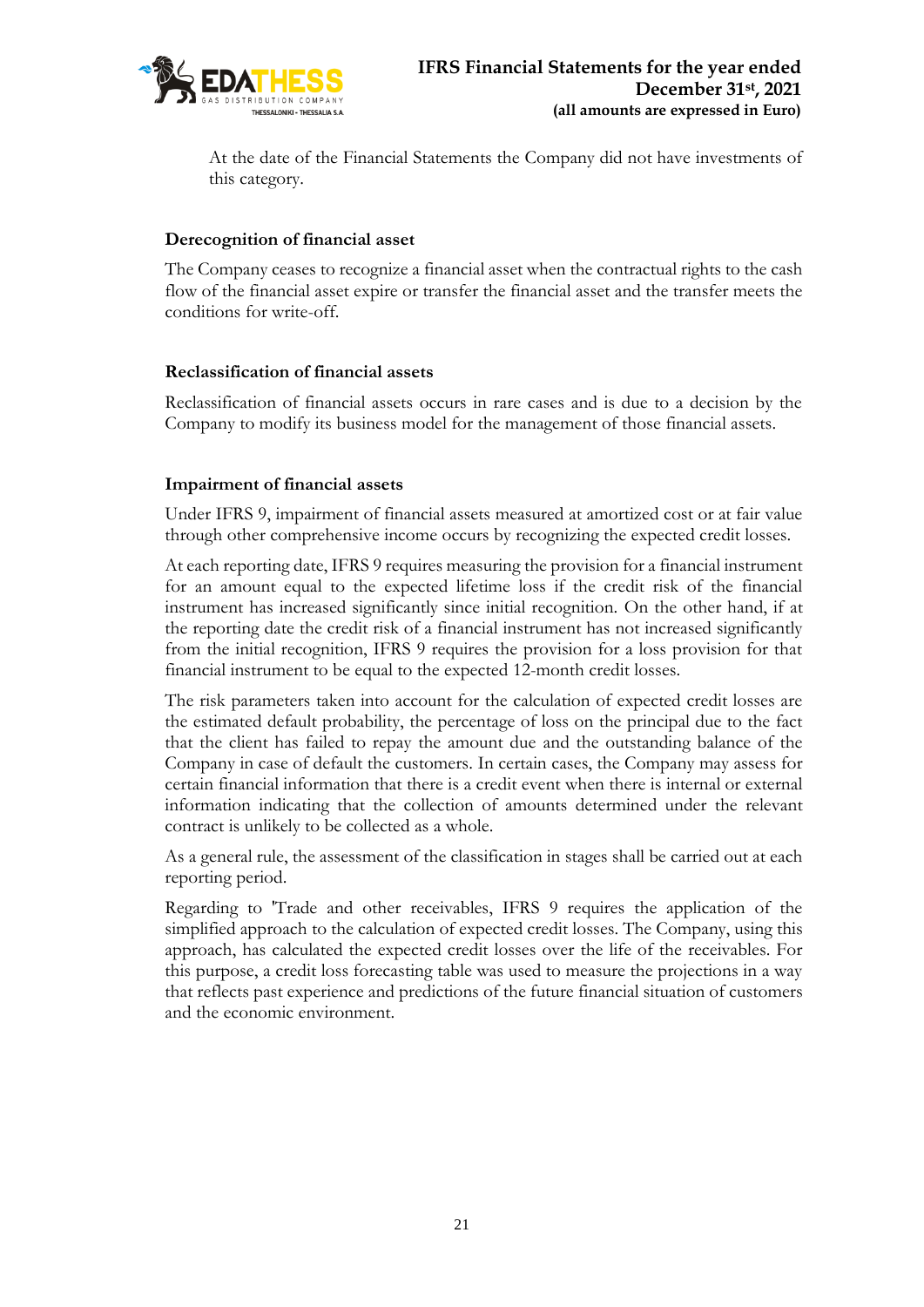

# **II. Financial liabilities**

### **Initial recognition**

The balances of suppliers and other liabilities are recognized at cost that is the fair value of the future payment for the purchases of goods and services provided. Trade and other short-term liabilities are not interest-bearing accounts and are usually settled at 0-60 days.

All loans are initially recorded at cost, which reflects the fair value of the receivables less the relevant direct acquisition costs where they are significant. After initial recognition, interest bearing loans are measured at amortized cost using the effective interest method. Amortized cost is calculated by taking into account issuing costs and the difference between the original amount and the maturity. Gains and losses are recognized in profit or loss when liabilities are written off or impaired through the amortization process.

#### **Subsequent measurement**

After initial recognition, the entity measures all financial liabilities at amortized cost using the effective interest method except for:

- I. financial liabilities at fair value through profit or loss.
- II. financial liabilities that arise when the transfer of a financial asset does not qualify for derecognition or when the continuing involvement approach is applied.
- III. financial guarantee contracts
- IV. loan commitments at lower interest rates than those on the market.

The unamortised cost of loans is calculated by taking into account issuing costs and the difference between the original amount and the maturity. Gains and losses are recognized in profit or loss when the liabilities are written off or impaired, and through the amortization process.

Amounts repayable within one year from the date of the Financial Statements are entered as current liabilities whereas amounts payable at a later stage are entered as long-term loans.

### **Derecognition**

An entity ceases to recognize a financial liability (or part thereof) in its financial statements when, and only when, it is repaid, that is, when the commitment set out in the contract is fulfilled, cancelled, or expires. An exchange between an actual debtor and a borrower of debt securities in substantially different terms is accounted for as a repayment of the original financial liability and recognition of a new financial liability. Similarly, a material changes in the terms of an existing financial liability (whether due to a borrower's financial difficulty or not) is accounted for as a repayment of the original financial liability and recognition of a new financial liability. The difference between the carrying amount of a financial liability (or a portion of a financial liability) payable or transferred to another party and the consideration paid, including the non-cash assets and the liabilities assumed, is recognized in the income statement.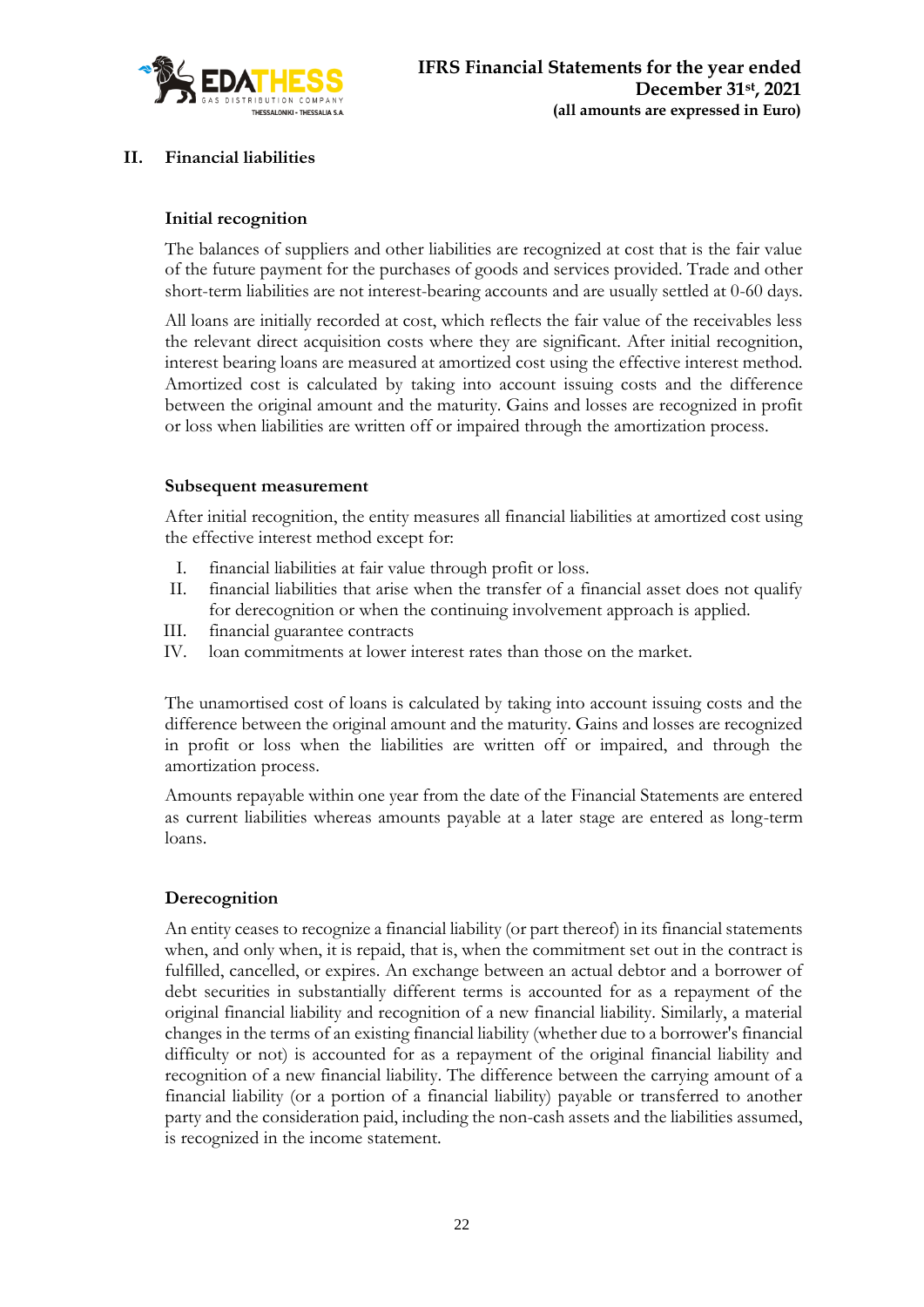

# **Reclassification of financial liabilities**

The Company may not reclassify any financial liability.

# **Offsetting financial instruments**

The offsetting of financial assets with liabilities and the presentation of the net amount in the Financial Statements is made only if there is a legal right to offset and there is an intention to settle the net amount resulting from the offsetting or simultaneous settlement.

# **2.4.5 Inventory**

Inventories consist of materials related to the construction of gas distribution network and spare parts used for maintenance. Inventories are valued at the lowest between cost and net realizable value. Net realizable value is the estimated selling price of stocks in the ordinary course of business less any costs of sale where applicable. The Company measures inventories at the weighted average cost.

Appropriate allowance is made for obsolete, useless and slow-moving materials. The reductions in value of inventories to net realizable value and other reserves losses are entered in the Income Statement of the period displayed.

# **2.4.6 Trade and other receivables**

The commercial receivables which generally have a credit of 0-30 days are entered at fair value (originally invoiced amount) minus the provisions for any uncollectable balance amounts.

The remaining receivable which are expected to be collected within a year from the reporting date, are entered at fair value less the provisions for any uncollectable balance amounts, while long-term receivable accounts (balance amounts deviating from the standard credit limits) are valued at unamortized cost on the basis of the effective interest rate method.

A provision for impairment is made when the collection of a total amount due is no longer possible. Furthermore, the Company calculates the expected credit losses over the life of the receivables and prepares a related provision. For this purpose, a forecasting matrix of credit losses is used, based on aging of balances, to measure the related provisions in a way that reflects past experience and forecasts of the future financial situation of customers and the economic environment.

The balance of such provision for impairment is applicably adjusted to each reporting date, in order to reflect the potentially relevant risks.

Any written-off balance of customers is charged to the existing provision for impairment. The Company does not write off any receivable until all possible legal actions are taken for its collection. The provision amount is entered as an expense item in the Income Statement.

Any subsequent recovery of amounts for which a provision had been made, are credited under "Other revenues" in the Income Statement.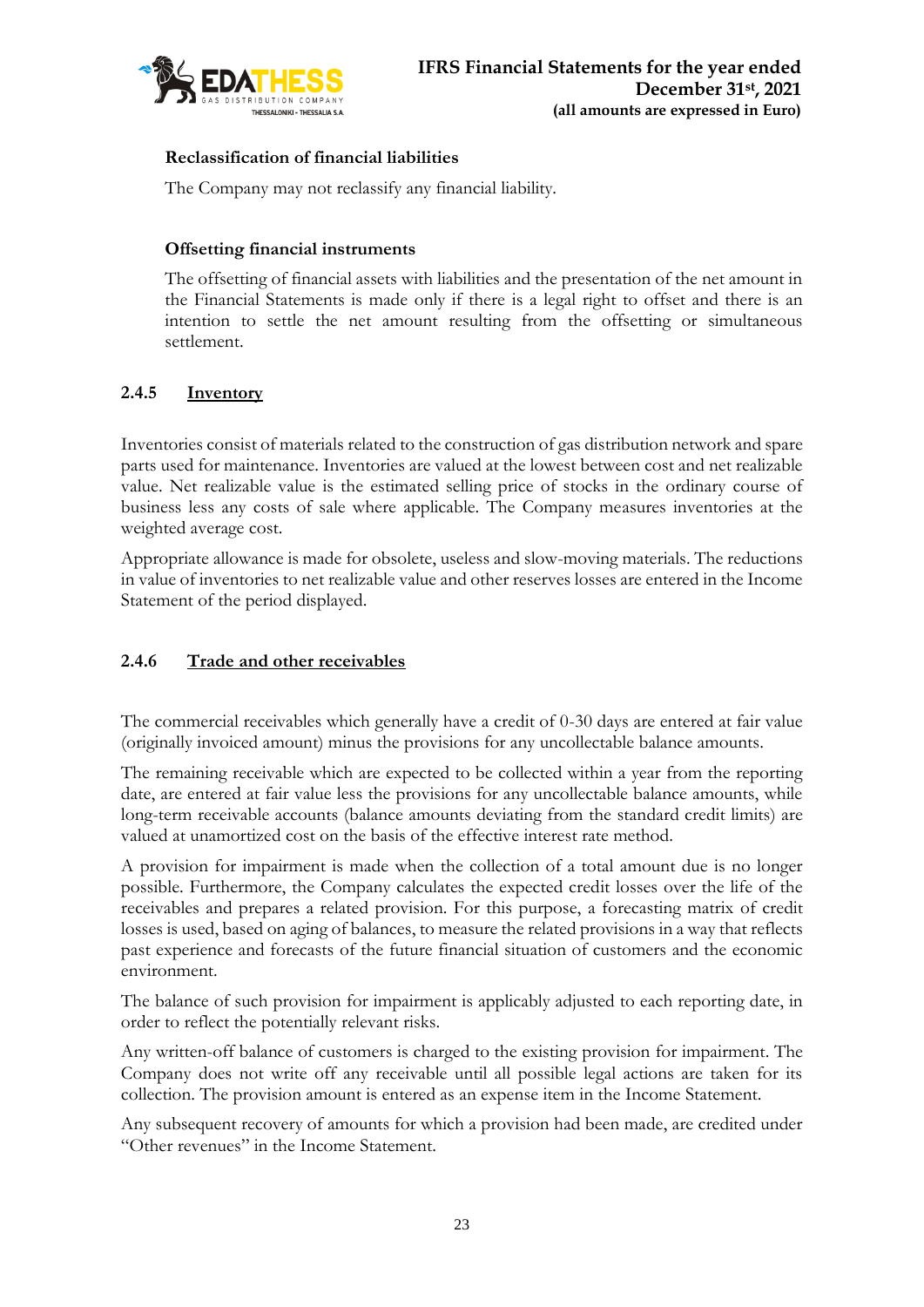

# **2.4.7 Cash and cash equivalents**

Cash and cash equivalents consist of cash, maximum 3-month term deposits and other highly liquid investments.

# **2.4.8 Share Capital**

Share capital comprises the value of the Company's common registered shares, as issued. Incremental costs (share issuance costs) directly attributable to the issue of share capital are deducted from share capital.

# **2.4.9 Foreign currency translation and transactions**

Financial Statements are presented in Euro, the functional currency of the Company. Transactions in foreign currencies are translated into the functional currency using the exchange rates existing on the date of transaction. Debts, assets and liabilities in foreign currency on reporting date are adjusted to reflect the exchange rates prevailing on reporting date. Gains and losses from foreign exchange differences arising from translation of monetary items denominated in foreign currencies during the year and on reporting date with the existing rates, are entered in Income Statement.

# **2.4.10 Personnel Retirement Benefits**

In compliance with the provisions of labour law, the Company reimburses its retirees, with the amount of compensation depending on the years worked and the salary. The program is considered to be a defined benefit plan.

Retirement obligations are calculated at the discounted value of future benefits accumulated at the end of the year, based on the employees' retirement benefit rights. The Company distributes the benefits in the last 16 years until the date of retirement of the employees following the scale of Law 4093/2012. Such obligations are calculated on the basis of financial and actuarial assumptions and are determined by means of the Projected Unit Method.

Net pension costs for the fiscal year 2021 are comprised in the Statement of Comprehensive Income and consist of the present value of benefits earned during the year, interest on the benefit obligation and the actuarial gains or losses are entered directly in other comprehensive income rather than carried forward. For the prepayment, the Full Yield curve method is used.

Short-term employee benefits in cash and in kind are entered as an expense when accrued.

# **2.4.11 Provisions**

Provisions are entered when the Company has a present obligation (legal or constructive) as a result of a past event, it is likely that an outflow of resources embodying economic benefits will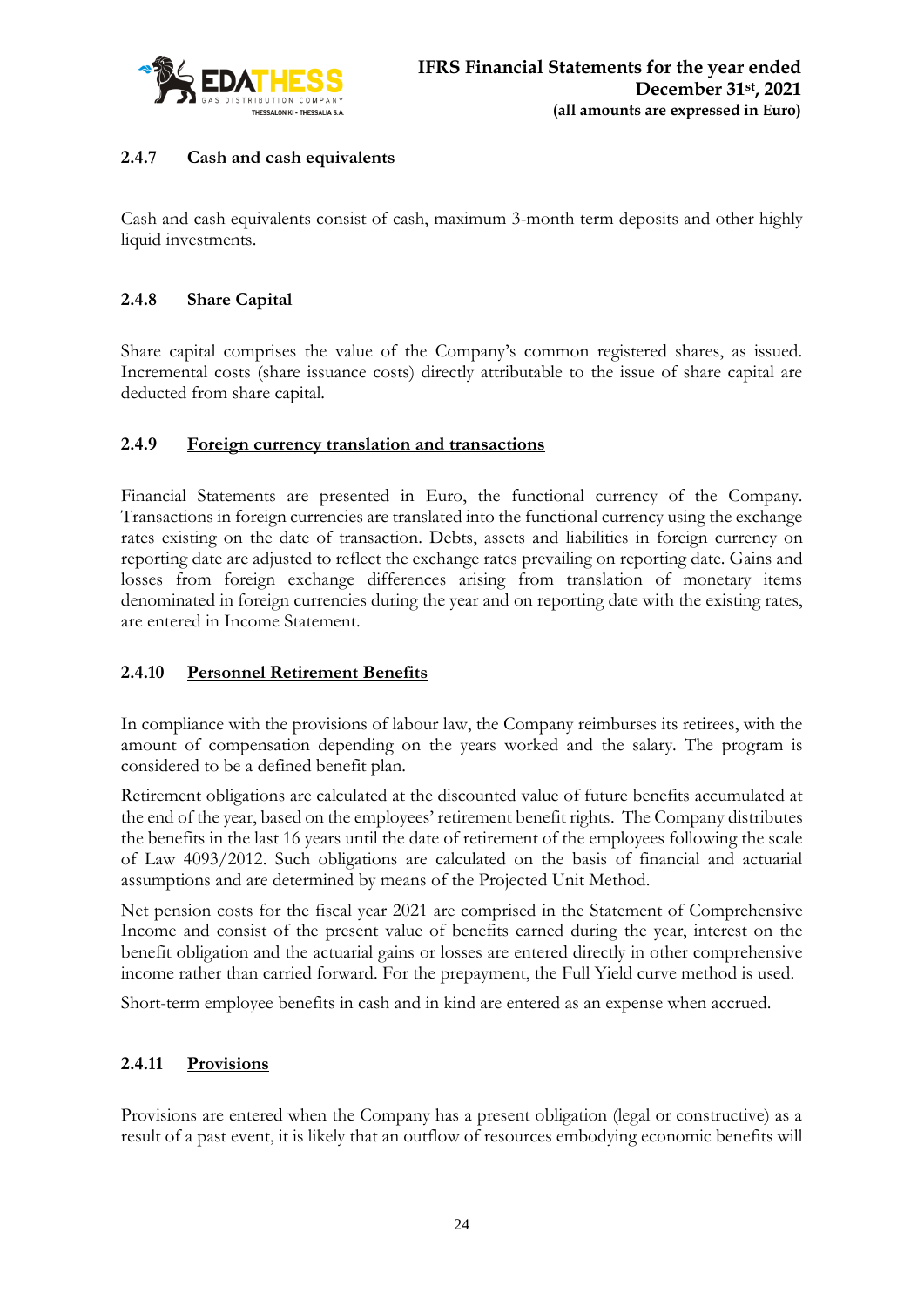

be required to settle the obligation and a reliable estimate can be made of the amount of such obligation.

Provisions are re-estimated on each reporting date of the Financial Statements and adjusted so as to depict the current value of the expense to be made in order the obligation to be settled. Should the effect of the time value of money is significant, provisions are calculated by discounting the expected future cash flows with a pre-tax factor, reflecting the current estimations of the market for the time value of money and, whenever necessary, the risks specifically related to the obligation. Any eventual payables are not recognized to the Financial Statements but rather announced, unless the probability of an outflow of resources incorporating financial benefits is increased and at the same time the probable outflow can be measured with relative accuracy. Eventual claims are not recognized to the Financial Statements but rather announced, should the inflow of financial benefits is likely.

# **2.4.12 Government grants**

As grants concern property of ownership of DEPA Infrastructure SA which are presented as intangible assets, or right of use the gas network in the Statement of the Financial Position, the fair value of the grants is credited to a long-term liability account and charged equally to the Income Statement in the period of the amortization of distribution Network intangible assets namely until to 2043. The related amortization is presented separately to the Income Statement.

Grants related to investments will be recognized at fair value when is expected with certainty that the grant will be collected and the Company will be in agreement with all mandatory conditions.

# **2.4.13 Trade and other payables**

The suppliers and other liabilities balances are recognized at cost, which is identical to the fair value of future payment for goods and services provided. Trade and other payables are not interest bearing and are normally settled within 0-60 days.

Part of long-term liabilities are related to guarantees received from distribution users to guarantee future payments. Guarantees are not interest-bearing accounts and the amounts should be refunded to distribution users in accordance with their respective contracts of use, if there has been no reason for deducting, withholding and / or collecting this amount from the Company. In the event of termination of the contract of use from the Company due to nonpayment of the bad depts, the amount of the guarantee is forfeited to the Company and offset against the amount of bad depts.

# **2.4.14 Current and Deferred Income Tax**

Current tax is calculated in compliance with the tax laws in force in Greece.

Current income tax expense includes income tax calculated on profits the Company, as adjusted in tax returns, additional income taxes resulting from tax audits by the tax authorities and provisions for additional taxes and surcharges on tax issues and is calculated in compliance with the effective tax rates as of Financial Statements date.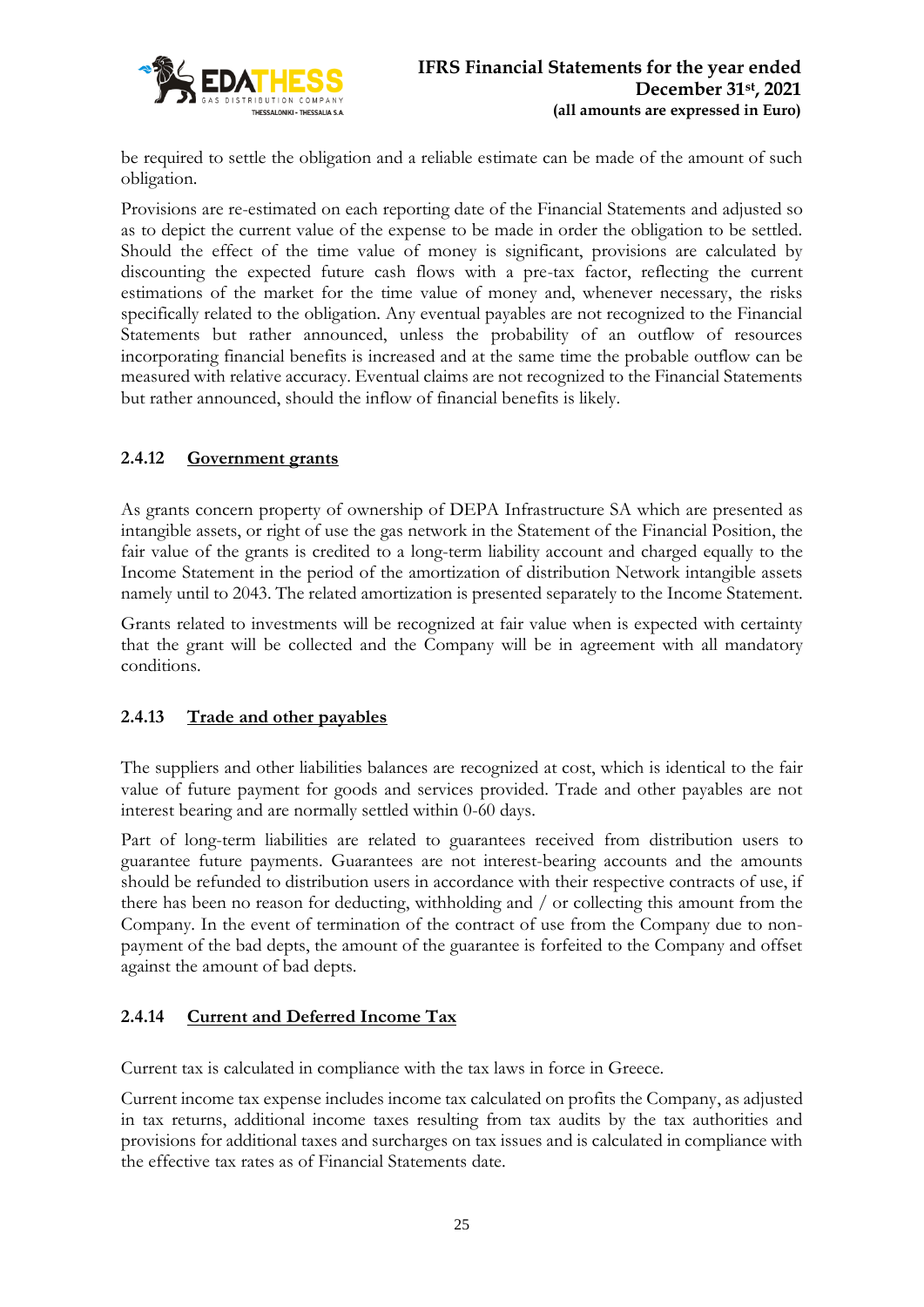

Deferred tax is calculated by using the liability method, under the effective rates applicable when will be paid on all temporary differences on reporting date, between the tax basis and book value of assets and liabilities. If deferred income tax arises from the initial entry of an asset or liability in a transaction other than the business combination, then when the transaction affects neither accounting nor taxable profit or loss and therefore not considered.

Deferred tax assets are recognized for all deductible temporary differences, tax losses carried forward and tax-deductible transfer of investment laws to the extent that it is likely that taxable profit will be available, against which the deductible temporary differences, tax losses transferred, and transferable rights tax-free deduction of investment laws can be exploited.

The carrying amount of deferred tax assets is reviewed on each reporting date and is reduced to the extent that it is unlikely that there will be sufficient taxable profits against which part or all of the deferred tax assets may be used.

# **2.4.15 Revenue recognition from contracts with customers**

The Company's main sources of revenue are the following

- I. Distribution Revenues
- II. Revenues from Connection Charges
- III. Revenues from other ancillary (excluding connection Charges) services

The amounts attributable to each Revenue category are presented separately in either the Income Statement or the Explanatory Notes of the Financial Statements.

The Company recognizes revenue when it fulfills a contractual obligation to the individual customer by providing a service (which is the same time when the control of services passes to the customer). The customer acquires control of a service when it can direct its use and take substantially all the remaining benefits from it. If a contract includes more than one contractual obligations, the total value of the contract is allocated to the individual obligations on the basis of the individual sales values. The amount of revenue recognized is the amount attributed to the corresponding contractual obligation that has been settled, based on the consideration expected to be received by the Company under the terms of the contract.

The Company does not enter into contracts where the period between the transfer of the goods or services promised to the customer and the payment by the customer exceeds one year. Consequently, the Company does not adjust the transaction price for the time value of money.

### **I. Distribution Revenues**

The Company, in the context of signed contracts of Network Use, invoices the Distribution users of Gas Network monthly based on the approved distribution invoices by the Regulatory Authority for Energy (RAE) in accordance with the provisions of the Distribution Network Operation Code.

Revenues from the use of the Natural Gas Distribution Network are the main source of revenue for the Company. Based on the valuation carried out by the Company's Management, gas revenue is recognized over time as the customer receives and at the same time uses the benefits arising from the use of the Network. In particular, revenue is recognized by issuing the invoice to customers on the basis of distributed quantities of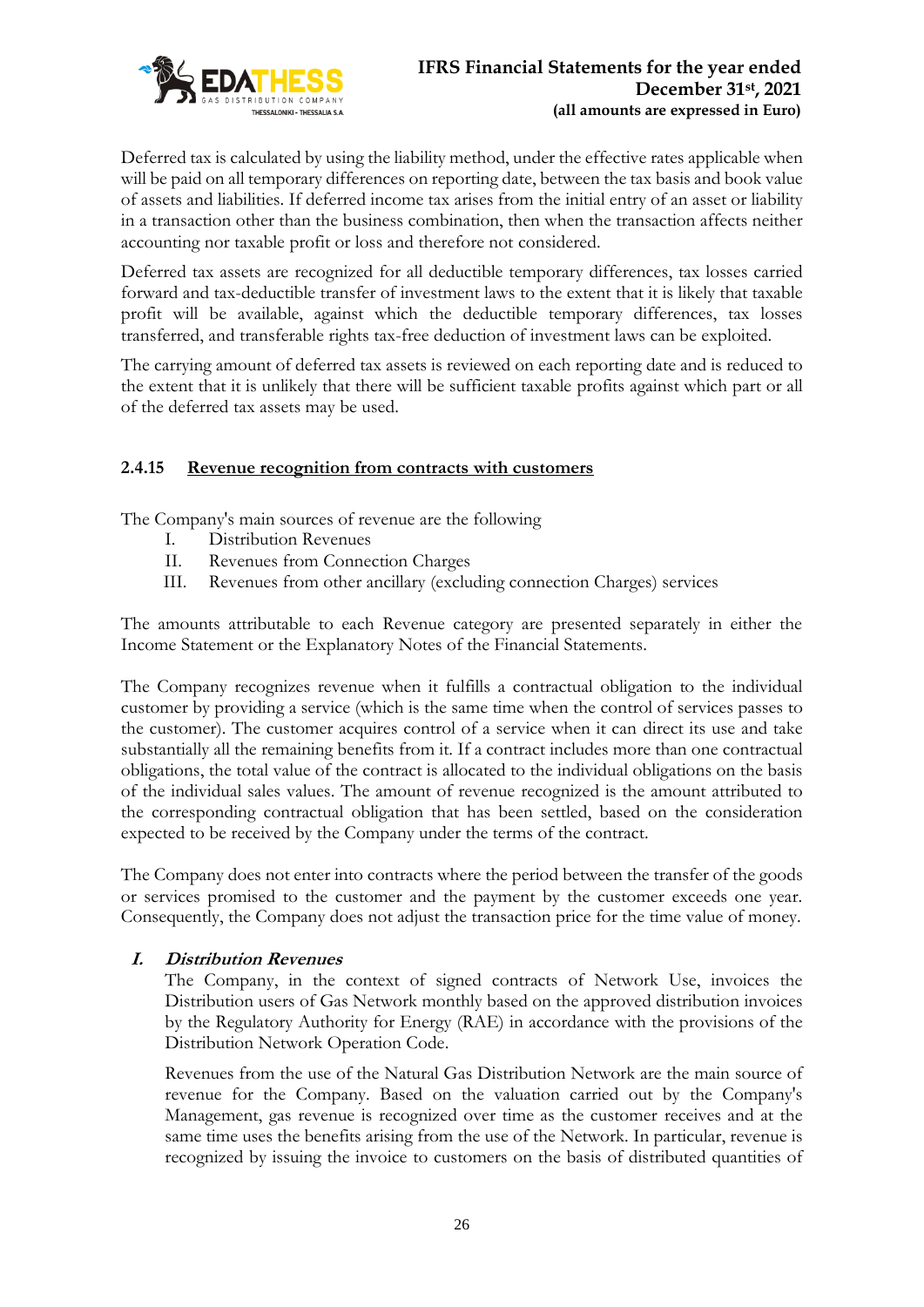

natural gas. Therefore, the right to issue an invoice is used to recognize revenue from such contracts.

# **II. Revenues from Connection Charges**

Based on the assessment conducted by the Company's Management, the connection of each customer to the Distribution Network is a separate execution obligation, as the connection has a value for the customer. Therefore, revenue from these one-time charges is recognized at a point in time, namely at the time of the connection to the Network, and the customer acquires control of that service

# **III. Revenues from other ancillary and optional services (except Connection Charges)**

The Company invoices monthly the ancillary services provided in accordance with the list of Ancillary and Invoiced Services of the Distribution Networks of Thessaloniki and Thessaly and their related unit prices.

Revenue from ancillary services, mainly includes de-activation and reconnection fees, is recognized at the time the service is completed (at a point in time), as at that time the customer acquires control of that service.

Revenue from optional services, mainly includes gas network maintenance charges, related to the distribution network of another distribution Company and is recognized at the time the service is completed (at a point in time), as at that time the customer acquires control of that service.

Contract assets

At the end of the period, the Company recognizes a contractual asset for accrued revenue that has not yet been invoiced to Gas Network users and which is included in the Trade and other receivables in the Statement of Financial Position. When the relevant invoice is issued to customers, the Company recognizes a relevant receivable, as the issuance of the invoice is the moment when the Company's right in exchange becomes unconditional (if only the passage of time is required to make payment of the said consideration). The amount of the contractual asset as at December 31<sup>st</sup>, 2021 is Euro 10.593.522,82 (31.12.2020: Euro 7,898,725.48) and is included in trade and other receivables in the attached Financial Statements (Note 10). The Company's right to this amount becomes unconditional once the relevant invoices are issued on the following month.

### **2.4.16 Interest income**

Interest income is recognized on a time proportion basis, determined by the actual performance of the asset.

### **2.4.17 Leases**

#### - **Right of use assets**

The Company recognizes the right of use assets at the commencement of the lease (the date the asset is available for use). The rights to use of assets are measured at their cost less the accumulated depreciation and impairment and adjusted on recalculation of the corresponding lease obligations. The cost of right of use assets includes the amount of lease liabilities recognized, the initial directly related expenses and lease payments made on or before the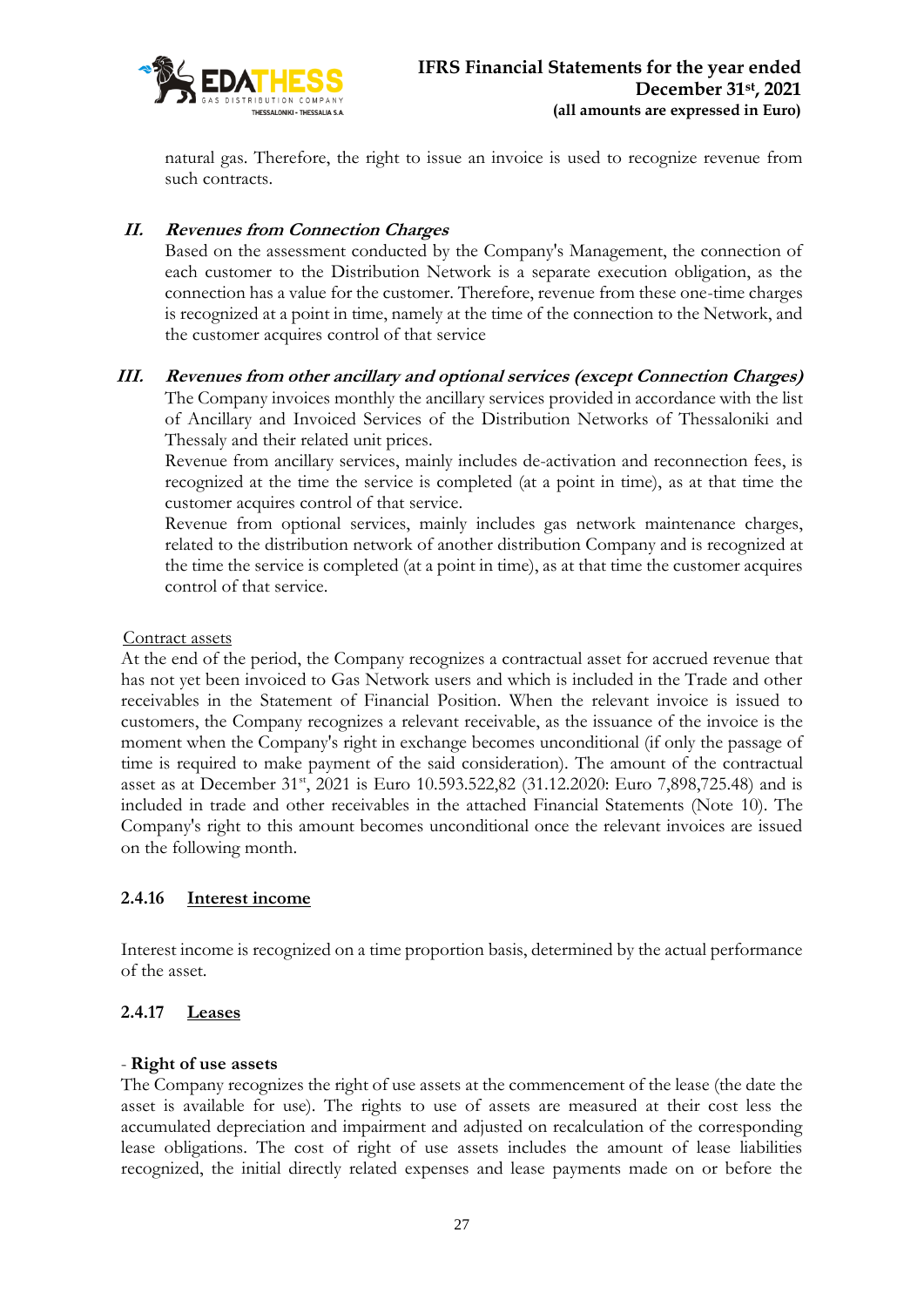

commencement date, reduced by the amount of discounts or other incentives offered. Except where the Company is reasonably certain that the lease will occur in its possession at the end of the lease contract, the recognized rights of use assets are amortized over the stable method of the shorter period between the useful life of the underlying asset and the terms of lease contract. The rights of use of assets are subject to impairment testing.

## - **Lease Liability**

At the commencement of the lease, the Company recognizes lease liabilities equal to the present value of the leases over the entire term of the lease contract. Payments include contractual fixed rents, reduced by the amount of subsidies offered, variable rents depending on an index, and amounts for residual value payments expected to be paid. Leases also include the exercise price of a purchase right that is relatively certain to be exercised by the Company and payment of termination penalties if the terms of the contract indicate with relative certainty that the Company will exercise the right of termination. Variable rents that are not dependent from an index are recognized as an expense in the year that the event or the condition arises, and the payment is made.

The Company, in order to calculate the present value of payments uses the cost of additional borrowing at the date of lease commencement, if the effective interest rate is not directly determined by the lease contract. Following the commencement of the lease, the amount of the lease liabilities is increased by interest expenses and is reduced by the lease payments made. In addition, the carrying amount of the lease liabilities is revalued if there is a change in the contract, or any change in the term of the contract, in the fixed leases or in the market valuation of the asset. These remeasurements are recorded in one line in the note of right of use of asset as conversions.

### **- Short-term leases and leases of assets of low value**

The Company applies the exception for short-term leases (ie leases of less than or equal to 12 months from the date of commencement of the lease contract where there is no right to purchase the asset). It also applies the exemption for low value assets (ie less than Euro 5 thousand). Lease payments for short-term and low-value leases are recognized as an expense on a straight-line basis during the lease period (Note. 24).

# - **Significant considerations in determining the duration of leases with the right to renewal**

The Company determines the duration of the lease as the contractual lease term, including the period covered by (a) the right to extend the lease, if it is relatively certain that the right will be exercised, or (b) the right to terminate the contract, if it is relatively certain that the right will not be exercised.

For some leases, the Company has the right to extend the term of the lease. The Company assesses whether there is relative certainty that the right to renewal will be exercised, considering all relevant factors that create financial incentive to exercise the right to renewal. After the lease commencement date, the Company reviews the term of the lease if there is a significant event or change in the circumstances that are within its control and affect the choice (or not) of exercising the renewal right (such as a change in business strategy of the Company).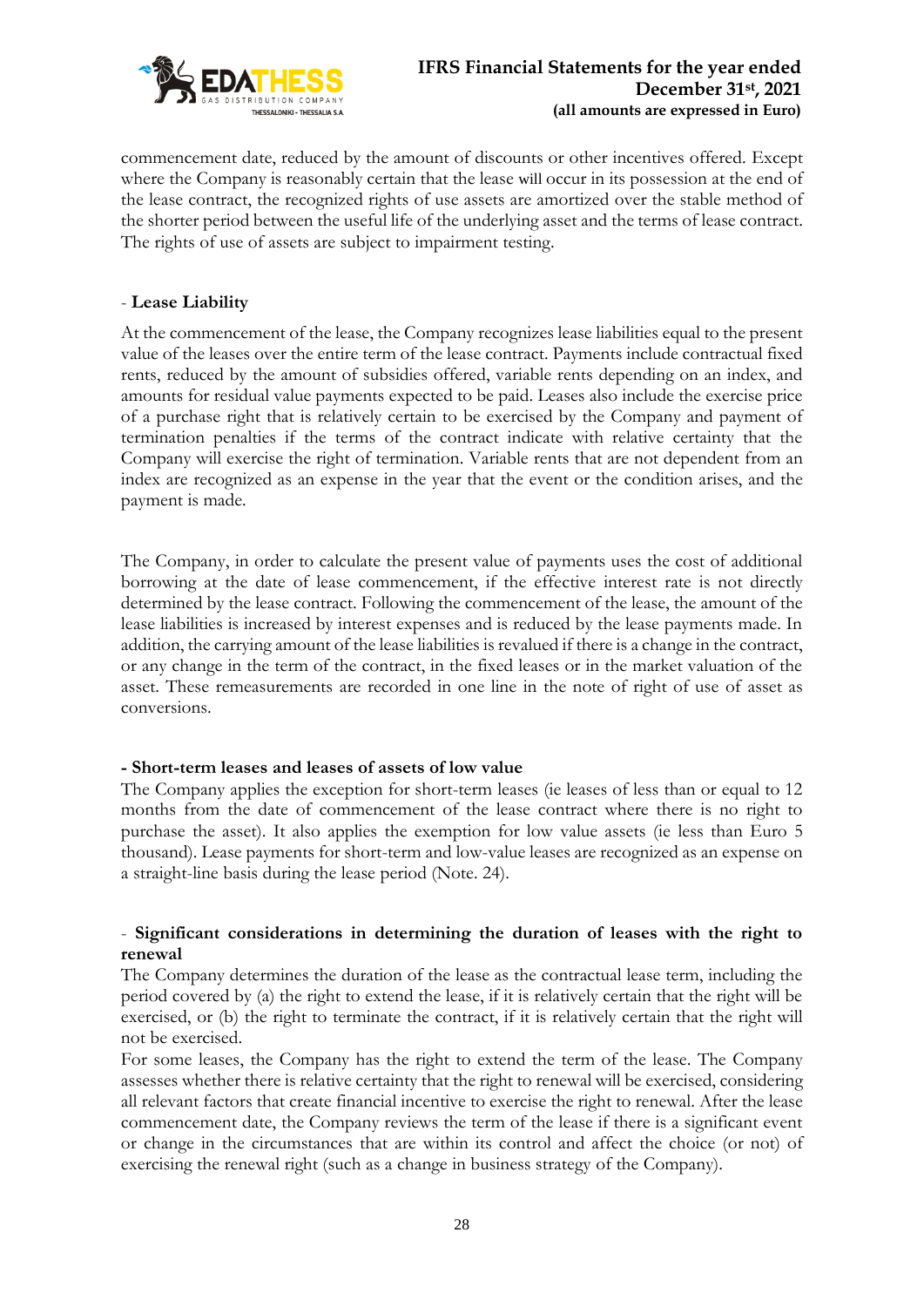

# **2.4.18 Expenses**

Expenses are recognized in the Income Statement on accrual basis. Payments related to operational leasing are entered in the Income Statement, during the term of the lease.

## **2.4.19 Profit distribution and dividend distribution**

Appropriations for use other than the statutory reserve, and recognition of the liability distribution are entered in the Financial Statements if the distribution is approved by the General Assembly of the Shareholders.

# **3. Risk Management**

### **3.1 Financial risk management factors**

The Company is exposed to several financial risks, such as:

- I. market risk (changes in exchange rates, interest rates, market prices)
- II. credit risk; and
- III. liquidity risk.

The Company's overall risk management program focuses on the unpredictability of financial markets and seeks to minimize potential adverse effects on its financial performance.

Management provides guidance and directions for the overall risk management and the specific internal bodies (such as the liquidity and legal committees) ensure the management of specific risks (such as interest rate risk and credit risk).

Financial assets and liabilities of financial position include cash, trade and other receivables and short-and long-term trade and other liabilities.

The Company does not use derivatives to offset risk aversion. The Company is not engaged in financial tools that could expose it to fluctuations in exchange rates of foreign currencies and interest rates.

### **I. Market risk:**

**Risk of exchange rates**: The Company operates and functions in Greece. The Company's exposure to currency risk is limited in supply of materials and services. Such transactions are not essential to the operation of the Company.

Thus, no financial tool is used to reduce this risk.

**Interest rates risk**: The Company's exposure to risk due to changes in interest rates relates primarily to current liabilities. The Company's policy is to monitor the interest rate trends as well as the Company's financing needs.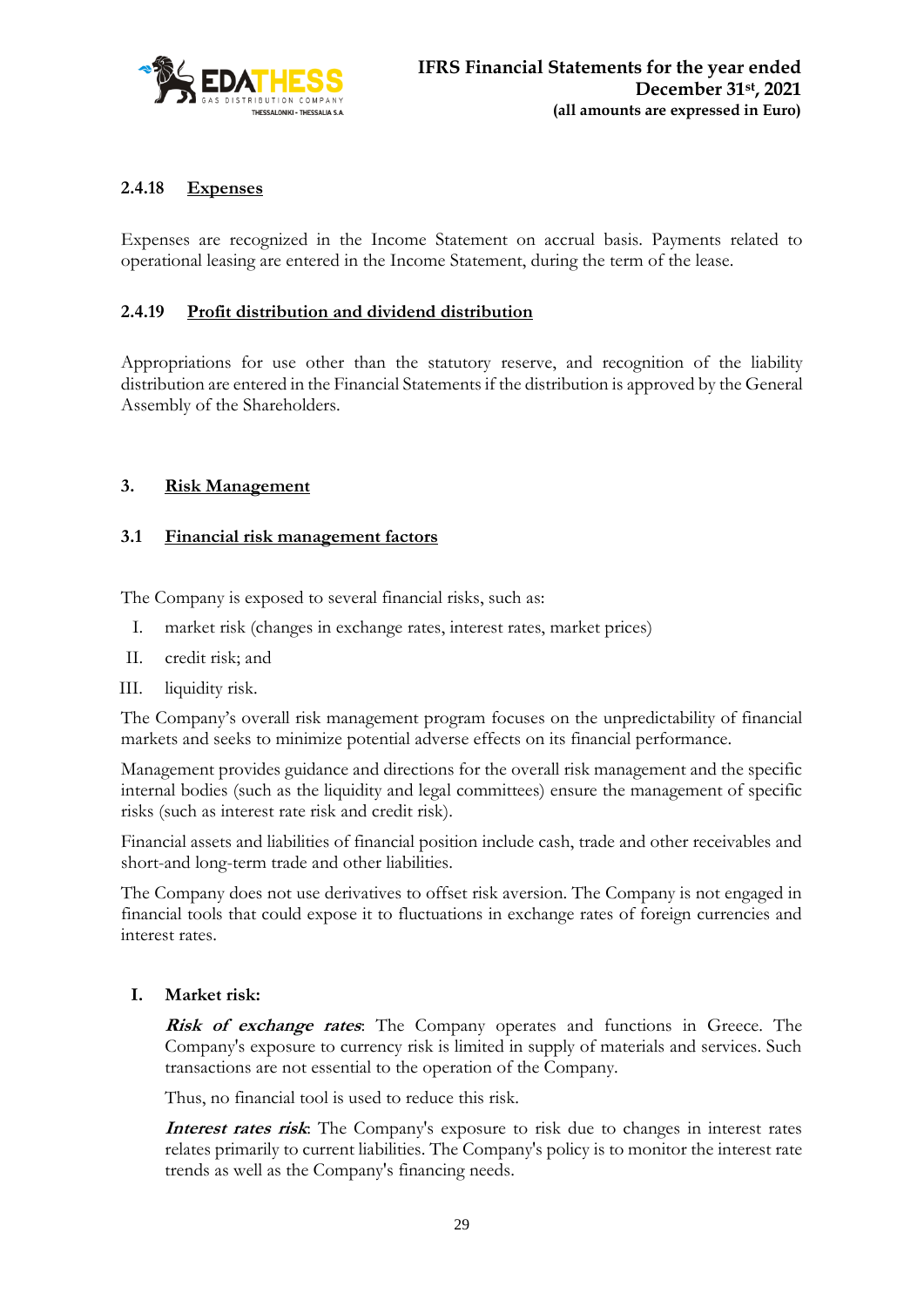

Investments include either in time deposits or sight deposits to ensure the Company's liquidity.

The Company finances its investments through bank borrowing resulting in charging its earnings with debit interest. An increase in interest rates (change to Euribor) will have a negative effect on the results, as the Company will incur additional borrowing costs.

| <b>Interest Rate Sensitivity Analysis</b> |                                         |                                                           |  |  |  |  |
|-------------------------------------------|-----------------------------------------|-----------------------------------------------------------|--|--|--|--|
|                                           | Interest rate change in<br>basis points | Impact on<br><b>Earnings Before Taxes</b><br>Euro $000's$ |  |  |  |  |
| 2021                                      |                                         |                                                           |  |  |  |  |
| Euro                                      | $+/-1\%$                                | $-7 + 546$                                                |  |  |  |  |
| 2020                                      |                                         |                                                           |  |  |  |  |
| Euro                                      | $+/-1\%$                                | $-7 + 375$                                                |  |  |  |  |

# **II. Credit risk:**

The biggest credit risk (net of the value of collateral or other security) if the contracting parties do not meet their obligations with respect to each class of recognized financial asset is the present value of these requirements, as shown in Balance Sheet less the value of securities/ collateral.

The credit risk due to a possible delay of payment by a Distributor User is minimized as, under the User Contracts, all Users have provided either a Letter of Guarantee or a Cash Guarantee. According to the terms of the Contracts, the guarantee letters may be forfeited immediately.

### **III. Liquidity risk:**

Prudent liquidity risk management includes the following:

- maintaining sufficient cash and equivalent assets; and
- adequacy of financial facility.

Management monitors the Company's liquidity based on cash inflows and outflows forecasts.

As at December 31, 2021, current liabilities are slightly higher than current assets due to significant expansion of the Company's construction activity during the last months of the closing year.

The following table shows financial liabilities that are allocated according to the date of repayment. The following amounts are presented in their book value, since the present value of discounted future cash flows are not significantly different.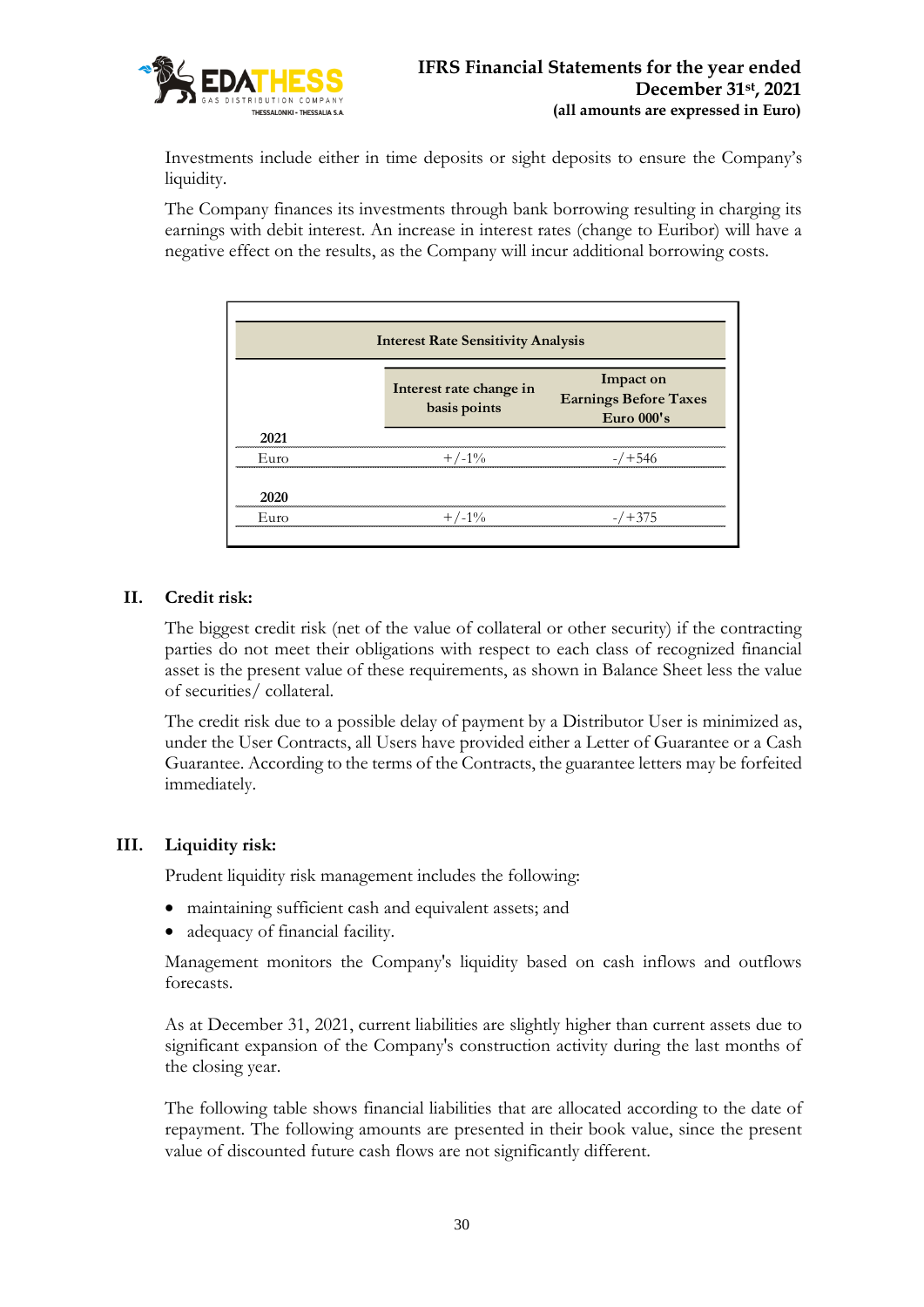

The following table analyzes the Liquidity Risk according to the payment period (31.12.2021 & 31.12.2020) based on the payments resulting from the relevant contracts and agreements, presented in non-discounted values:

| Liquidity Risk according to the payment<br>period |            | up to<br>2 months | from 2 months<br>up to 12 months | over<br>1 year | Total         |
|---------------------------------------------------|------------|-------------------|----------------------------------|----------------|---------------|
| Commercial & other Liabilities at :               | 31.12.2021 | 18.321.287,69     | 12.935.536,61                    | 0,00           | 31.256.824,30 |
| Other Long-term liabilities at:                   | 31.12.2021 | 0,00              | 0,00                             | 1.632.198,34   | 1.632.198,34  |
| Long-term loan at:                                | 31.12.2021 | 1.925.000.00      | 9.244.444,00                     | 64.330.556,00  | 75.500.000,00 |
| Financial liabilities from leases:                | 31.12.2021 | 184.859,88        | 881.750,92                       | 1.139.570,92   | 2.206.181,72  |
| Commercial & other Liabilities at:                | 31.12.2020 | 12.594.759.57     | 13.118.581,62                    | 0.00           | 25.713.341,19 |
| Other Long-term liabilities at:                   | 31.12.2020 | 0,00              | 0,00                             | 1.181.927,08   | 1.181.927,08  |
| Long-term loan at:                                | 31.12.2020 | 1.925.000,00      | 8.175.000,00                     | 37.000.000,00  | 47.100.000,00 |
| Financial liabilities from leases:                | 31.12.2020 | 182.637,15        | 849.822,83                       | 2.037.637,32   | 3.070.097,30  |

# **IV. Exogenous factors / COVID – 19**

As presented in the income statement, the operating results as well as the results before and after taxes have not been affected by the pandemic. Management monitors the Government's announcements that may affect the operation of the Company and adjusts its decisions based on the conditions that are formed. At the same time, the Management has taken all necessary measures to protect public health and the health of its employees

### **3.2 Fair value estimation**

The fair value of a financial instrument is the price that someone would get for selling an asset or that someone would pay to transfer a liability in a normal transaction between market participants on the measurement date. The fair value of financial assets in the Financial Statements on December 31<sup>st</sup>, 2021 and on December 31<sup>st</sup>, 2020 was determined by the Management as better as possible.

Fair value measurement methods are hierarchized at three levels:

- Level 1: Stock market values from active financial markets for exactly the same marketable items;
- Level 2: Other than level 1 values which yet can be directly or indirectly identified through stock prices from active markets;
- Level 3: Values for assets or liabilities not based on stock prices from active financial markets.

The amounts shown in the Financial Statements for cash, trade and other receivables as well as trade and other short-term liabilities approximating their respective fair values due to their shortterm maturity. The book value of long-term loans are almost identical as the reasonable ones because the loans are in local currency and with floating interest rates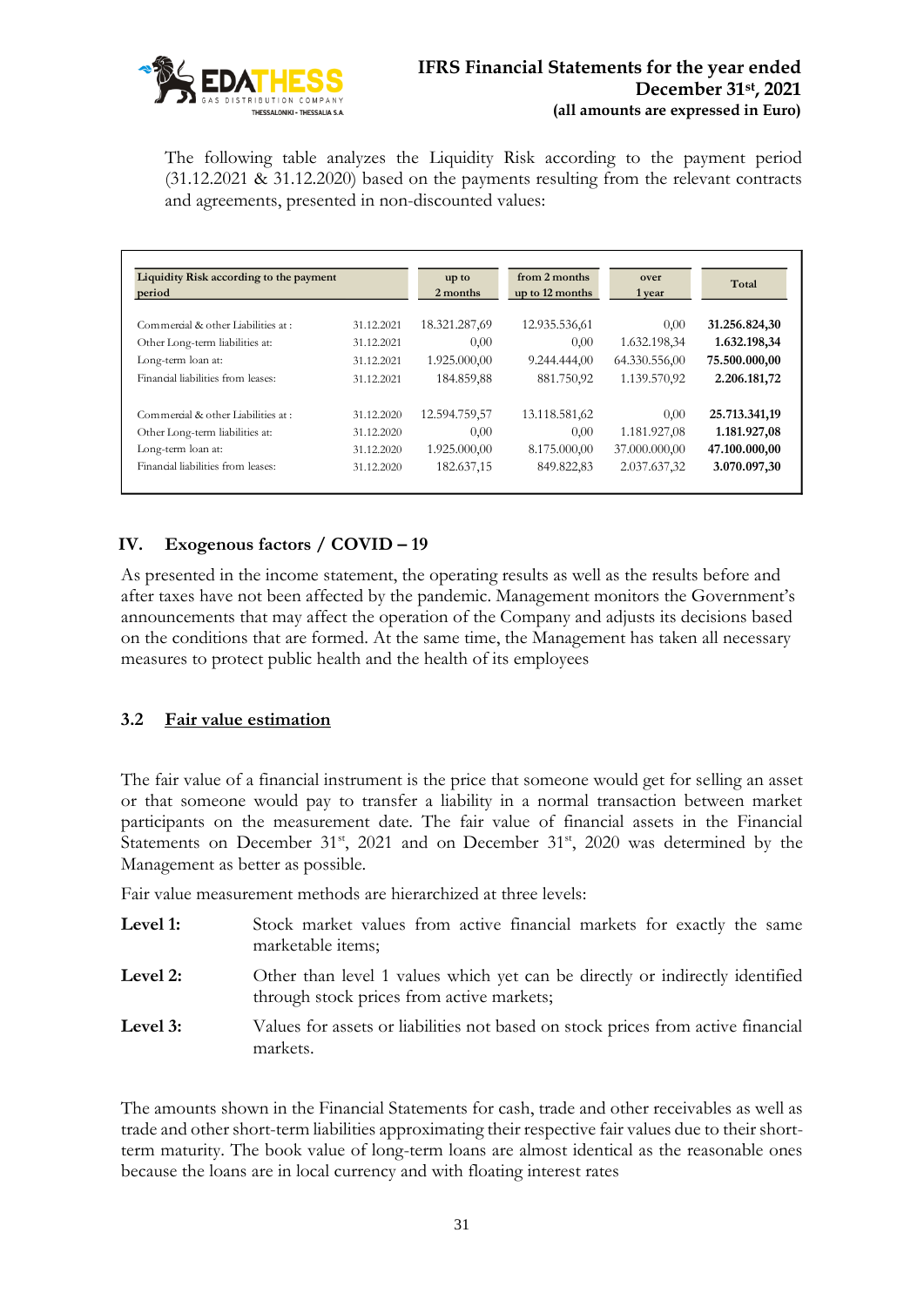

During the period there were no transfers between Levels 1 and 2 or transfers in and out of Level 3 when measuring fair value. Also, during the same period there was no change in the purpose of a financial asset that would lead to different classification of the asset.

There are no differences between the fair values and the respective accounting values of the financial instruments shown in Assets and Liabilities.

# **3.3 Capital risk factors**

The Company's objective in Capital management is the assurance of a continuous productivity and profits for the Shareholders as well as maintaining a capital structure which will reduce the cost of capital.

The capital is reviewed using a Gearing (Leverage) ratio. The factor is calculated as the percentage of total debt (long term and short-term loans plus the total long term and short-term financial liabilities from leases) to the sum of Equity and total debt.

# **4. Critical Accounting Estimates and Judgements**

The preparation of Financial Statements in compliance with International Financial Reporting Standards requires Management to make significant judgments & accounting estimates affecting the reported amounts of assets and liabilities, the disclosure of contingent assets and liabilities on the reporting date and the reported revenues and expenses during the reporting year. Although such estimates are based on the best knowledge of Management under the circumstances and the prevailing actual results, they may eventually differ from such estimates. Estimates and judgments are continuously assessed and are based on historical experience and other factors, including reasonably expected future events, under the circumstances.

The areas requiring a higher degree of management judgment, in which assumptions and estimates are significant to the Financial Statements, are as follows:

### **4.1 Revenue recognition and estimates**

The Company recognizes revenue when it fulfills a contractual obligation to the customer by providing a service. The Company makes a judgment to determine when the customer acquires control of a service and considers that the customer acquires control when it can direct its use and obtain substantially all the remaining benefits from the service provided to it.

### **4.2 Income tax**

The Company is subject to income tax in compliance with Greek tax laws. A significant judgment in determining income tax provision is required. For some transactions and calculations outright tax calculation is uncertain.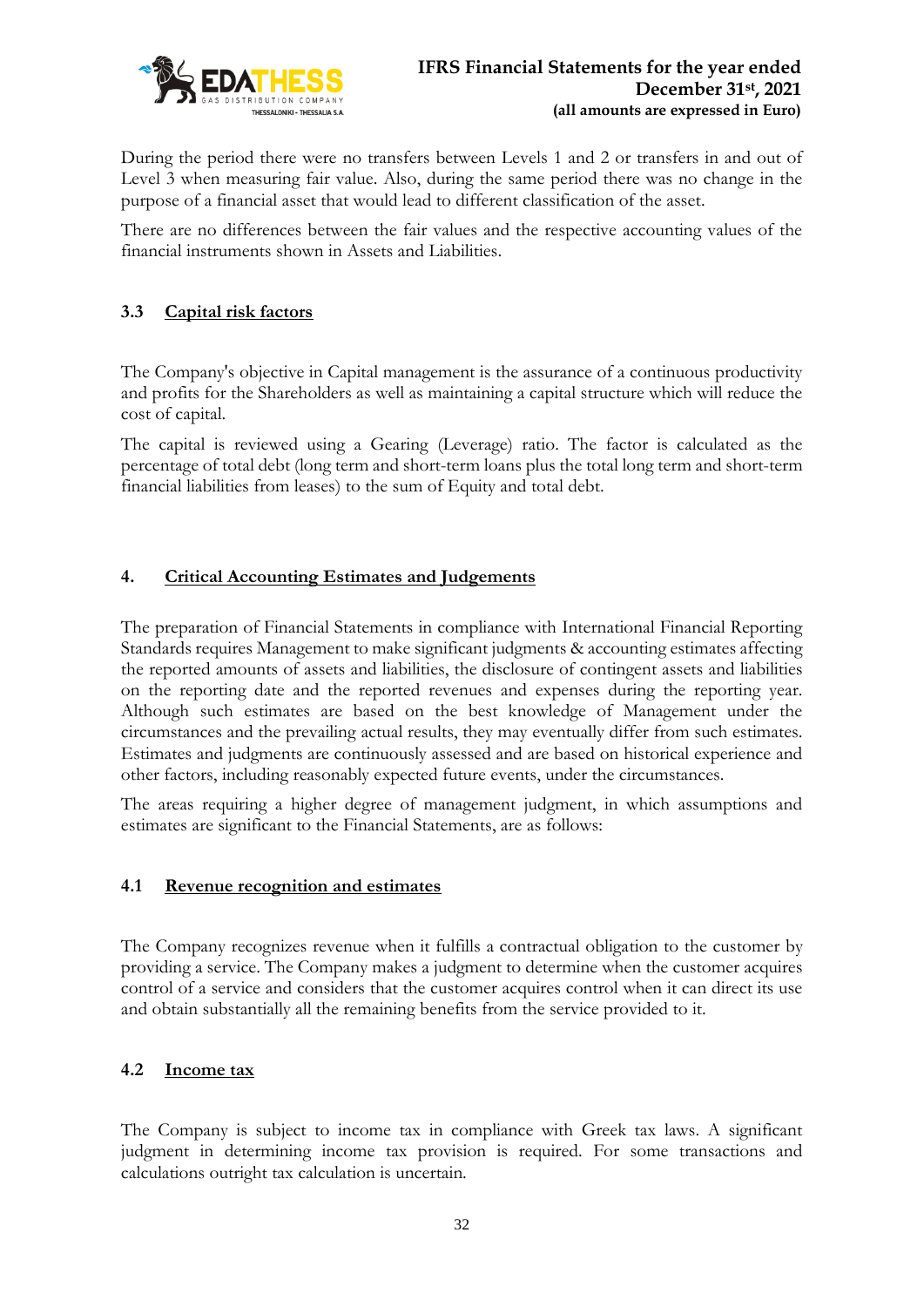

Whenever the final tax outcome of such matters is different from the amounts initially entered, such differences will have an impact on the income tax and the income tax provisions in the period in which they are incurred.

# **4.3 Estimated impairment of non-financial assets**

The Company annually reassesses whether non-financial assets have been impaired in compliance with IAS 36, based on available data and information. The recoverable amounts of assets generating cash inflows are determined by calculating the value in use. Such calculations require the use of estimates.

The unamortized value of tangible and intangible assets related to Distibution Network, is considered fully recoverable due to amortization during the license period up to 2043.

# **4.4 Programs of specific benefits**

The cost of specific benefits programs is determined by means of actuarial valuations, when assumptions on discount rates, the rate of wage growth and mortality rates are used. Due to the long-term nature of the programs, such assumptions are subject to significant uncertainty.

# **4.5 Impairment of Receivables**

Receivables are presented as amounts likely to be recovered. Estimates of the amounts expected to be recovered arise from the Company's experience regarding the likelihood of the impairment or the expected credit losses.

The Company's policy is that no claim is made until all possible legal actions for their collection have been exhausted.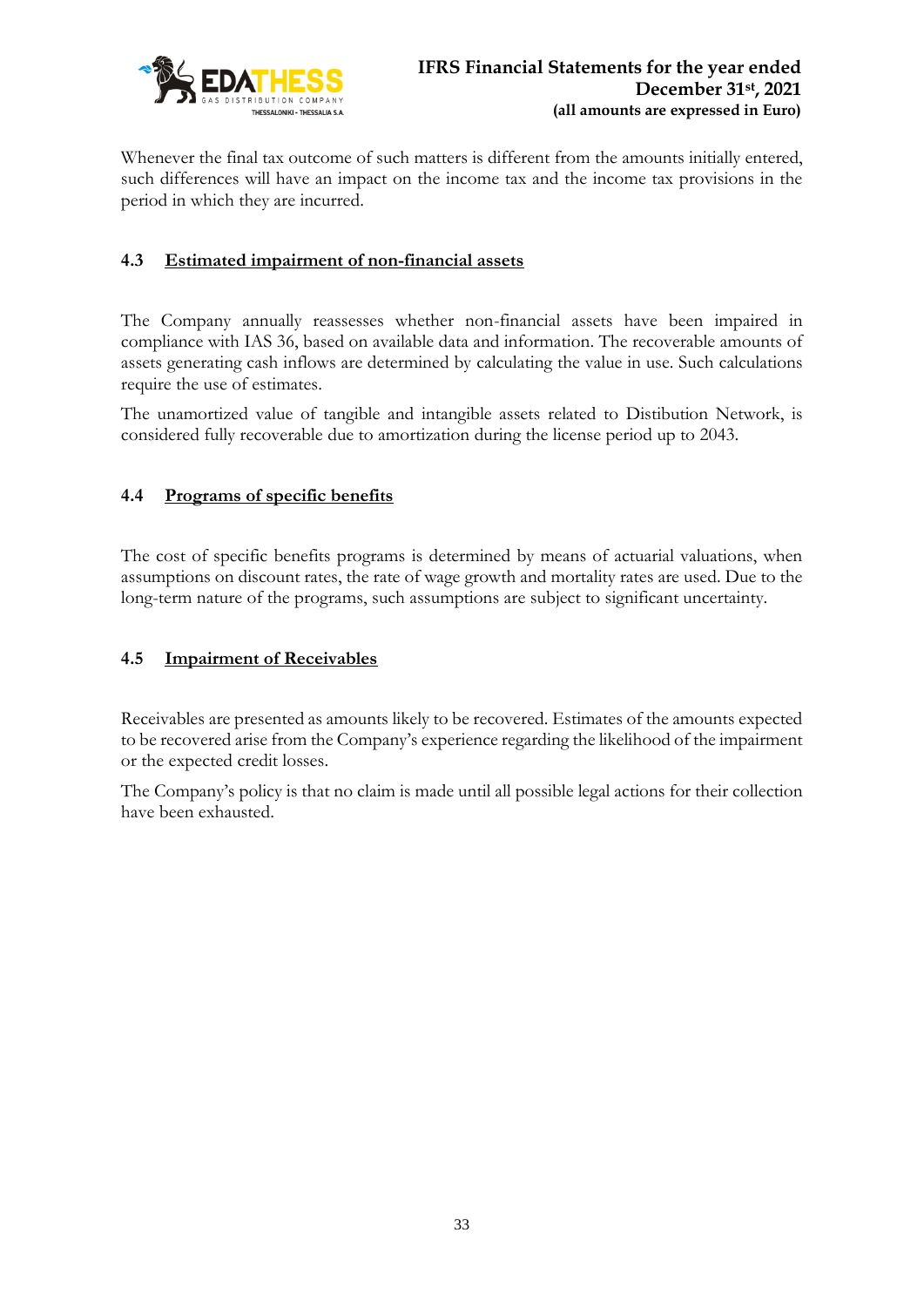

# **5. Tangible assets**

| Property, Plant &<br>Equipment                        | Land      | Leasehold<br>improvements | Network of<br>distribution | Other<br>machinery | <b>Vehicles</b> | Furniture &<br>office<br>equipment | Assets<br>under<br>construction | Total          |
|-------------------------------------------------------|-----------|---------------------------|----------------------------|--------------------|-----------------|------------------------------------|---------------------------------|----------------|
| <b>Initial Value</b>                                  |           |                           |                            |                    |                 |                                    |                                 |                |
| <b>Balance at 01.01.2020</b>                          | 4.066,74  | 1.584.605.05              | 58.110.758.82              | 417.352,92         | 34.682.11       | 14.021.554,24                      | 6.932.939,05                    | 81.105.958,93  |
| Additions of network                                  | 0,00      | 0.00                      | 0.00                       | 0,00               | 0.00            | 0.00                               | 35.352.542,57                   | 35.352.542,57  |
| Other additions                                       | 31.763,59 | 42.085,44                 | 0.00                       | 30.100,00          | 0.00            | 1.552.517.36                       | 158,000,00                      | 1.814.466,39   |
| Disposals                                             | 0,00      | $-250,00$                 | $-10.718,35$               | 0,00               | 0,00            | $-110.132,30$                      | 0,00                            | $-121.100,65$  |
| Transfers                                             | 0,00      | 0,00                      | 25.281.894,01              | 0,00               | 0,00            | 1.044,72                           | -25.282.938,73                  | 0,00           |
| Transfers to                                          | 0,00      | 0,00                      | 0,00                       | 0,00               | 0,00            | 0,00                               | $-739.684,52$                   | $-739.684,52$  |
| intangible assets (Note 6)                            |           |                           |                            |                    |                 |                                    |                                 |                |
| <b>Balance at 31.12.2020</b>                          | 35.830,33 | 1.626.440,49              | 83.381.934,48              | 447.452,92         | 34.682,11       | 15.464.984,02                      | 16.420.858,37                   | 117.412.182,72 |
| <b>Initial Value</b>                                  |           |                           |                            |                    |                 |                                    |                                 |                |
| Additions of network                                  | 0.00      | 0,00                      | 0.00                       | 0.00               | 0.00            | 0.00                               | 34.491.348,97                   | 34.491.348,97  |
| Other additions                                       | 0.00      | 2.950,00                  | 0.00                       | 0.00               | 0.00            | 994.581.47                         | 549.750,00                      | 1.547.281,47   |
| Disposals                                             | 0,00      | 0,00                      | $-14.184,54$               | 0,00               | 0,00            | $-19.070,38$                       | 0,00                            | $-33.254,92$   |
| Transfers                                             | 0.00      | 0,00                      | 34.919.190,57              | 0,00               | 0,00            | 21.000,00                          | -34.940.190,57                  | 0,00           |
| Transfers to                                          | 0.00      | 0.00                      | 0.00                       | 0.00               | 0.00            | 0.00                               | $-299.466,76$                   | -299.466,76    |
| intangible assets (Note 6)                            |           |                           |                            |                    |                 |                                    |                                 |                |
| <b>Balance at 31.12.2021</b>                          | 35.830,33 | 1.629.390,49              | 118.286.940,51             | 447.452,92         | 34.682,11       | 16.461.495,11                      | 16.222.300,01                   | 153.118.091,48 |
| <b>Accum. Depreciation</b>                            |           |                           |                            |                    |                 |                                    |                                 |                |
| <b>Balance at 01.01.2020</b>                          | 0,00      | 969.874,84                | 2.639.324,55               | 274.263,82         | 14.394,32       | 10.488.175,63                      | 0,00                            | 14.386.033,16  |
| Depreciation                                          | 0.00      | 55.562,67                 | 2.848.997,04               | 20.482,88          | 2.467,32        | 1.385.018,09                       | 0.00                            | 4.312.528,00   |
| Disposals                                             | 0.00      | $-249.99$                 | $-525,22$                  | 0,00               | 0.00            | $-110.131.53$                      | 0.00                            | -110.906,74    |
| <b>Balance at 31.12.2020</b>                          | 0.00      | 1.025.187,52              | 5.487.796,37               | 294.746,70         | 16.861,64       | 11.763.062,19                      | 0.00                            | 18.587.654,42  |
| <b>Accum.</b> Depreciation                            |           |                           |                            |                    |                 |                                    |                                 |                |
| Depreciation                                          | 0.00      | 54.807,14                 | 4.187.109,15               | 22.086,19          | 3.268,80        | 1.326.560,82                       | 0,00                            | 5.593.832,10   |
| Disposals                                             | 0.00      | 0,00                      | $-970,93$                  | 0,00               | 0,00            | $-19.069,97$                       | 0,00                            | $-20.040,90$   |
| <b>Balance at 31.12.2021</b>                          | 0.00      | 1.079.994,66              | 9.673.934,59               | 316.832,89         | 20.130,44       | 13.070.553,04                      | 0,00                            | 24.161.445,62  |
|                                                       |           |                           |                            |                    |                 |                                    |                                 |                |
| Net book value                                        |           |                           |                            |                    |                 |                                    |                                 |                |
| 31.12.2020                                            | 35.830,33 | 601.252,97                | 77.894.138,11              | 152.706,22         | 17.820,47       | 3.701.921,83                       | 16.420.858,37                   | 98.824.528,30  |
| 31.12.2021                                            | 35.830,33 | 549.395,83                | 108.613.005,92             | 130.620,03         | 14.551,67       | 3.390.942,07                       | 16.222.300,01                   | 128.956.645,86 |
| Disposals/destruction of fixed assets                 |           | 01.01.2021-<br>31.12.2021 | 01.01.2020-<br>31.12.2020  |                    |                 |                                    |                                 |                |
| Receipts from disposals                               |           | 6.108,45                  | 4.064,68                   |                    |                 |                                    |                                 |                |
| Minus net book value                                  |           | 13.214,02                 | 10.193,90                  |                    |                 |                                    |                                 |                |
| Net loss from destruction/disposal<br>of fixed assets |           | $-7.105,57$               | $-6.129.22$                |                    |                 |                                    |                                 |                |

There are no tangible assets pledged as at December 31<sup>st</sup>, 2021 and as at December 31<sup>st</sup>, 2020.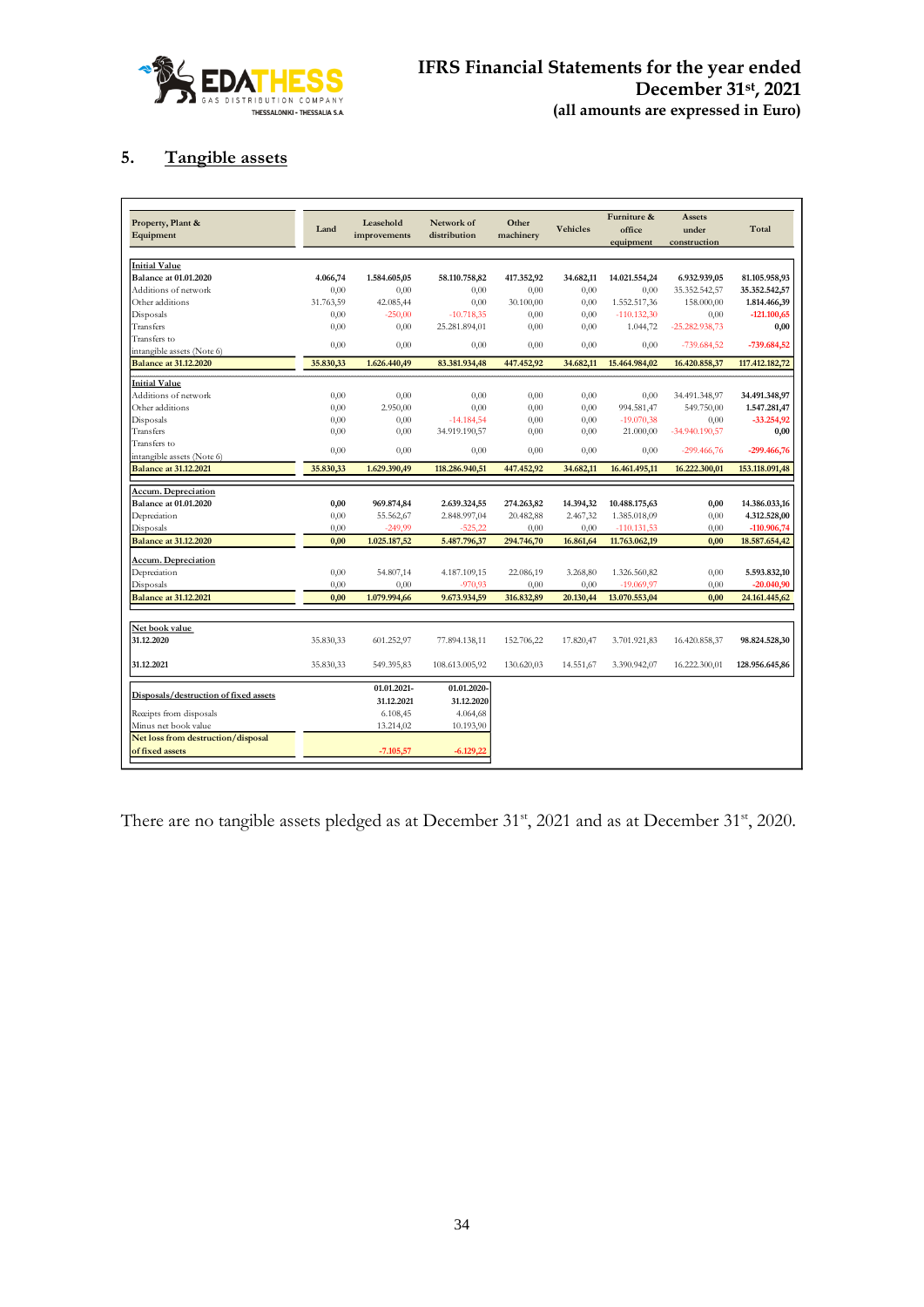

# **6. Intangible Assets**

|                                           | <b>Network</b>        | <b>Network</b>        |
|-------------------------------------------|-----------------------|-----------------------|
| <b>Intangible Assets</b>                  | <b>License Rights</b> | <b>License Rights</b> |
|                                           | 31.12.2021            | 31.12.2020            |
|                                           |                       |                       |
| Cost                                      |                       |                       |
| <b>Opening balance</b>                    | 497.284.398,53        | 496.544.714,01        |
| Network licence rights additions (Note 5) | 299.466,76            | 739.684,52            |
| <b>Closing balance</b>                    | 497.583.865,29        | 497.284.398,53        |
|                                           |                       |                       |
| <b>Accumulated Amortization</b>           |                       |                       |
| Opening balance                           | 256.729.138,02        | 246.158.395,15        |
| Amortization of network licence rights    | 10.597.606,90         | 10.570.742,87         |
| <b>Closing balance</b>                    | 267.326.744,92        | 256.729.138,02        |
| <b>Net Book Value</b>                     | 230.257.120,37        | 240.555.260,51        |

Network License Rights are amortized over the period of the concession licence until 2043. The Distribution Network is adequately insured against any property risk.

# **7. Right of use Assets**

|                                                                 |                  | <b>Vehicles</b> | Total        |
|-----------------------------------------------------------------|------------------|-----------------|--------------|
| <b>Right of use assets</b>                                      | <b>Buildings</b> |                 |              |
| Cost                                                            |                  |                 |              |
| <b>Balance at 01.01.2020</b>                                    | 3.268.470,03     | 1.072.626,20    | 4.341.096,23 |
| Additions (Note 14)                                             | 327.034,69       | 536.815,87      | 863.850,56   |
| <b>Balance at 31.12.2020</b>                                    | 3.595.504,72     | 1.609.442,07    | 5.204.946,79 |
| Additions (Note 14)                                             | 14.329,08        | 227.937,05      | 242.266,13   |
| <b>Balance at 31.12.2021</b>                                    | 3.609.833,80     | 1.837.379,12    | 5.447.212,92 |
|                                                                 |                  |                 |              |
| <b>Accumulated Amortization</b><br><b>Balance at 01.01.2020</b> | 703.594,57       | 389.812,67      | 1.093.407,24 |
| Depredation                                                     | 704.060,39       | 397.130,68      | 1.101.191,07 |
| <b>Balance at 31.12.2020</b>                                    | 1.407.654,96     | 786.943,35      | 2.194.598,31 |
| Depredation                                                     | 707.995,89       | 400.212,61      | 1.108.208,50 |
| <b>Balance at 31.12.2021</b>                                    | 2.115.650,85     | 1.187.155,96    | 3.302.806,81 |
| <b>Net Book Value</b>                                           |                  |                 |              |
| 31.12.2020                                                      | 2.187.849,76     | 822.498,72      | 3.010.348,48 |
| 31.12.2021                                                      | 1.494.182,95     | 650.223,16      | 2.144.406,11 |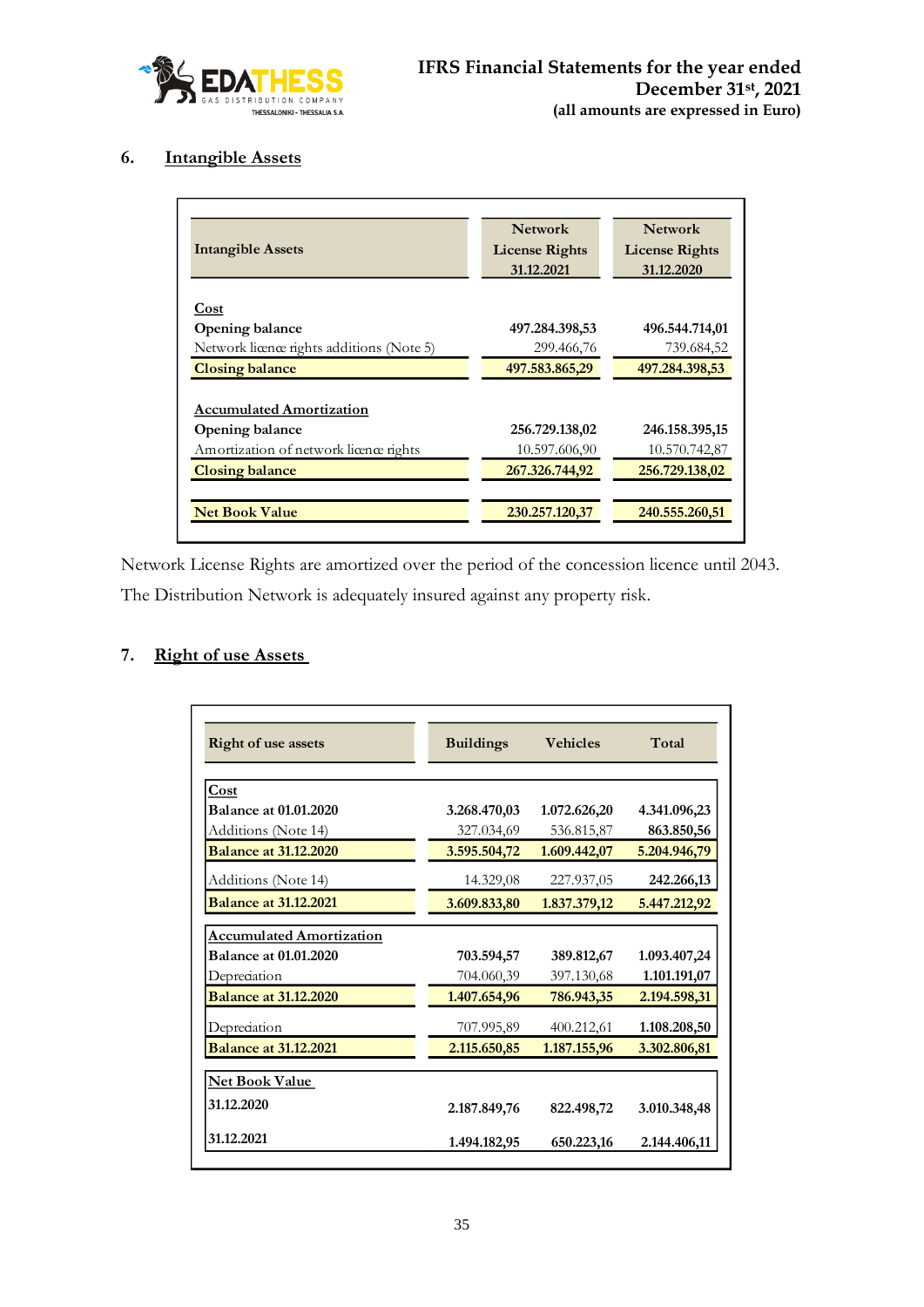

### **8. Deferred tax assets**

| <b>Deferred Tax Asset</b>                         | 31.12.2021   | 31.12.2020    |
|---------------------------------------------------|--------------|---------------|
| <b>Opening Balance</b>                            | 741.180,24   | 1.080.882,78  |
| Impact of Changes in accounting policy (Note 2.3) | 0.00         | $-359.951,28$ |
| (Debit) / Credit in income statement (Note 18)    | $-48.517,33$ | 21.912,90     |
| Debit in other comprehensive income               | $-1.417,30$  | $-1.664,16$   |
| <b>Closing Balance</b>                            | 691.245,61   | 741.180,24    |

| <b>Deferred Tax Analysis</b>                      | <b>Useless</b><br><b>Materials</b> | Provision<br>for Staff<br>compensation | Provision<br>for doubtful<br>debts | Intangible<br>Assets | <b>Network</b><br><b>Distribution</b> | Grants      | <b>Distribution</b><br>of Profit | Other       | Total        |
|---------------------------------------------------|------------------------------------|----------------------------------------|------------------------------------|----------------------|---------------------------------------|-------------|----------------------------------|-------------|--------------|
|                                                   |                                    |                                        |                                    |                      |                                       |             |                                  |             |              |
| <b>Balance at 01.01.2020</b>                      | 100,88                             | 414.203,89                             | 28.325,12                          | $-917.032,72$        | $-7.146,55$                           | 67.320,60   | 1,113,767,81                     | 21.392,47   | 720.931,50   |
| Credit / (Debit) in Income<br>Statement (Note 18) | 5.043,35                           | 3.672,11                               | 2.485,90                           | 73.339,80            | 3.793,65                              | $-2.805,03$ | $-70.865,81$                     | 7.248,93    | 21.912,90    |
| Debit in other comprehensive<br>income            | 0,00                               | $-1.664,16$                            | 0,00                               | 0,00                 | 0,00                                  | 0,00        | 0,00                             | 0,00        | $-1.664,16$  |
| <b>Balance at 31.12.2020</b>                      | 5.144,23                           | 416.211,84                             | 30.811,02                          | $-843.692,92$        | $-3.352,90$                           | 64.515,57   | 1.042.902.00                     | 28.641,40   | 741.180,24   |
| <b>Balance at 01.01.2021</b>                      | 5.144,23                           | 416.211,84                             | 30.811,02                          | $-843.692,92$        | $-3.352,90$                           | 64.515,57   | 1.042.902,00                     | 28.641,40   | 741.180,24   |
| Credit / (Debit) in Income<br>Statement (Note 18) | $-2.064,00$                        | $-63.779,22$                           | 15.076,58                          | 138.364,42           | 26.211,61                             | $-7.947,57$ | $-151.868,25$                    | $-2.510,90$ | $-48.517,33$ |
| Debit in other comprehensive<br>income            | 0,00                               | $-1.417,30$                            | 0,00                               | 0,00                 | 0,00                                  | 0,00        | 0,00                             | 0,00        | $-1.417,30$  |
| <b>Balance at 31.12.2021</b>                      | 3.080,23                           | 351.015,32                             | 45.887,60                          | $-705.328,50$        | 22.858,71                             | 56.568,00   | 891.033,75                       | 26.130,50   | 691.245,61   |

On 12.12.2019, Law 4646/2019 was passed, based on which the tax rate was set at 24% for the income of the tax year 2019 onwards

In May 2021, Law 4799/2021 was adopted. The new tax law introduced some amendments to the corporate income tax such as the reduction of the tax rate from 24%, valid until December 31st, 2020, to 22% for the years beginning on January 1st, 2021, and onwards.

EDA Thess, taking into account the new tax rate and in accordance with IAS 12, has adjusted the deferred tax by recognizing the difference as (income) / expense in the results and other comprehensive income in the Income Statement and the Income Statement respectively.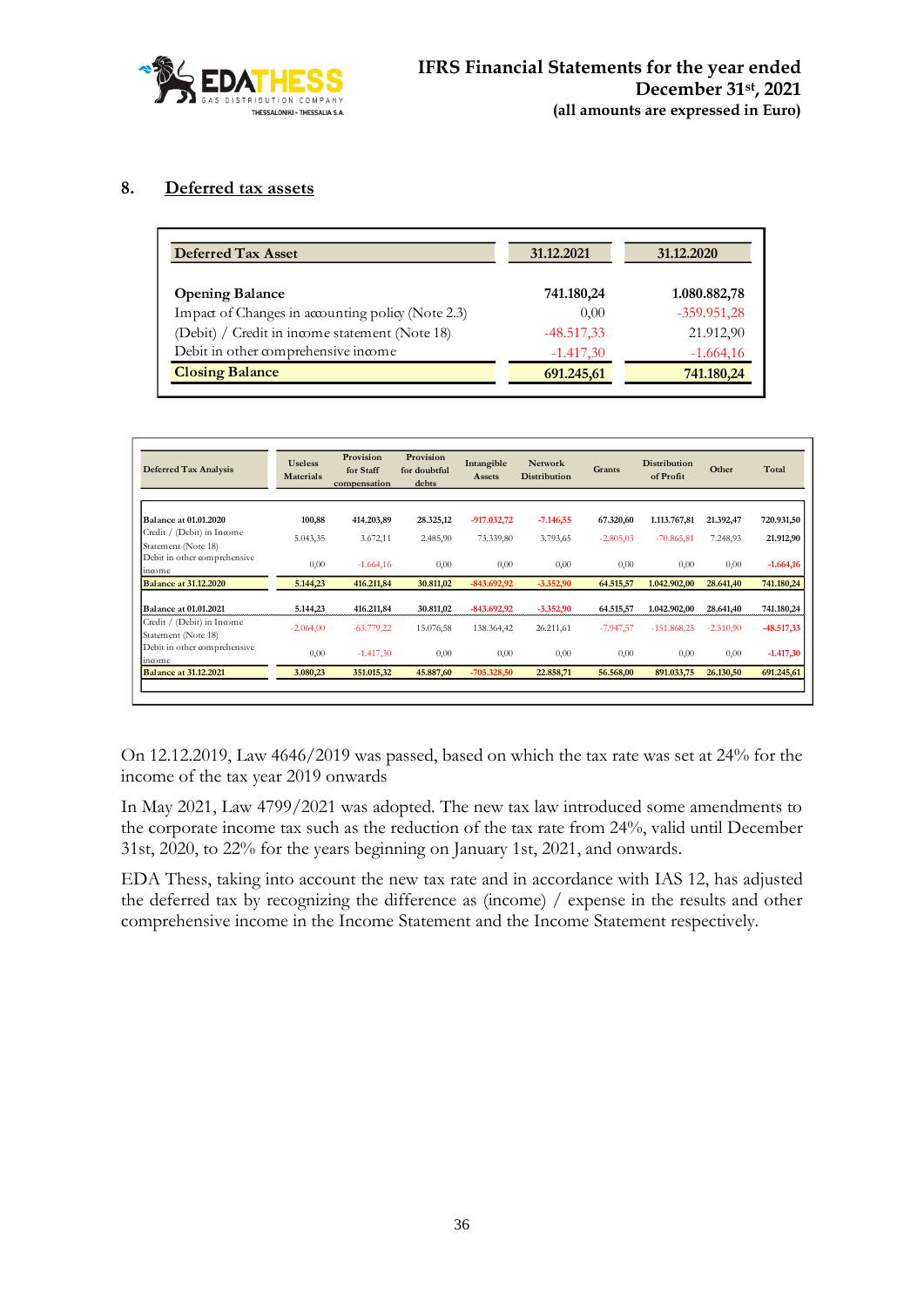

# **9. Inventories**

| 31.12.2021      | 31.12.2020      |
|-----------------|-----------------|
| 3.784.947,53    | 3.802.543,55    |
| $-1.862.886,35$ | $-1.922.299,76$ |
| $-14.001,06$    | $-21.434,29$    |
| 1.908.060,12    | 1.858.809,50    |
|                 |                 |

| The movement of provision for obsolete materials<br>is analysed as follows: | 31.12.2021   | 31.12.2020  |
|-----------------------------------------------------------------------------|--------------|-------------|
| Opening balance                                                             | 21.434,29    | 420,34      |
| Addition provision                                                          | 5.387,41     | 29.449,78   |
| Utilized provision                                                          | $-12.820,64$ | $-8.435,83$ |
| <b>Closing balance</b>                                                      | 14.001,06    | 21.434,29   |

# **10. Trade and Other Receivables**

| <b>Trade and Other Receivables</b>               | 31.12.2021    | 31.12.2020    |  |
|--------------------------------------------------|---------------|---------------|--|
|                                                  |               |               |  |
| Trade receivables (except related parties)       | 1.077.578,48  | 1.506.944,13  |  |
| Trade receivables from related parties (Note 23) | 6.318.571,19  | 7.467.353,98  |  |
| Minus: provision for doubtful debts              | $-208.580,00$ | $-128.379.24$ |  |
| Total trade receivables                          | 7.187.569,67  | 8.845.918,87  |  |
|                                                  |               |               |  |
| Trade receivables from related parties (Note 23) | 8.756.602,95  | 6.803.676,02  |  |
| Trade receivables from Greak State               | 1.761.276,72  | 1.361.022,15  |  |
| Other receivables and prepaid expenses           | 401.814,30    | 669.907,56    |  |
| Accrued income                                   | 1.945.316,04  | 1.102.607,06  |  |
| Total other receivables                          | 12.865.010,01 | 9.937.212,79  |  |
|                                                  |               | 18.783.131,66 |  |
|                                                  |               | 20.052.579,68 |  |

Trade and other receivables are expected to be collected within one year from the reporting date of the Financial Statements.

Trade and other receivables approximate their fair value on the date of preparation of the Financial Statements.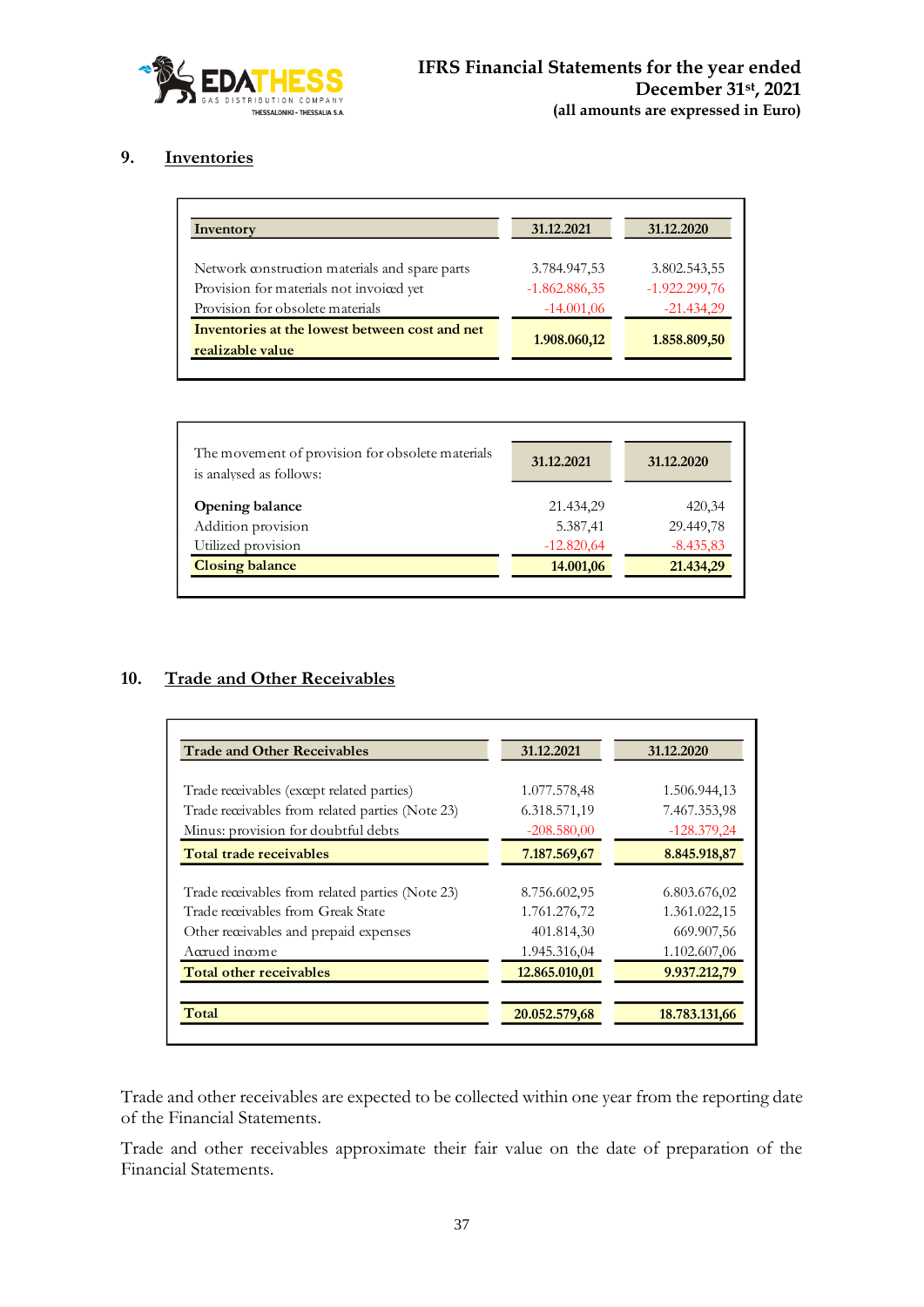

In any case, the credit risk of any delay in payment by Gas Distribution Users is minimized as all Users have provided either a Letter of Guarantee or a Cash Guarantee under the Terms of Use.

Letters of Guarantee may be immediately withdrawn, in compliance with the terms of the Contracts.

The movement of the provision for the impairment is as follows:

| <b>Provision for Trade receivables</b> | 31.12.2021 | 31.12.2020 |
|----------------------------------------|------------|------------|
| Opening balance                        | 128.379,24 | 118.021,35 |
| Additional provision                   | 80.200,76  | 10.357,89  |
| <b>Closing balance</b>                 | 208.580,00 | 128.379,24 |
|                                        |            |            |

As at December 31<sup>st</sup>, 2021 and December 31<sup>st</sup>, 2020 the trade receivables are presented as follows:

| <b>Aging Analysis of Receivables</b>    | Non<br>Overdue<br><b>Balance</b> | $0 - 30$<br>Days | $31-60$<br>Days | 61-90<br>Days | > 90<br>Days | Total        |
|-----------------------------------------|----------------------------------|------------------|-----------------|---------------|--------------|--------------|
| 31.12.2021                              |                                  |                  |                 |               |              |              |
| <b>Expected percentage of Rec. Loss</b> | $0.00\%$                         | $1,00\%$         | $2,00\%$        | $3,00\%$      | 76,81%       | 2,82%        |
| <b>Total Receivables</b>                | 6.965.760,14                     | 148.277,00       | 9.885,80        | 2.981,82      | 269.244,91   | 7.396.149,67 |
| <b>Expected loss on Receivables</b>     | 0,00                             | 1.482,77         | 197,72          | 89,45         | 206.810,06   | 208.580,00   |
| 31.12.2020                              |                                  |                  |                 |               |              |              |
| <b>Expected percentage of Rec. Loss</b> | $0.00\%$                         | $1.00\%$         | $2,00\%$        | $3,00\%$      | 42,61%       | 1,43%        |
| <b>Total Receivables</b>                | 8.254.308,37                     | 236.804,28       | 102.464,55      | 96.552,46     | 284.103,89   | 8.974.233,55 |
| <b>Expected loss on Receivables</b>     | 0,00                             | 2.368,04         | 2.049,29        | 2.896,57      | 121.065.34   | 128.379,24   |

The long-term receivables as at 31.12.2021 of Euro 252.562,74 (31.12.2020: Euro 265.559,74) include guarantees related to rents for buildings, vehicles and utilities.

### **11. Cash and Cash Equivalents**

| <b>Cash &amp; Cash Equivalents</b> | 31.12.2021    | 31.12.2020    |
|------------------------------------|---------------|---------------|
| Cash on hand                       | 1.018,64      | 4.811,45      |
| Cash at Banks                      | 22.534.523,40 | 10.278.223,35 |
| Total                              | 22.535.542,04 | 10.283.034,80 |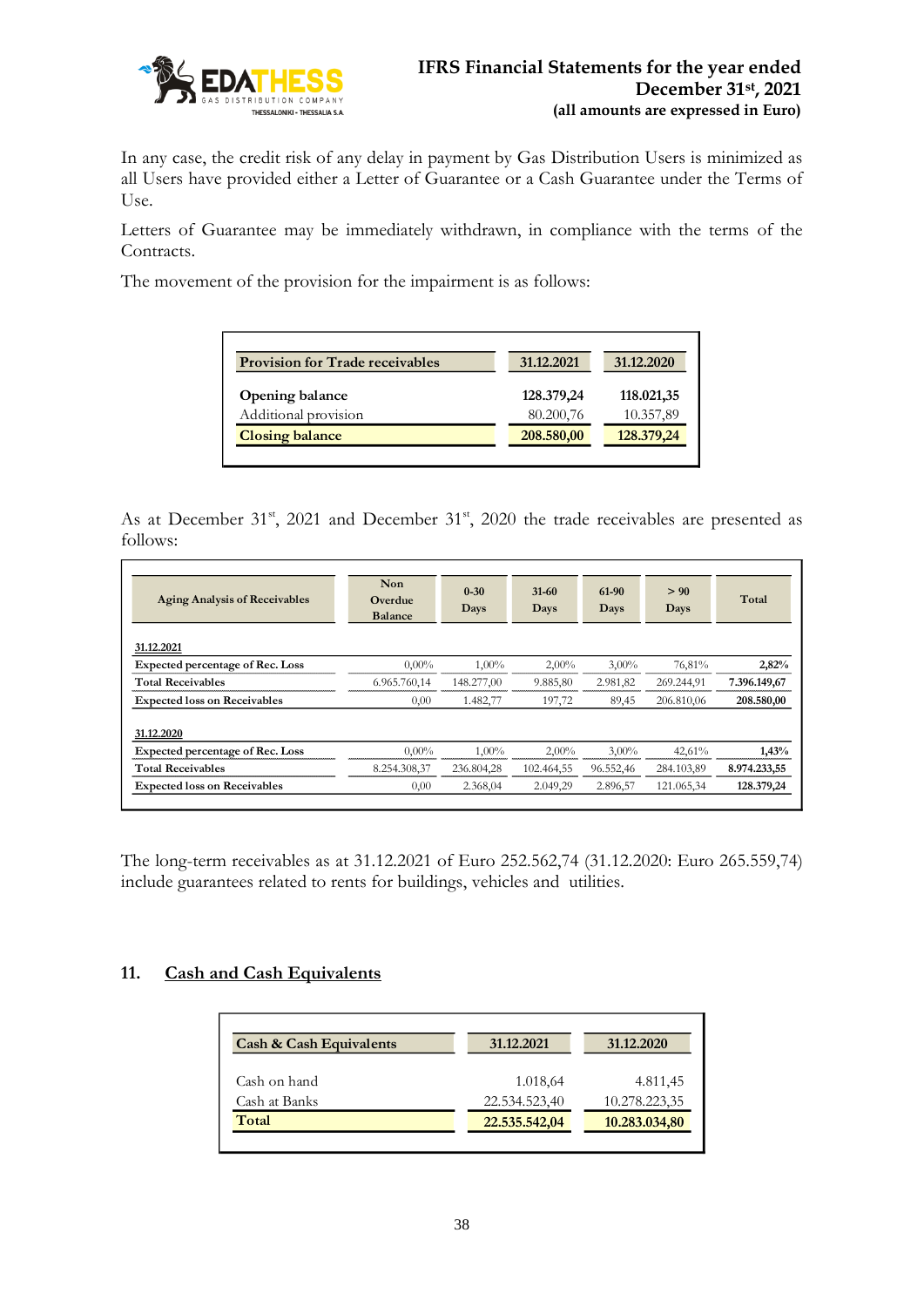

The weighted average interest rate on short-term deposits during the period January 1st -December 31<sup>st</sup>, 2020 is around 0,01% (2020: 0.50%).

Interest income on bank sight deposits amounts to Euro 8.759,68 and Euro 131.024,64 for the periods ended December 31<sup>st</sup>, 2021 and 2020 respectively and is included in financial income / expense in the attached Income Statement (Note 22).

# **12. Share Capital**

| <b>Share Capital</b>                           | 31.12.2021     | 31.12.2020     |
|------------------------------------------------|----------------|----------------|
| Number of Common Shares                        | 247.127.605,00 | 247.127.605,00 |
| Total share capital paid                       | 247.127.605,00 | 247.127.605,00 |
| Each share has a nominal value of 1 $\epsilon$ |                |                |

# **13. Reserves**

| <b>Reserves</b>          | 31.12.2021    | 31.12.2020    |
|--------------------------|---------------|---------------|
| <b>Statutory Reserve</b> | 19.145.582,78 | 18.228.231,71 |
| Other Reserves           | $-33.419,79$  | $-34.293,49$  |
| Total                    | 19.112.162,99 | 18.193.938,22 |

**Statutory reserve**: In compliance with the Greek Company legislation, companies are obliged to hold 5% of their net annual profit as a statutory reserve, until it reaches one third of the paid share capital. During the Company's life, any distribution of the statutory reserve is forbidden.

**Other Reserves**: Other reserves comprise the following as at 31.12.2021:

- reserve (loss) on actuarial losses relating to the provision of employment termination benefits amounting to Euro 33.830,94 (31.12.2020: loss Euro 34.704,64) and
- reserve from exchange local currency capital amounting to Euro 411,15 (31.12.2020: Euro 411,15)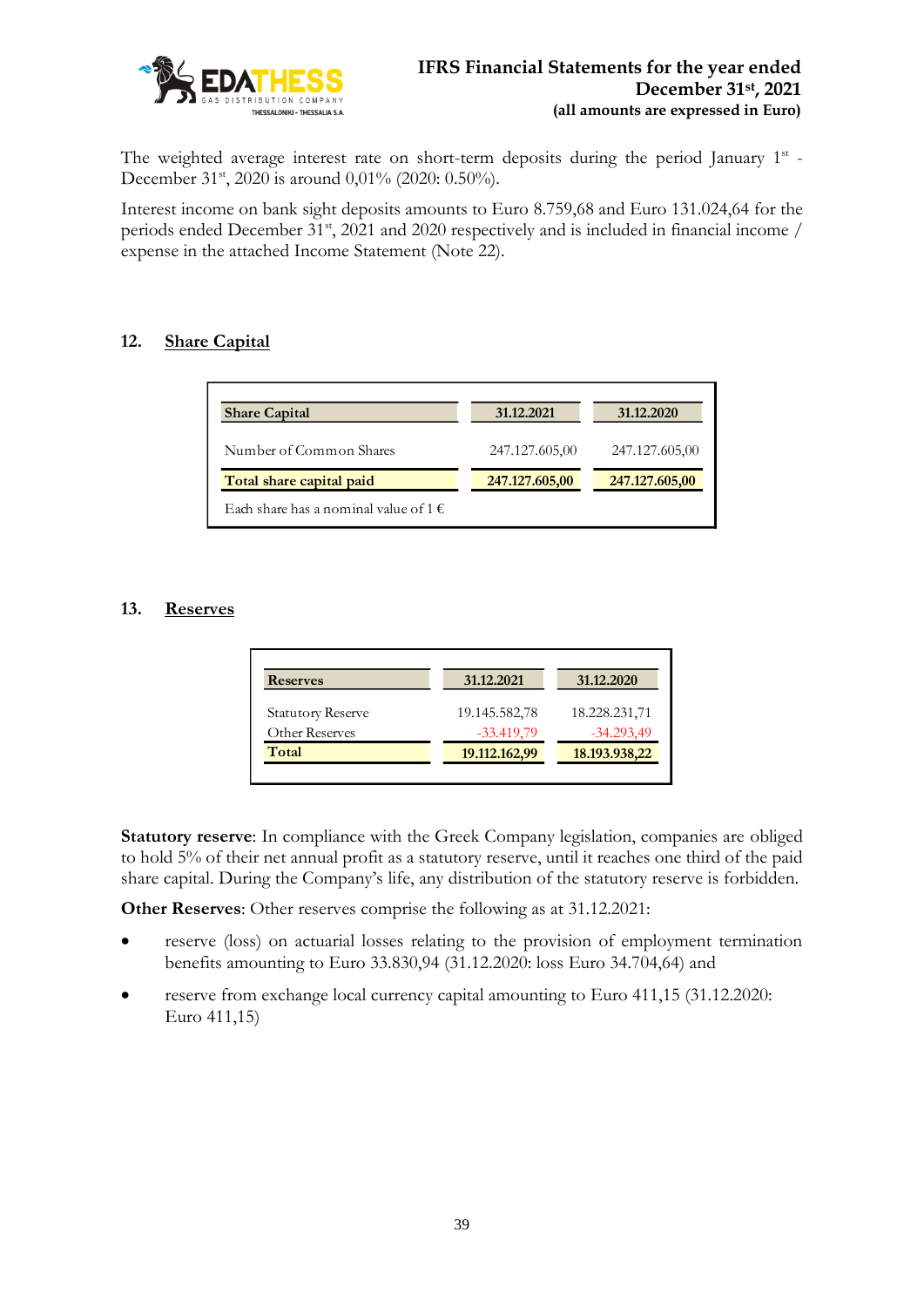

# **14. Long -term Loans**

The Long-term borrowing of the Company has been granted by Greek banks and is expressed in Euro on a floating rate.

Amounts repayable within one year from the date of the Financial Statements are entered as current liabilities whereas amounts payable at a later stage are entered as long-term loans.

The fair value of borrowing approximates the value entered in the books.

The long-term borrowing of the Company is analyzed on its repayment time as follows:

| Loans             | 31.12.2021    | 31.12.2020    |
|-------------------|---------------|---------------|
| Within one year   | 11.169.444,00 | 10.100.000,00 |
| From 1 to 5 years | 37.511.111,00 | 26.000.000,00 |
| More than 5 years | 26.819.445,00 | 11.000.000,00 |
| Total             | 75.500.000,00 | 47.100.000,00 |

Pursuant to the dated 31.07.2017 Decision of the Extraordinary General Assembly of the Company's Shareholders, a contract for the issuance of a five-year common bond loan amounting to Euro 16.000.000,00 was signed on 11.08.2017 with organizer and bondholder "ALPHA BANK SA" and additional bondholder of "ALPHA BANK LONDON LTD". The bond loan is common, with no right to negotiate on regulated markets operating in Greece and without the right to convert it into shares. Repayment was set at twenty (20) quarterly amortization instalments, the first to be paid in January 2018 amounting to Euro 800.000,00 and the last instalment of Euro 800.000,00 payable on maturity of the bond loan (11.10.2022). The outstanding loan amounts to Euro 3.200.000,00 on December 31<sup>st</sup>, 2021 since the Company has paid sixteen installments with total amount Euro 12.800.000,00 during the period January 1<sup>st</sup>, 2018 to December 31<sup>st</sup>, 2021 (Euro 9.600.000,00 until 31.12.2020).

Pursuant to the dated 25.10.2018 Decision of the Extraordinary General Assembly of the Company's Shareholders, a contract for the issuance of a five-year common bond loan amounting to Euro 12.000.000,00 was signed on 13.11.2018 with organizer and bondholder "ALPHA BANK SA" and additional bondholder of "ALPHA BANK LONDON LTD". The bond loan is common, with no right to negotiate on regulated markets operating in Greece and without the right to convert it into shares. Repayment was set at twenty (20) quarterly amortization installments, the first to be paid in March 2019 amounting to Euro 600.000,00 and the last installment of Euro 600.000,00 payable on maturity of the bond loan on December 2023. The outstanding loan amounts to Euro  $4.800.000,00$  on December  $31<sup>st</sup>$ , 2021 since the Company has paid twelve installments with total amount Euro 7.200.000,00 during the period March 1<sup>st</sup>, 2019 to December 31<sup>st</sup>, 2021 (Euro 4.800.000,00 until 31.12.2020).

Pursuant to the dated 22.10.2019 Decision of the Extraordinary General Assembly of the Company's Shareholders, a contract for the issuance of an eight-year common bond loan amounting to Euro 20.000.000,00 was signed on 14.11.2019 with organizer and bondholder "ALPHA BANK SA". The bond loan is common, with no right to negotiate on regulated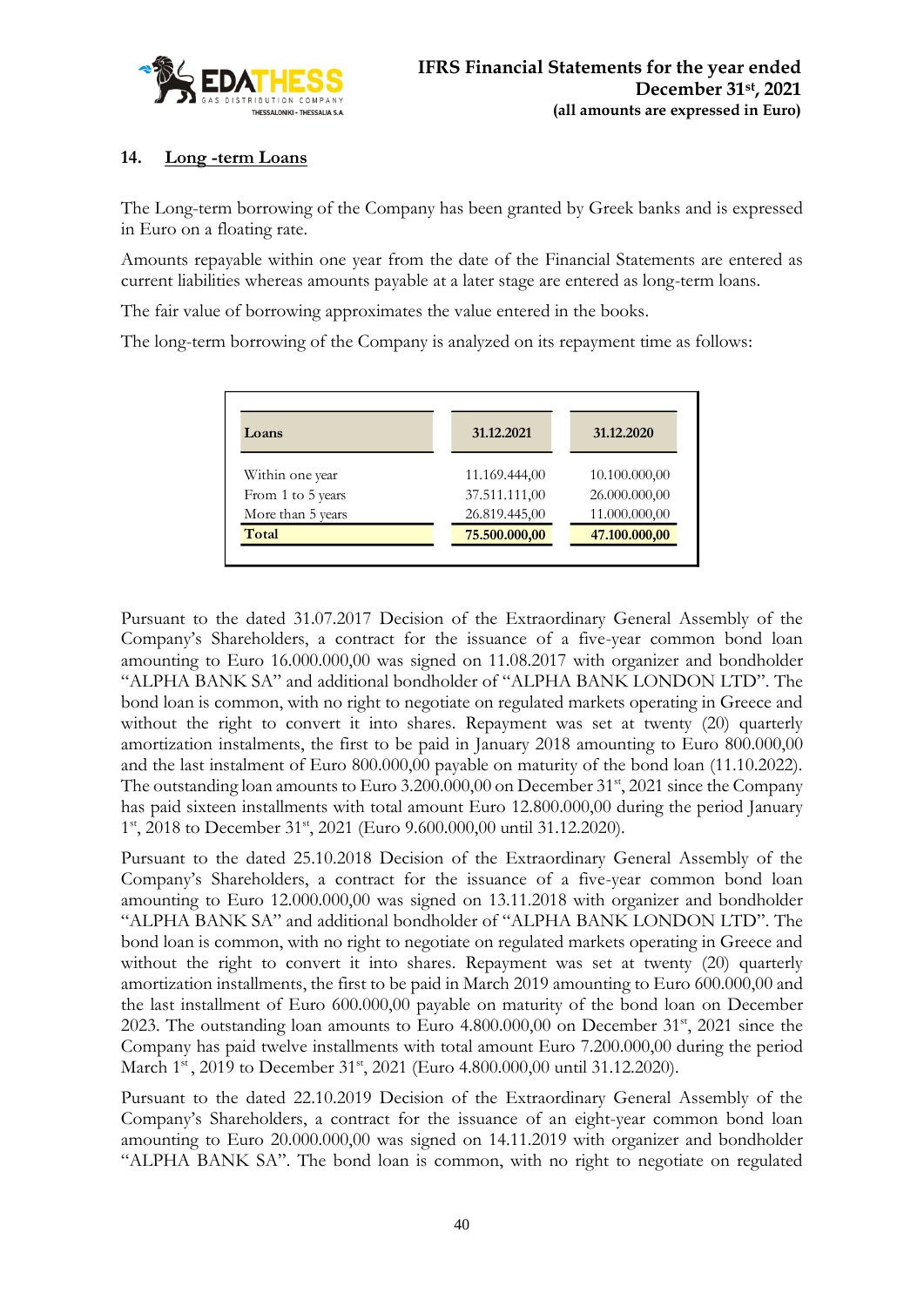

markets operating in Greece and without the right to convert it into shares. Repayment was set at thirty-two (32) quarterly amortization instalments, the first to be paid in February 2020 amounting to Euro 625.000,00 and the last instalment of Euro 625.000,00 payable on maturity of the bond loan on November 2027. The outstanding loan amounts to Euro 15.000.000,00 on December 31<sup>st</sup>, 2021 since the Company has paid eight installments with total amount Euro 5.000.000,00 during the period January 1<sup>st</sup>, 2020 to December 31<sup>st</sup>, 2021 (Euro 2.500.000,00 until 31.12.2020).

Pursuant to the dated 20.10.2020 Decision of the Extraordinary General Assembly of the Company's Shareholders, a contract for the issuance of an eight-year common bond loan amounting to Euro 16.000.000,00 was signed on 30.10.2020 with organizer and bondholder "ALPHA BANK SA". The bond loan is common, with no right to negotiate on regulated markets operating in Greece and without the right to convert it into shares. Repayment was set at thirty-two (32) quarterly amortization instalments, the first to be paid in January 2021 amounting to Euro 500.000,00 and the last instalment of Euro 500.000,00 payable on maturity of the bond loan on October 2028. The outstanding loan amounts to Euro 14.000.000,00 on December 31<sup>st</sup>, 2021 since the Company has paid four installments with total amount Euro 2.000.000,00 during the period January  $1<sup>st</sup>$ , 2021 to December 31 $<sup>st</sup>$ , 2021 (no installment was</sup> made until 31.12.2020).

Pursuant to the dated 02.09.2021 Decision of the Ordinary General Assembly of the Company's Shareholders, a contract for the issuance of a ten-year common bond loan amounting to Euro 38.500.000,00 was signed on 17.09.2021 with organizer and bondholder "NATIONAL BANK OF GREECE SA". The bond loan is common, with no right to negotiate on regulated markets operating in Greece and without the right to convert it into shares. Repayment was set at thirtysix (36) quarterly amortization instalments, the first to be paid in December 2022 amounting to Euro 1.069.444,00 and the last instalment of Euro 1.069.444,00 payable on maturity of the bond loan on September 2031. The outstanding loan amounts to Euro 38.500.000,00 on December 31<sup>st</sup>, 2021 since the Company has not paid any installments in fiscal year 2021.

The Company duly meets all its obligations arising from the bond loan including financial ratios related to leverage & gearing.

The average borrowing interest rate of the Company for the year ending December 31<sup>st</sup>, 2021 is approximately 2,17% (31.12.2020: 2,43%). The Company, as at 31.12.2021 and 31.12.2020 has no unused available credit limits for long-term loans.

The Company has financing agreements for the financing of an amount of Euro 10.000.000,00 for direct financing. The credit agreements have not been used up to today.

The total interest expense for long-term loans for the year ending December 31<sup>st</sup>, 2021 amounted to Euro 1.131.825,33 (31.12.2020: Euro 911.189,64) and is included in the financial expenses in the Income Statement (Note. 22).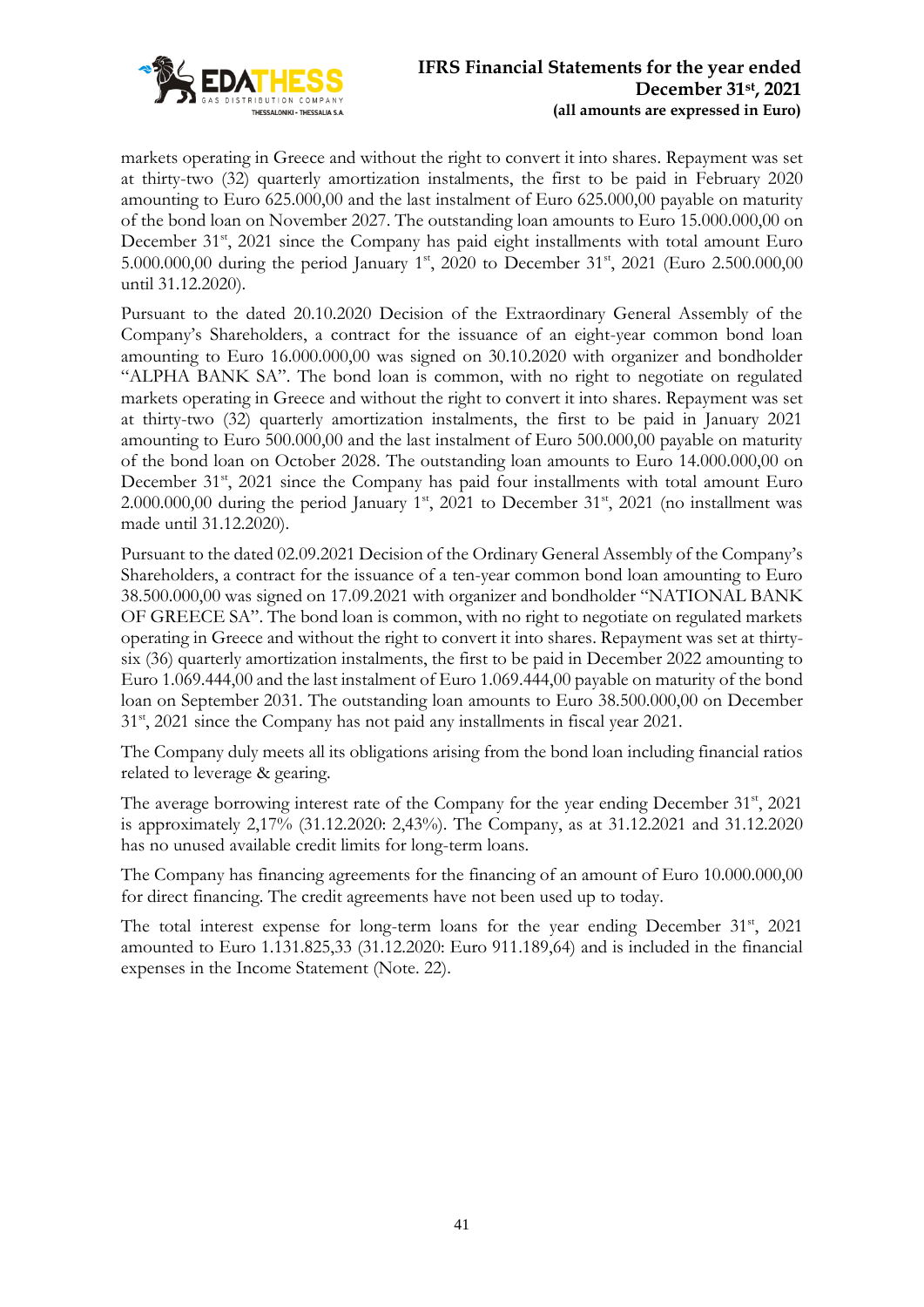

# **Financial Liabilities from Leases**

| <b>Balance at 01.01.2020</b>                  |                 |
|-----------------------------------------------|-----------------|
|                                               | 3.274.642,95    |
| Additions                                     | 863.850,56      |
| Interest of financial liabilities from leases | 117.947,06      |
| Payments                                      | $-1.186.343,27$ |
| <b>Balance at 31.12.2020</b>                  | 3.070.097,30    |
| Additions                                     | 242.266,13      |
| Interest of financial liabilities from leases | 94.402,37       |
| Payments                                      | $-1.200.584,08$ |
|                                               |                 |

The Company's lease obligations are analyzed, based on their repayment time, as follows:

| <b>Financial liabilities from leases</b> | 31.12.2021   | 31.12.2020   |
|------------------------------------------|--------------|--------------|
| Within one year                          | 1.066.610,80 | 1.032.459,98 |
| From 1 to 5 years                        | 956.039,26   | 1.854.105,66 |
| More than 5 years                        | 183.531,66   | 183.531,66   |
| Total                                    | 2.206.181,72 | 3.070.097,30 |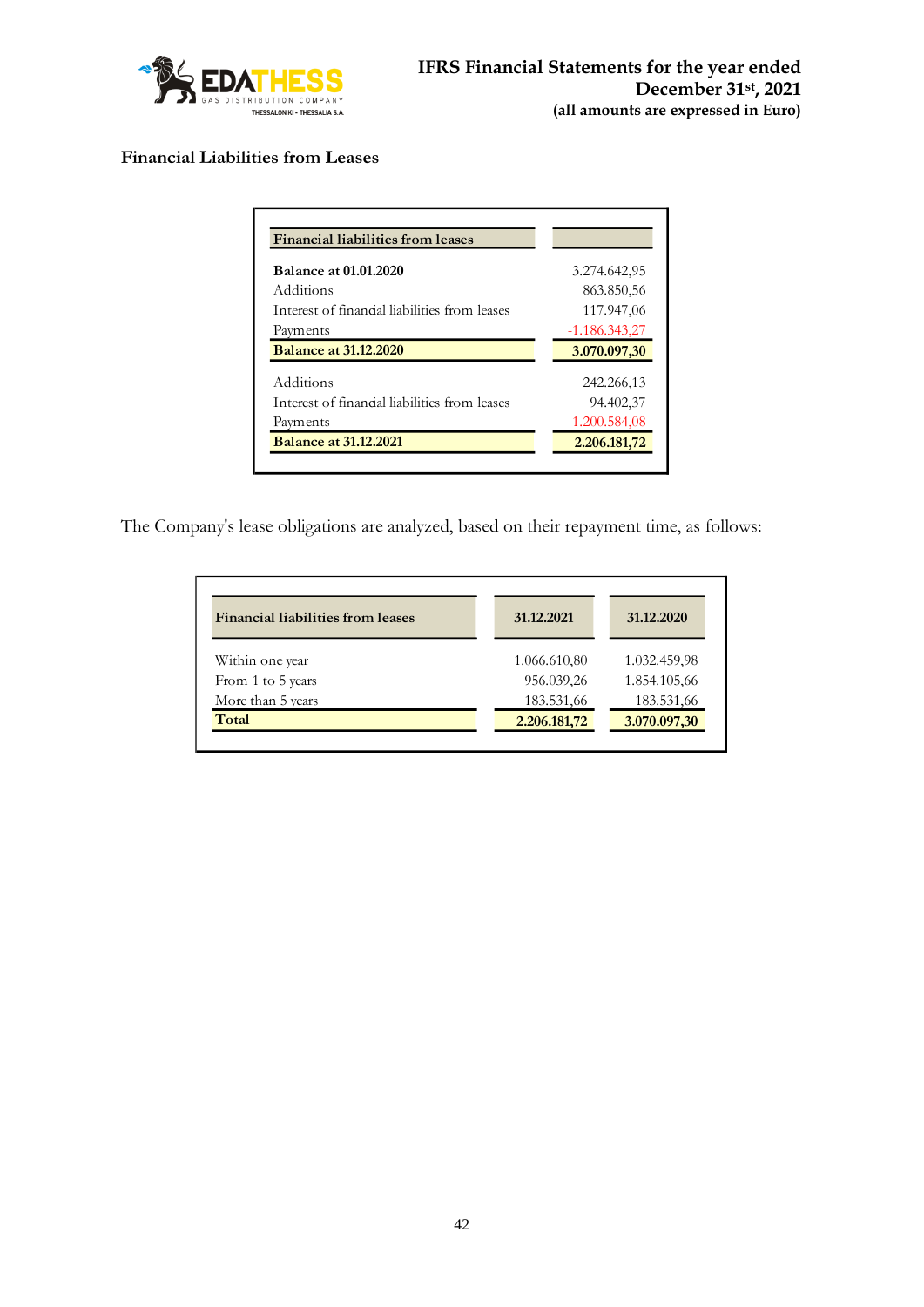

### **15. Provision for staff compensation**

| <b>Provision for Staff Compensation</b>                     | 01.01.2021-<br>31.12.2021 | 01.01.2020-<br>31.12.2020 |
|-------------------------------------------------------------|---------------------------|---------------------------|
| <b>Net Liability in the Statement of Financial Position</b> | 442.863,00                | 384.708,00                |
| <b>Components of total charge to Income Statement</b>       |                           |                           |
| Service cost                                                | 62.349,05                 | 103.703,04                |
| Interest cost                                               | 2.960,00                  | 27.504,00                 |
| Cost of extra benefits                                      | 42.701,00                 | 0,00                      |
| Total charge to income statement (Note 20)                  | 108.010,05                | 131.207,04                |
| <b>Movement of provision</b>                                |                           |                           |
| Net Liability at the beginning                              | 384.708,00                | 1.833.616,00              |
| Impact of changes in accounting policy (Note 2.3)           | 0.00                      | $-1.499.797,00$           |
| Total expense recognized in the income statement            | 108.010,05                | 57.823,00                 |
| Tota credit debit in other comprehensive income             | $-2.291,00$               | $-6.934,00$               |
| Benefits paid                                               | $-47.564,05$              | 0,00                      |
| Net Liability at the end of the year                        | 442.863,00                | 384.708,00                |
| <b>Assumptions</b>                                          |                           |                           |
| Discount Rate                                               | 0,80%                     | 0.80%                     |
| Rate of compensation increase                               | $1,50\%$                  | 1,50%                     |
| Plan Duration                                               | 6,09                      | 6,54                      |

The retirement benefit obligation was defined by means of an actuarial study.

In the expected average annual salary increase by 0,5%, the total employee benefits will increase by 3,0% to Euro 456.148,89 while in case of reduction in the expected average annual salary increase by 0,5%, the total employee benefits would be reduced by 2,9% to Euro 430.019,97.

In case of an increase of the discount rate by 0,25%, the total employee benefits would be reduced by 1,5% to the amount of Euro436.220,06 while in case of reduction of the discount rate by 0,25%, all employee benefits would increase by 1,5% to the amount of Euro 449.505,95.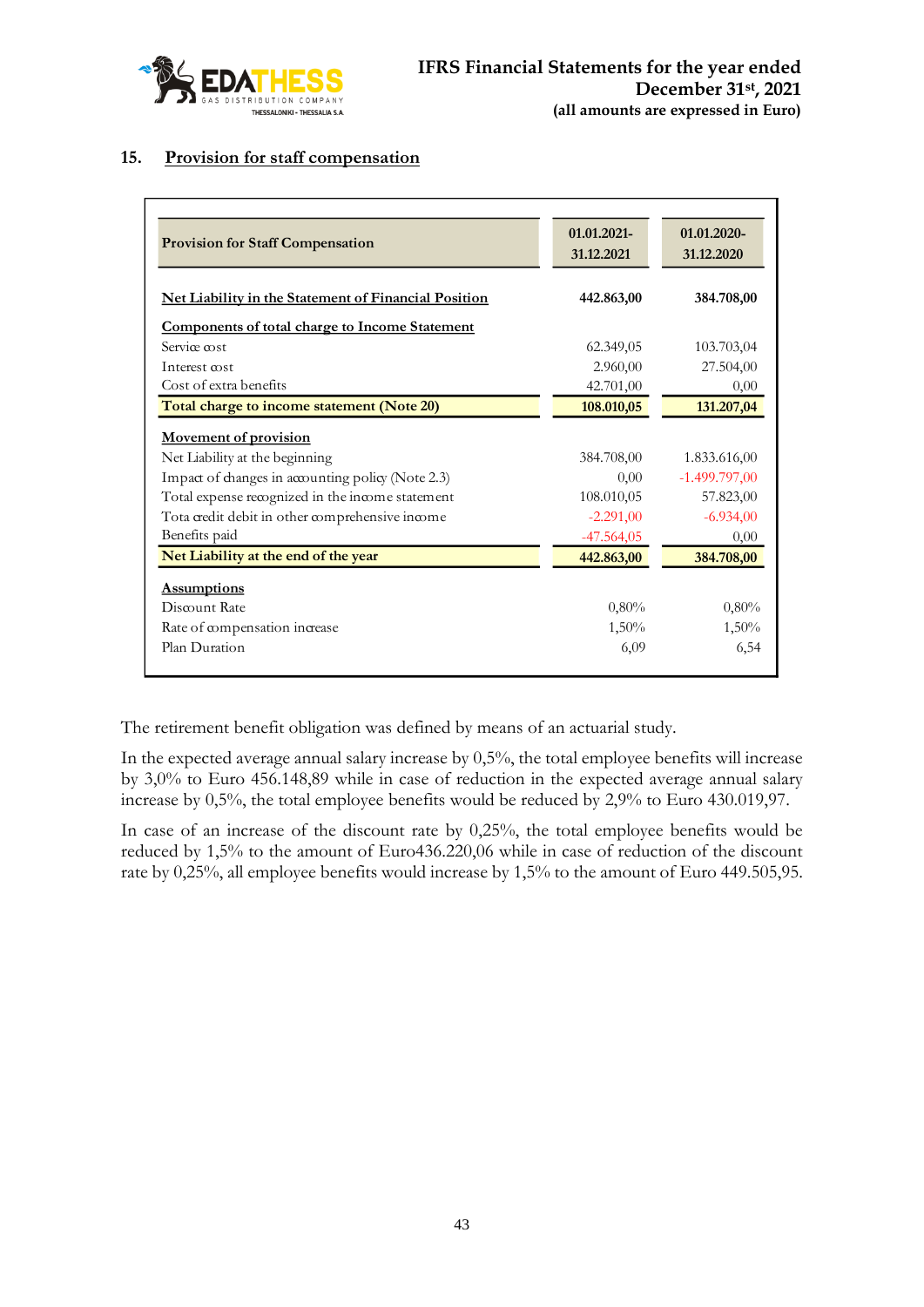

### **16. Grants**

| Grants                        |               |
|-------------------------------|---------------|
| <b>Balances at 01.01.2020</b> | 9.897.850,14  |
| Amortization of grants        | $-412.410,44$ |
| <b>Balance at 31.12.2020</b>  | 9.485.439,70  |
| <b>Balances at 01.01.2021</b> | 9.485.439,70  |
| Amortization of grants        | $-412.410,42$ |
| <b>Balance at 31.12.2021</b>  | 9.073.029,28  |

Grants were received from the Greek State (Ministry of Development) and are amortized over the period of the License (until 2043).

# **17. Trade and Other Payables and Other Long-Term Liabilities**

| Trade and Other Long-Term Liabilities   | 31.12.2021    | 31.12.2020    |
|-----------------------------------------|---------------|---------------|
| Trade payables (except related parties) | 15.905.481,15 | 10.702.769,78 |
| Payables to related parties (Note 23)   | 53.327,18     | 1.954,87      |
| Other payables                          | 4.138.903,74  | 3.736.749,05  |
| Accrued expenses                        | 11.160.020,21 | 11.271.867,49 |
| Total                                   | 31.257.732,28 | 25.713.341,19 |

Other long-term liabilities are amounting to Euro 1.632.198,34 (31.12.2020: Euro 1.181.927,08) concern guaranties received from Distribution Users as collateral for future payments and are refundable on termination of their contracts.

During 2021, the submission of applications for potential beneficiaries for inclusion in the action plan "Replacement of oil heating systems with natural gas systems in houses in the Region of Thessaly", which was implemented under the NSRF 2014-2020, started and completed. The program is expected to benefit approximately 2,300 potential consumers in the region of Thessaly. A total of 3,520 applications has been received for the year 2021, which exceed the budget of Euro 6.12 million, for this action. According to the procedure, the audit of the applications by the host and audit body is in progress, based on the submission time order, until 100% of the available grant is formally covered.

The Company has already received part of the grant amounting to Euro 600,000.00, of which it has already disbursed until 31.12.2021, an amount of Euro 107,356.65 and the remaining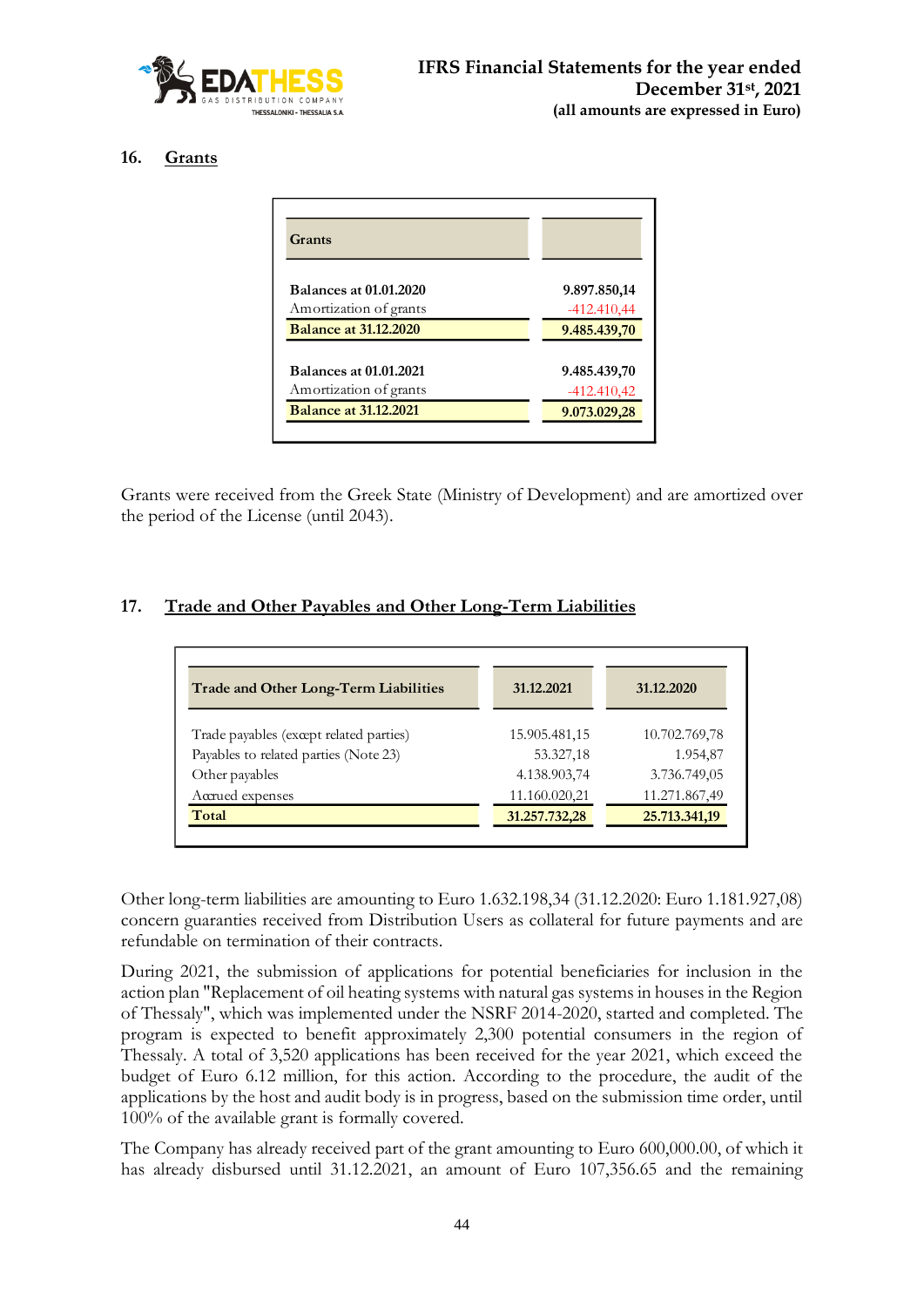

amount of Euro 492,643.35 is reflected in the other liabilities and has been almost in its entirety disbursed in January 2022.

## **18. Income Tax**

| <b>Income Tax</b>                                                             | 01.01.2021-<br>31.12.2021 | 01.01.2020-<br>31.122020 |
|-------------------------------------------------------------------------------|---------------------------|--------------------------|
|                                                                               |                           |                          |
| Current income tax                                                            | $-5.288.261,75$           | $-6.428.190,78$          |
| Deferred tax (Note 8)                                                         | $-48.517,33$              | 21.912,90                |
| <b>Income Tax Expense</b>                                                     | $-5.336.779,08$           | $-6.406.277,88$          |
| <b>Profit before Taxes</b>                                                    | 23.683.800,42             | 26.961.914,73            |
| Income Tax calculated based on current tax rate<br>$(2021: 22\%, 2020: 24\%)$ | $-5.210.436,09$           | $-6.470.859,54$          |
| Tax impact on non deductible expenses                                         | $-77.724.98$              | $-153.192,74$            |
| Tax impact on non taxed income                                                | 70.152,73                 | 217.774,40               |
| Impact from change in tax rate                                                | $-118.770,73$             | 0,00                     |
| Income Tax Expense presented in Income Statement                              | $-5.336.779,08$           | $-6.406.277,88$          |
| <b>Income Tax Payable</b>                                                     | 31.12.2021                | 31.12.2020               |
| Income Tax                                                                    | 5.288.261,75              | 6.428.190,78             |
| (+) Income Tax installments- previous year                                    | 1.094.587,32              | 1.514.921,10             |
| (-) Income tax advance and other withheld taxes                               | $-4.539.633,29$           | $-6.592.008,02$          |
| Total                                                                         | 1.843.215,78              | 1.351.103,86             |
| Total Income tax paid during the year                                         | 4.798.683,12              | 4.544.763,30             |

The audit for the issuance of tax compliance certificate for fiscal years 2011 - 2020 conducted by the statutory auditors of the Company in compliance with the provisions of Article 82, par. 5, L.2238/1994 and the provisions of Article 65A, L.4174/2013. The audits did not reveal any additional tax liabilities.

For fiscal year 2021 the Company is subject to the tax audit of Chartered Accountants provided by the provisions of Article 65A, L.4174/2013. This audit is in progress and the related tax certificate to be awarded after the publication of the Financial Statements for the year ended December 31<sup>st</sup>, 2021. In case, on completion of the audit, any additional tax liabilities incur, it is estimated that they will have insignificant impact on the Financial Statements.

On 19.04.2021, the Independent Public Revenue Authority, has issued an order with protocol No 254/0/1118, for the partial audit of the Value Added Tax (VAT) of the year 2015 of EDA THESS S.A. Also, on 10.06.2021, the Independent Public Revenue Authority, has issued an order with protocol No 286/0/1118 for the partial audit of the Value Added Tax (VAT) of the year 2015 of EPA THESSALIA S.A.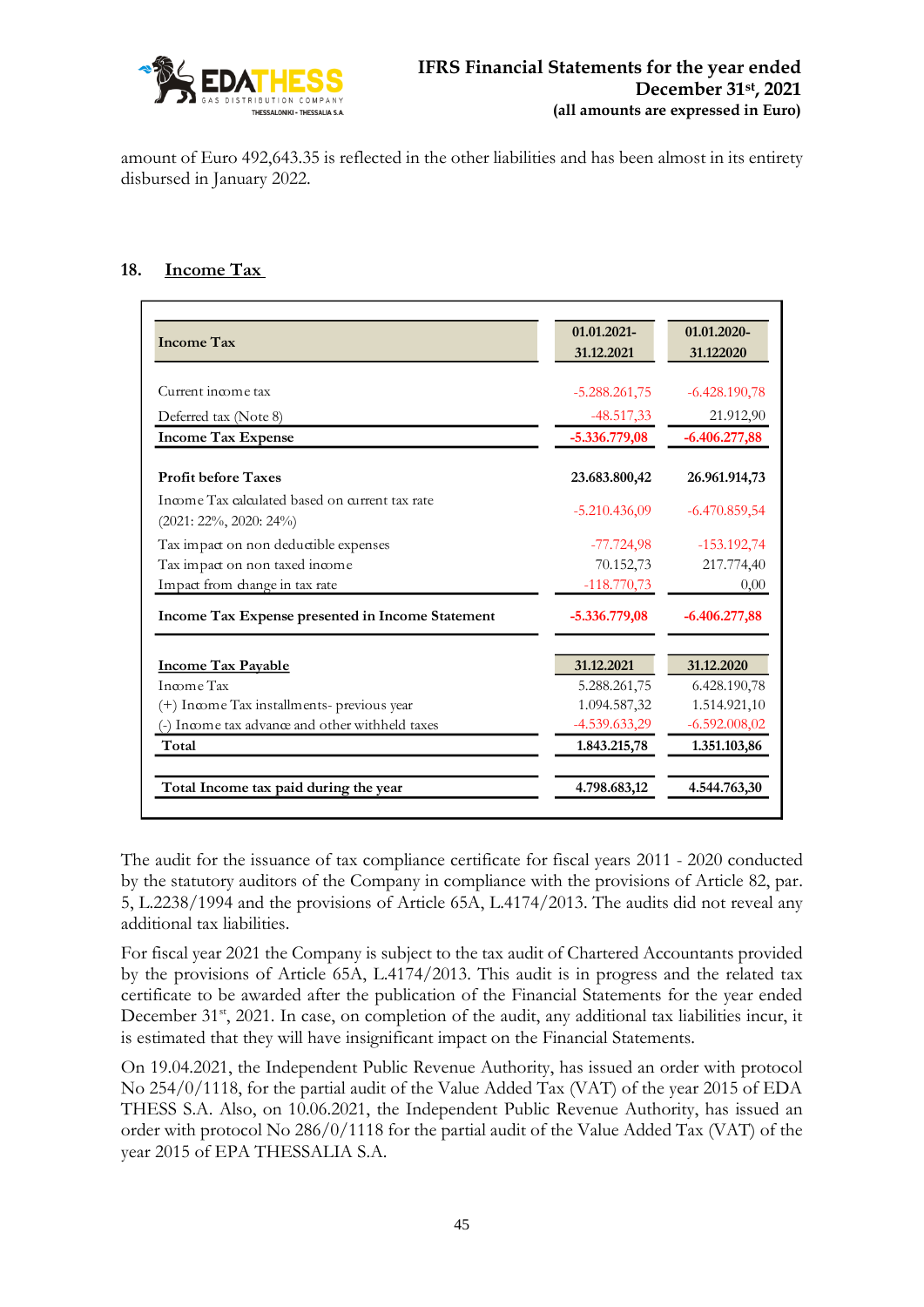

The tax audit for the year 2015 has already been completed for both EDA THESS and EPA Thessaly without the imposition of additional taxes against the Company.

On 18.03.2021, the Independent Public Revenue Authority, has issued two orders with protocol No 203/0/1118 and No 204/0/1118, for the audit of the year 2016 of the companies EDA THESS S.A. and EPA Thessalia S.A.

The above-mentioned tax audits for fiscal year 2016 have also been completed and it is expected that within the next period the respective reports with the findings of the audits will be sent, which based on what we know so far, are not expected findings that will result in a tax burden.

# **19. Other Income**

| <b>Other Income</b>                             | 01.01.2021-  | 01.01.2020-  |
|-------------------------------------------------|--------------|--------------|
|                                                 | 31.12.2021   | 31.12.2020   |
| Income from andllary services                   | 1.514.274,36 | 1.169.634,16 |
| Income from expenses recharges to third parties | 9.615,24     | 8.408,68     |
| Other income                                    | 2.151.601,58 | 1.441.858,80 |
| Total                                           | 3.675.491,18 | 2.619.901,64 |

Revenues from ancillary services are related to services provided to Distribution Users and/or to Final Customers. They are supplementary to the Basic Distribution Activity and are provided exclusively by the Company within the License Area, in accordance with article 13 of Distribution Network Operation Code (GG B' 1507/02.05.2018).

RAE with the decision 570/2020 (GG B' 2050/30.05.2020), approved the Catalog of Ancillary and Invoiced Services of the Distribution Networks of Thessaloniki and Thessaly and their unitary prices, in accordance with the provisions of article 13 of the Distribution Network Operation Code. According to the approved cost-oriented methodology, the revenue of each service is equal to the corresponding cost.

Other income includes, as of December 31<sup>st</sup>, 2021, the income derived from rendering services to another Distribution Network Company amounting to Euro 1.440.136,67 (31.12.2020: Euro 739.963,03) (Note 1) as well as various other revenues that arose from the operation of the Company amounting to Euro 708.769,97 (31.12.2020: Euro 701.895,77 which derived from the positive outcome of two litigation cases regarding the refund of withholding taxes amounting to Euro 472.630,83 Note 26).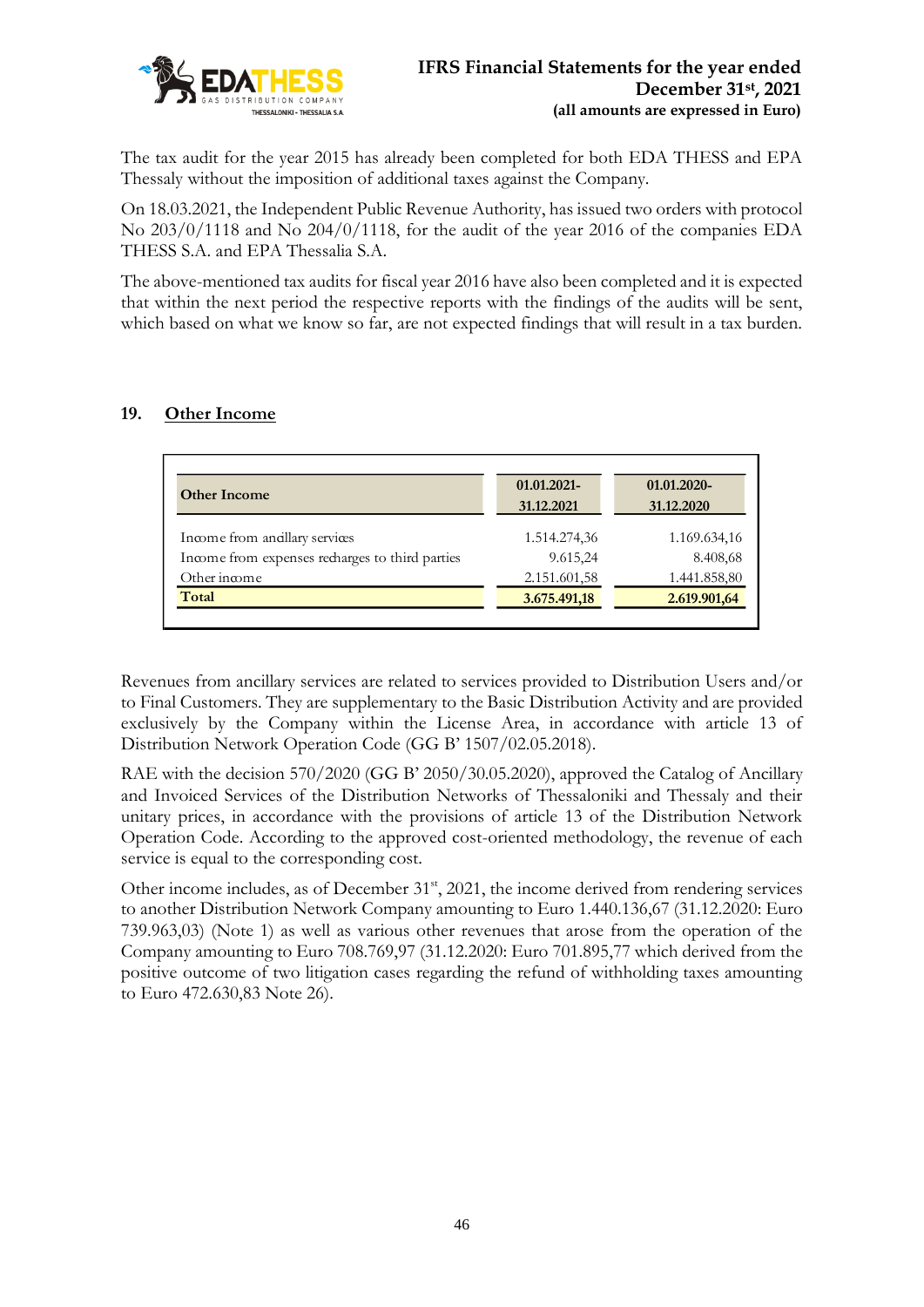

# **20. Personnel cost and Number of Employees**

| <b>Personnel Cost and</b>                      | 01.01.2021-      | 01.01.2020-     |
|------------------------------------------------|------------------|-----------------|
| <b>Number of Personnel</b>                     | 31.12.2021       | 31.12.2020      |
|                                                |                  |                 |
| Payroll expenses                               | $-8.607.727,02$  | $-9.669.944.92$ |
| Employer's contributions                       | $-1.990.866,93$  | $-2.436.468,74$ |
| Other personnel expenses                       | $-995.945.27$    | $-1.121.866,63$ |
| Provision for personnel compensation (Note 15) | $-108.010,05$    | $-57.823,00$    |
| <b>Personnel cost</b>                          | $-11.702.549.27$ | -13.286.103,29  |
|                                                |                  |                 |
| Number of employees at the end of the year     | 265              | 278             |

Part of personnel cost as well as third-party works overview services amounting to Euro 5.853.474,63 (31.12.2020: Euro 5.132.293,52) has been capitalized at the cost of Distribution Network since it is directly related to the construction.

# **21. Other Operating Expenses**

| <b>Other Operating Expenses</b> | 01.01.2021-     | 01.01.2020-      |  |
|---------------------------------|-----------------|------------------|--|
|                                 | 31.12.2021      | 31.12.2020       |  |
| <b>Staff Related Expenses</b>   | $-690.106,39$   | $-764.878.95$    |  |
| Gas Meter Readings              | $-1.854.504.99$ | $-2.053.795,28$  |  |
| <b>Gas Network Expenses</b>     | $-2.246.329,11$ | $-1.635.238,95$  |  |
| Software Maintenance            | $-934.990,50$   | $-1.001.369.03$  |  |
| Marketing Expenses              | $-948.248.32$   | $-1.009.666,85$  |  |
| Building Maintenance            | $-639.86624$    | $-648.756,75$    |  |
| CNG Virtual Pipeline Service    | $-2.397.702.63$ | $-1.100.965,63$  |  |
| Service and other costs         | $-5.645.651,69$ | $-2.539.190,09$  |  |
| Total                           | -15.357.399,87  | $-10.753.861,53$ |  |

Staff related expenses: Includes other employee expenses (telephony, travel expenses, subscriptions etc.)

**Gas Meter Readings**: Includes expenses related to gas meter readings, which are dependent on the number of activated delivery points.

**Gas Network Expenses**: Includes mainly maintenance expenses related to the safe and smooth operation of the Distribution Network.

**Software Maintenance**: Includes expenses related to the operation and maintenance of the IT infrastructure and applications.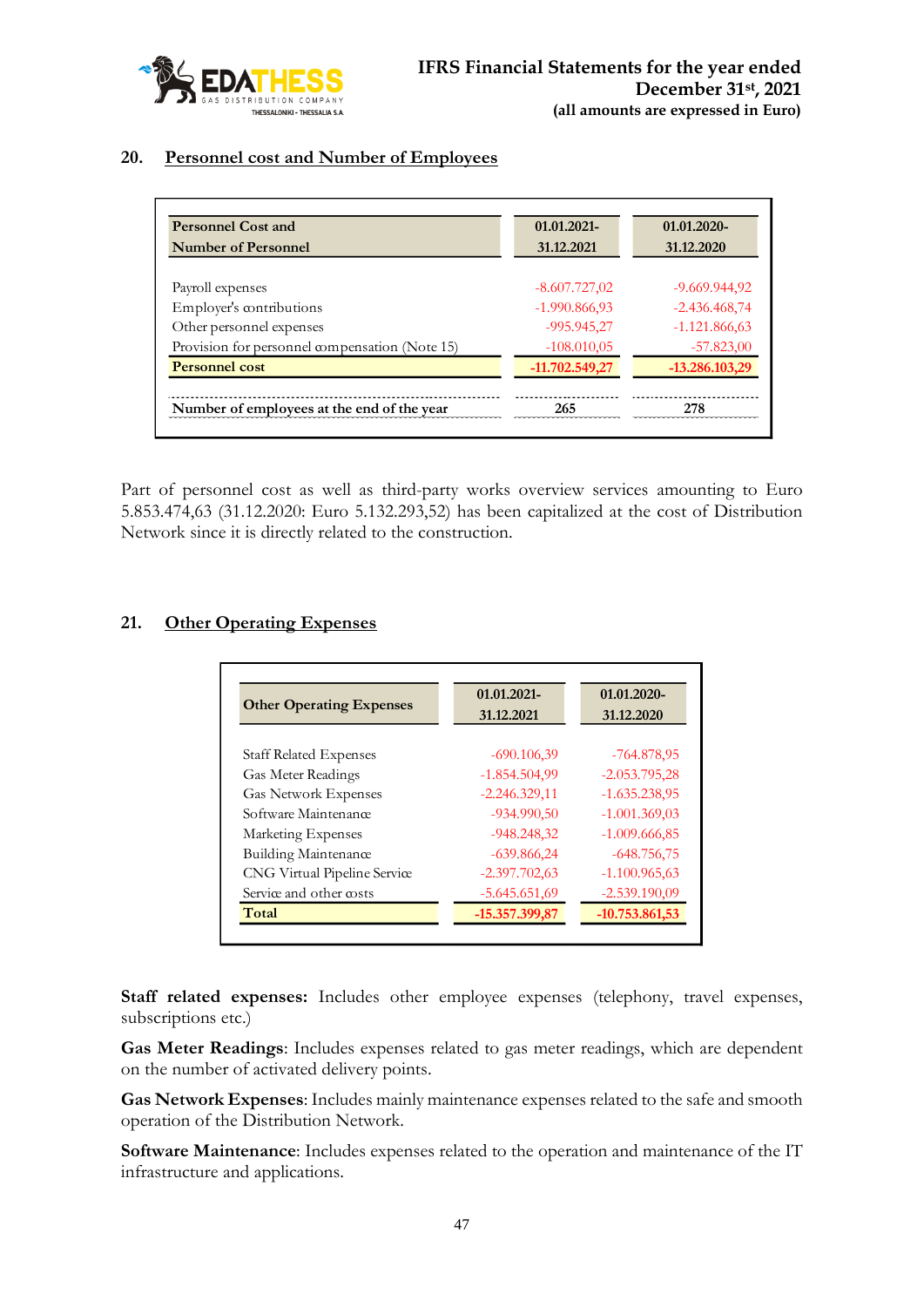

**Marketing Expenses**: Includes expenses related to the promotion of the use of natural gas on the Distribution Networks aiming to increase penetration in the License areas, according to the provisions of article 16 of the Code and the safe use of natural gas.

**Building Maintenance**: Includes expenses related to buildings such as building security, electricity & water supply etc.

**CNG Virtual Pipeline Service**: Includes costs of CNG virtual pipeline services

**Service and other costs**: Includes all other operational expenses of the Company such as thirdparty fees, consultancy expenses, third-party works overview services, auditing and fiscal services, maintenance and utilities, post office commissions, messaging services.

# **22. Financial Income and Expenses**

| Financial Income & Expense                              | 01.01.2021-<br>31.12.2021 | 01.01.2020-<br>31.12.2020 |
|---------------------------------------------------------|---------------------------|---------------------------|
|                                                         |                           |                           |
| Income                                                  |                           |                           |
| Interest income (Note 11)                               | 8.759,68                  | 131.024,64                |
| Income from interest on late payments                   | 1.105,17                  | 157,03                    |
| Total                                                   | 9.864,85                  | 131.181,67                |
| <b>Expenses</b>                                         |                           |                           |
| Bank charges and other financial expenses               | $-103.495.93$             | $-36.557,48$              |
| Interest on bond loan (Note 14)                         | $-1.131.825.33$           | $-911.189.64$             |
| Interest of financial liabilities from leases (Note 14) | $-94.402,37$              | $-117.947,06$             |
| Total                                                   | $-1.329.723.63$           | $-1.065.694,18$           |

### **23. Related Party Transactions and balances**

Income Statement comprises income and expenses arising from transactions between the Company and related parties.

Such transactions mainly consist of sales and purchases of goods and services along with the Gas Network Transfers in the ordinary course of business and are analysed as follows: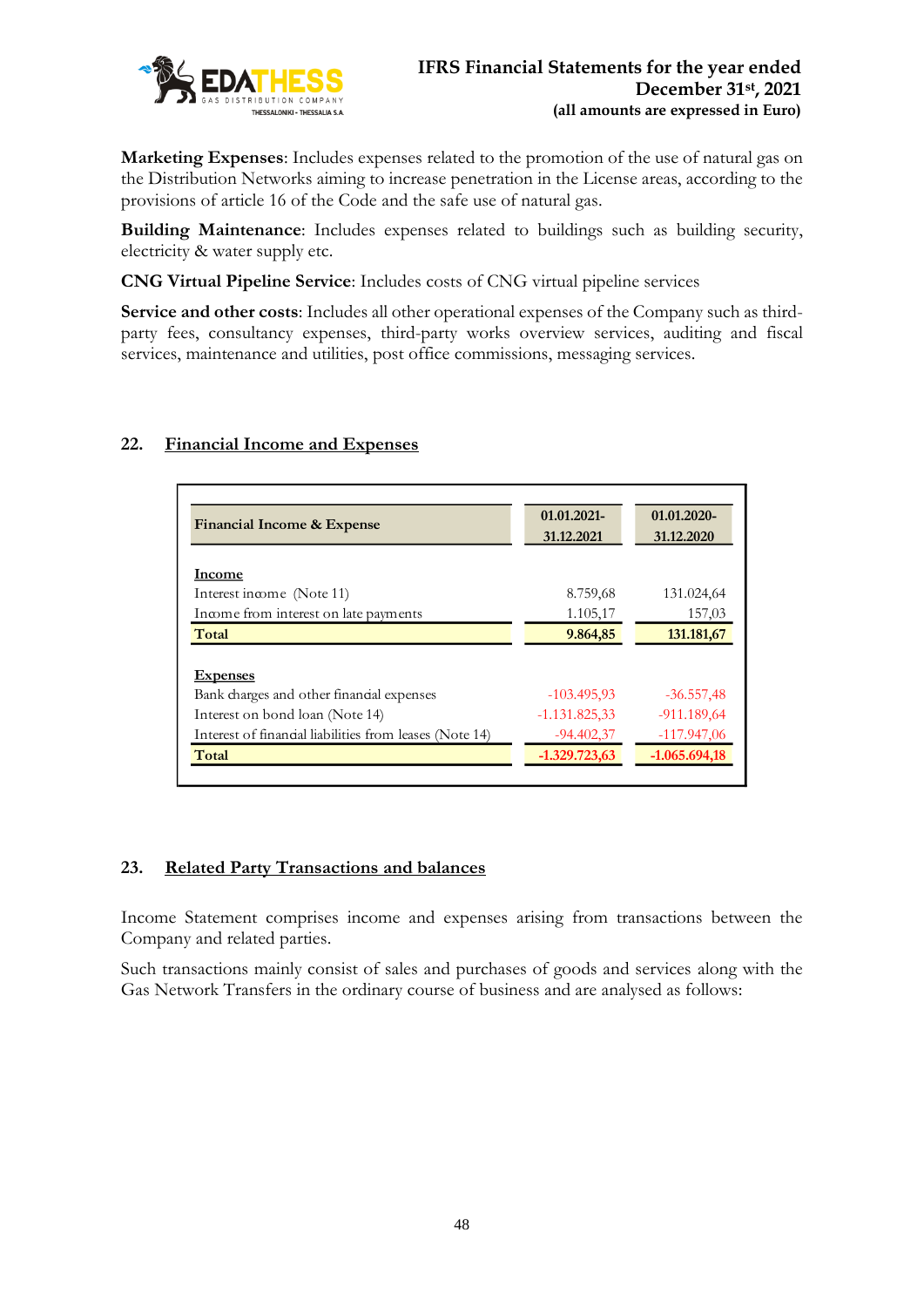

| <b>Related Party Transactions</b> | 01.01.2021-<br>31.12.2021 | $01.01.2020 -$<br>31.12.2020 |
|-----------------------------------|---------------------------|------------------------------|
| Sales of services                 | 51.484.738,42             | 53.701.542,95                |
| <b>Gas Network Transfer</b>       | 299.466,76                | 739.684,52                   |
| <b>Purchases of Services</b>      | 719.066,80                | 982.448,17                   |
| <b>Board of Directors Fees</b>    | 70.800,00                 | 70.842,84                    |

| Closing Balances coming from sales and purchases of<br>goods and services | 31.12.2021    | 31.12.2020    |
|---------------------------------------------------------------------------|---------------|---------------|
| Due from Related Parties (Note 10)                                        | 15.075.174,14 | 14.271.030,00 |
| Due to Related Parties (Note 17)                                          | 53.327,18     | 1.954,87      |
| Amount due to the board of directors                                      | 19.396,80     | 19.396,80     |

The open balances at the end of the year have no collaterals and the settlement is performed in cash.

It is also underlined that there are no specific agreements or co-operations between the Company and its related parties and any transactions between them are carried out based on the usual terms, within the context and the specificities of each market.

### **24. Liabilities from Short-term and Low Value Leases**

| <b>Operating Leases</b>                          | 31.12.2021 | 31.12.2020 |
|--------------------------------------------------|------------|------------|
| Within one year                                  | 57.710,62  | 49.612,17  |
| From 1 to 5 years                                | 0,00       | 0,00       |
| Total                                            | 57.710,62  | 49.612,17  |
|                                                  | 31.12.2021 | 31.12.2020 |
| Total expense recognized in the income statement | 91.003.38  | 134.078.41 |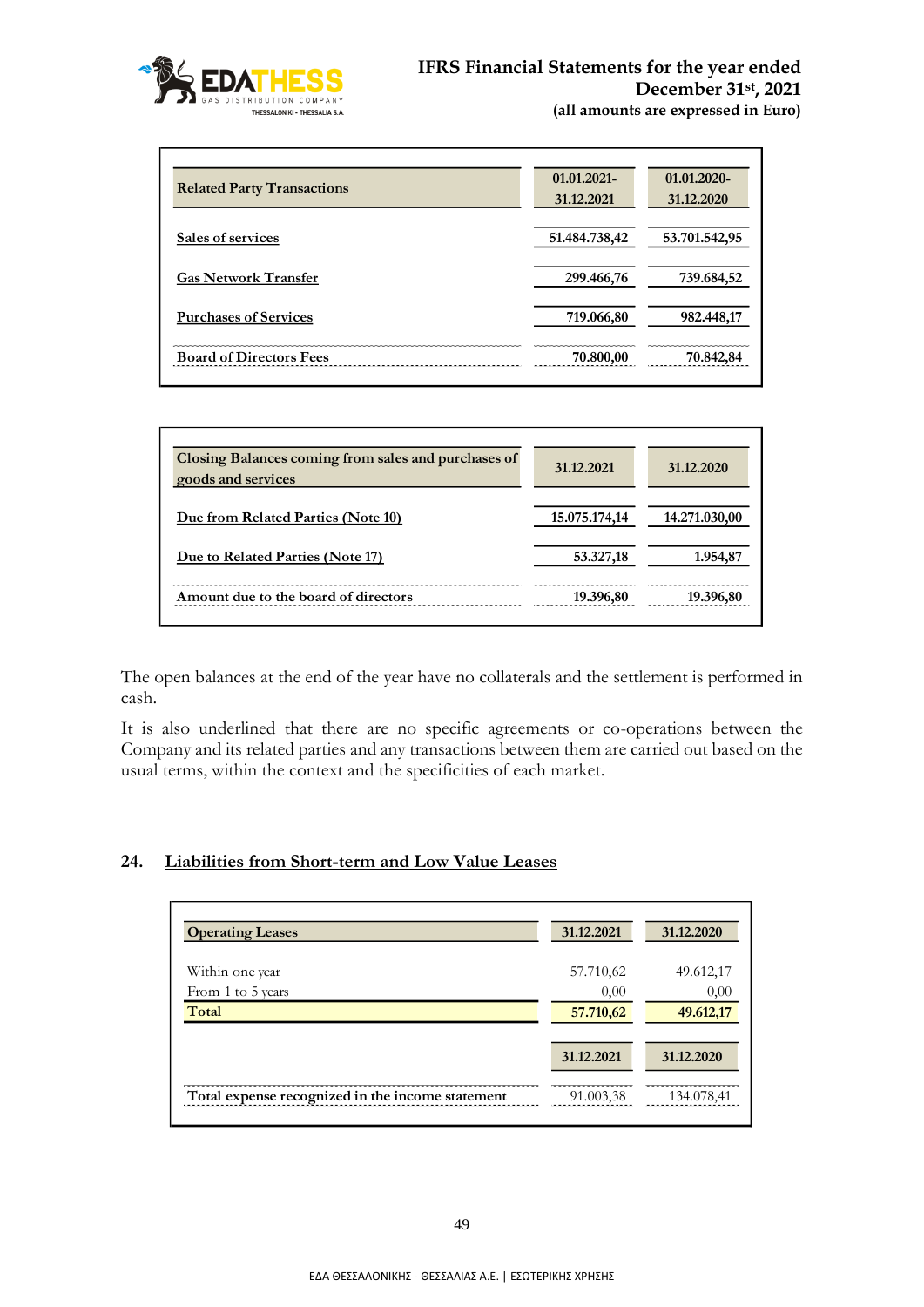

Leases concern short-term or low value leases of cars and printers ending in various dates up to December 2022

# **25. Commitments and Contingent Liabilities/ Assets**

The obligations and requirements deriving from letters of guarantee and unexecuted contracts are as follows:

| <b>Commitment and Contingent Liabilities/ Assets</b>                 | 31.12.2021    | 31.12.2020    |
|----------------------------------------------------------------------|---------------|---------------|
| Liabilities                                                          |               |               |
| Open network construction contracts still in use                     | 15.693.449,85 | 9.976.653,14  |
| Letters of Guaranties to vendors and third parties                   | 907.898,71    | 222.800,00    |
| Total                                                                | 16.601.348,56 | 10.199.453,14 |
|                                                                      |               |               |
| <b>Assets</b>                                                        |               |               |
| Letters of guaranties from distribution users                        | 19.965.075,92 | 23.317.094,58 |
| Letters of guaranties from network constructors & materials' vendors | 5.002.139,58  | 4.351.220,37  |
| Total                                                                | 24.967.215,50 | 27.668.314,95 |

### **26. Outstanding litigations**

The Company is involved in various court cases (in the capacity of plaintiff or defendant) within its normal operations. Management, as well as the external and inhouse legal advisors of the Company, consider that the outcome of these outstanding legal cases or arbitration proceedings, will not have a significant effect on the Financial Statements or the operations of the Company.

It is noted that with the no 12152/2020 decision of the Athens Administrative Court, management recognized a claim from the Greek State amounting to Euro 271,556.06 regarding the acceptance of the appeal of the former EPA Thessaloniki. Similarly following the decision no 3393/28.02.2020 of the Athens Administrative Court which accepted the respective appeal of the former EPA Thessaly for an amount of Euro 201,073.76 which was collected on the  $4<sup>th</sup>$ quarter of fiscal year 2020 (Note 19).

### Case Compensatory measures RAE

On 31.08.2020, RAE Decision 1058/22.06.2020 (OGG B' 3545/27.08.2020) was notified to the Company, with subject "Taking compensatory measures for gas distribution tariffs pursuant to par. 10 of article 41 of Directive 2009/73 / EC, as incorporated in the domestic legal order with the provision of par. 4 of article 15 of Law 4001/2011" according to which Regulatory Authority for Energy ("RAE"), in summary, decided the adoption of compensatory measures which concern all the Eligible Customers, who during the period 14.08.2015 until 01.12.2016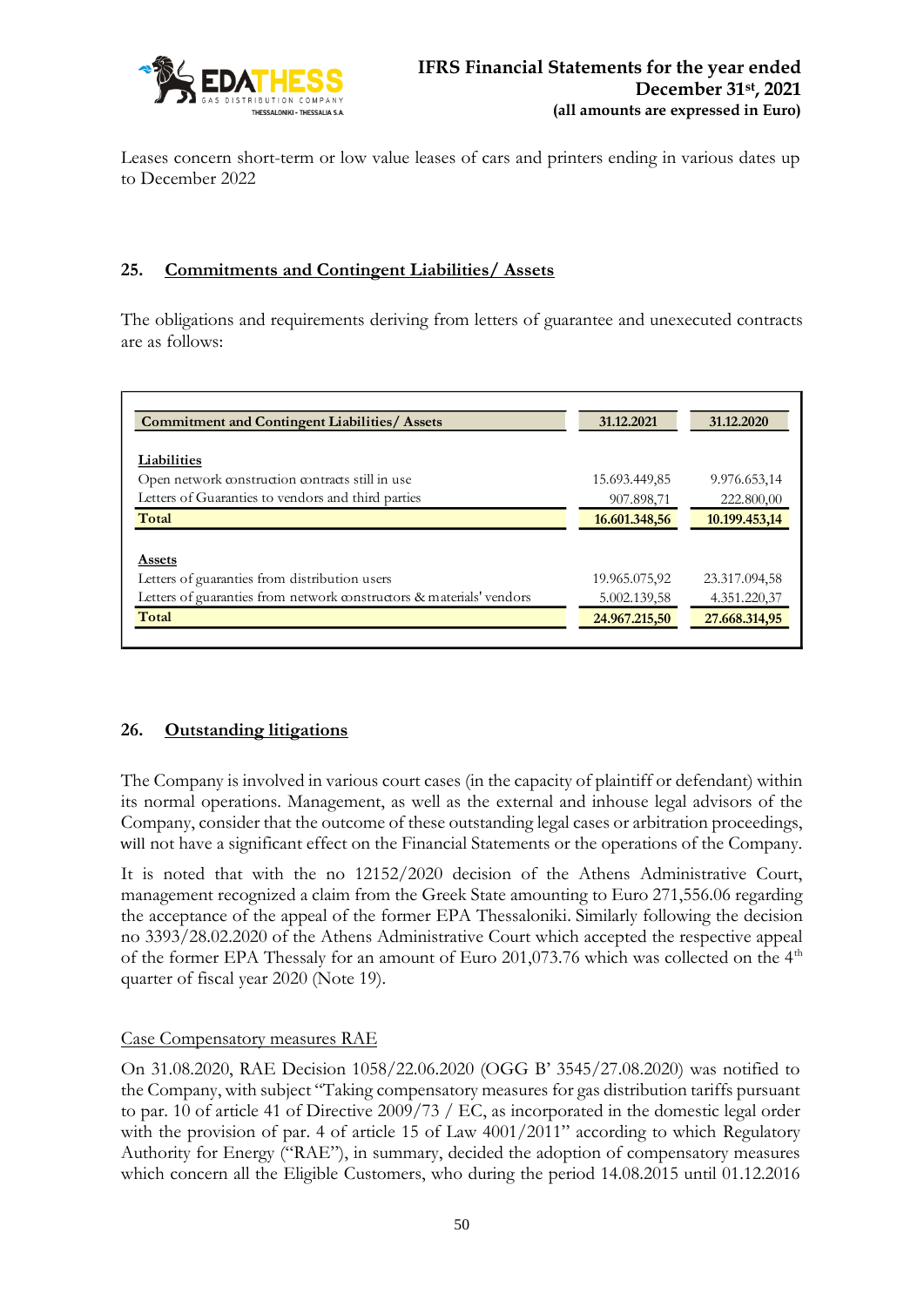

were charged by the former EPAs and DEPA, distribution tariff of  $4 \text{ }\epsilon/\text{MWh}$ , based on the relevant provision of law 4336/2015. According to the Decision, the compensatory measures will be calculated as payable amount (in  $\epsilon$ ) by the Company. For the calculation, RAE has set the tariff coefficients that would be valid for the period 14.08.2015 – 30.11.2016. These Eligible Customers (beneficiaries of the compensatory measures) will receive a refund following a written application to the Distribution Network Operators. The Company may pay the amount payable in installments, in a period not exceeding five (5) years from the publication of the Decision.

The Company, according to the procedure provided by law, submitted to RAE an application for the revision of the above decision, on 25.09.2020.

With the letter RAE O-85939 / 26.01.2021, the RAE Decision 1480/29.10.2020 with which RAE during the 22.10.2020 and 29.10.2020 Plenary Sessions, decided on the rejection of the review request submitted by the Company against the RAE Decision 1058/2020,

The Company, based on the submitted application for revision, assesses that the Decision RAE 1058/2020 is legally and substantially unfounded, inter alia, because:

- 1. RAE issued the Decision in violation of the provision of par. 4 of article 15 of law 4001/2011 and specifically, imposed compensatory measures without previously proceeding to the determination of temporary Basic Distribution Activity tariffs.
- 2. The legal framework (Law 3428/2005 and Law 4001/2011) that was applicable then did not interfere, in any way, RAE in exercising its competence for setting temporary tariffs.
- 3. The adoption of compensation measures is linked in accordance to the applicable legislation, to the prior determination of temporary tariffs.
- 4. Following the provisions of law 4336/2015, the formal legislator clearly established a transitional price for the Basic Activity of the Natural Gas Distribution Network.
- 5. The Company acts in accordance with the principle of legality and therefore, could not receive a Basic Activity tariff lower than the one provided by law.
- 6. In assessing the criteria, the Authority did not take under consideration that responsible for taking actions was not each Operator, but RAE itself, as well as the State.
- 7. In accordance with the provisions of Law 4336/2015, the entities billed, with the transitional Basic Activity tariff, for the provision of the Basic Activities, are the Distribution Users and not any other entities.
- 8. The extension of the imposition of the measure of refund (compensation) of the additional amounts, as supposedly compensatory measures, to all the Eligible Customers constitutes a wrong judgment of RAE, lying outside the legislative authorization, and violation of the principle of legality.
- 9. The nature of the "compensatory" measures taken, is purely compensatory (as damages) and in no way regulatory.
- 10. The starting date of the regulatory competence of the Authority to take compensatory measures is not from 20.08.2015, but from the date that law 4001/2011 entries in force.
- 11. The Decision was issued in excess of RAE's competences, given that RAE, within the framework of its regulatory competence, can only impose regulatory measures and in this case, related to the pricing of the Basic Activity and in no case to decide the return of amounts, i.e. taking compensatory (as damages) measures.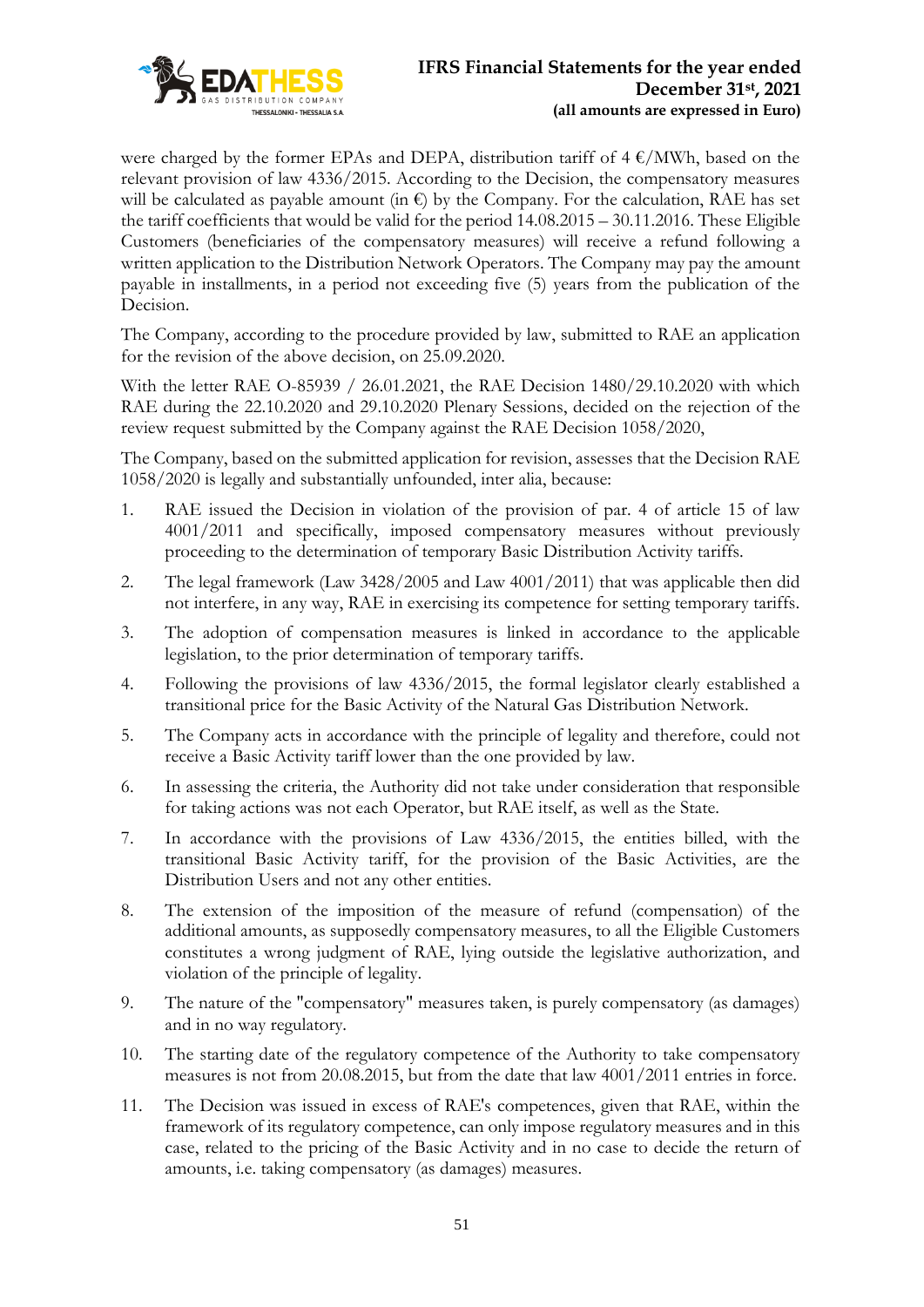

The Management of the Company, taking into account the decision of the Authority for the rejection of the application for revision and the opinion of its legal advisors, filed an appeal before the Administrative Court of Appeal and an application for annulment before the Council of State, timely and lawfully, and their hearing has been set on 18.03.2022 (I' Annulment Procedure Depart.) before the Administrative Court of Appeal of Athens, following an internal referral by the CoS. The contested decisions of RAE are the decisions no. 1058/2020 and 1480/2020.

Furthermore, on 23.09.2021 the RAE decision No. 729/2021 was issued on the "Approval of refundable amounts by the Company under the trade name GAS DISTRIBUTION COMPANY THESSALONIKI-THESSALY SA., to the Eligible Customers which are beneficiaries of the compensatory measures by virtue of RAE decisions 1058/2020 and 1480/2020". An application for revision was filed before RAE against this decision.

Based on RAE decision 729/2021, the Company is required to pay a total amount of Euro 3,256,160.83 as a refund of compensatory measures (Euro 1,809,699.00 for the Thessaloniki Distribution Network and Euro 1,446,461.83 for the Thessaly Distribution Network) in 36 equal interest-free installments from 01.11.2021 to 31.10.2024. The Company has not yet paid any amount, in view of the aforementioned pending litigation.

Pending the hearing of the case before the Administrative Court of Appeal of Athens, the Company on 01/02/2022 filed two applications for suspension of the execution of the above RAE decisions (1058/2020, 1480/2020 and 729/2021) until the Court judges upon the administrative appeal and the application for annulment. In the event that the application for suspension is not accepted, RAE will proceed with the imposition of sanctions for noncompliance with the execution of its decisions, which can again be challenged by EDA THESS.

The Management and the legal advisors of the Company estimate that based on the reasons for annulment that have been presented in the various legal acts before the Administrative Court of Appeal of Athens, the filed applications for annulment against the respective decisions of RAE will be successful.

### SOVEL case

The Company DEPA COMMERCIAL SA brought before the arbitral tribunal (article 20 of the contract dated 20.10.2003 between DEPA SA and EPA THESSALY SA) its lawsuit of 17.09.2021, appointing her own arbitrator. The Company appointed its own arbitrator on time. The lawsuit in question is brought for a claim of Euro 2,889,213.70. To date, the proceedings before the Arbitral Tribunal have not proceeded, as the court has not yet been established. The Company has recognized in the Financial Statements a provision of Euro 200,000, which includes the fees of the umpire and the arbitrator appointed by the EDA THESS.

### Special Levy in favor of LGOs case

The Ministerial Decision ("MD") No. ΥΠΕΝ/ΔΥΔΡ/123679/338/23.12.2021 provided the procedure and conditions for the payment of the special levy for the consumption of natural gas, in accordance with the fifth sentence of par. 1 of article 5 of law 2364/1995. This is a regulation that has been pending for more than two years. According to article 2 of the MD, it is provided that the Operators of the Natural Gas Distribution Network who were granted with the Natural Gas Distribution Network Operation License, are obliged to pay the special levy of article par. 1 of article 5 of law 2364/1995 to KEDE, according to points 10-12 of the preamble,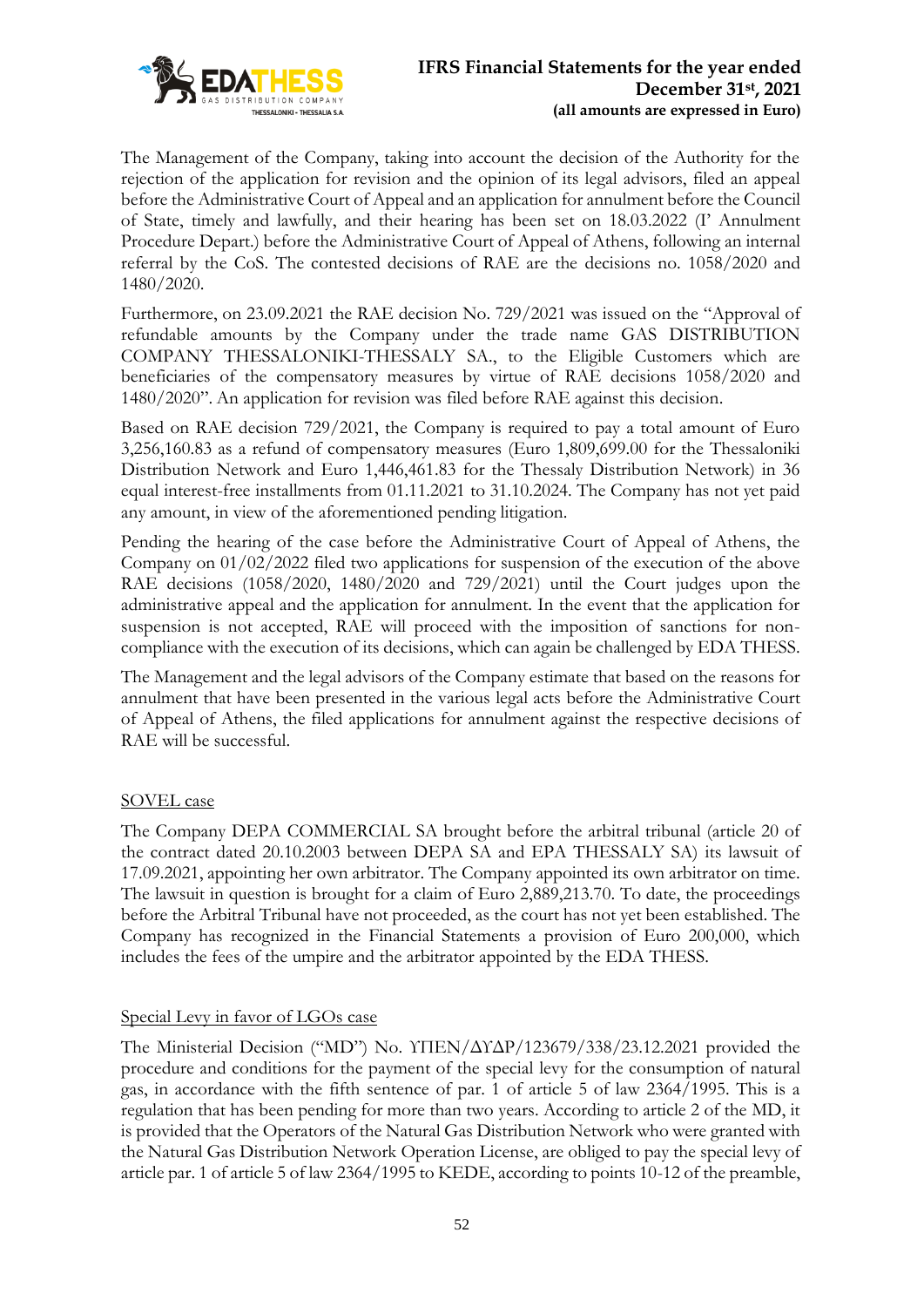

for the time period from 1.1.2019 to 31.12.2020. Beneficiaries of the above levy are the Municipalities, which lie within the geographical limits of activity of the Gas Distribution Network Operators, according to the granted Licenses.

According to the provisions of article 3 of the MD, every obligated Operator of Natural Gas Distribution Networks, of article 2, must pay to KEDE, a special levy, according to the fourth sentence of par. 1 of article 5 of law 2364/1995, as amended and in force, for the period 1.1.2019-31.12.2020, the amount of which is equal to ten percent (10%) of the dividend paid to DEPA Infrastructure SA, for the said years. The Company is required to pay the amount of Euro 1,952,751.58 in the time specified by the above MD, while it has already paid to DEPA Infrastructure SA the total of the respective dividend without any withholding based on its Ordinary General Assembly of Shareholders decisions for the years 2019 and 2020.

On 25/02/2022 EDA THESS filed an application for the annulment of the above MD before the CoS, following a relevant decision of the Board of Directors of the Company during its meeting No. 56/23.02.2022. It is deemed necessary to challenge the above decision for formal and substantive reasons. A total of seven irregularities are identified, for which the ministerial decision should be annulled, as set out below.

- 1. The levy imposed by the contested decision is non-compensatory and therefore constitutes a financial burden which has the nature of a tax.
- 2. The legislative delegation provided with the last sentence of paragraph 1 of article 5 of law 2364/1995 is unconstitutional, as contrary to the provisions of article 78 of the Constitution, since the determination of tax amount or the respective collection procedure is not allowed by a regulatory act and must therefore be annulled.
- 3. The contested decision falls out of the limits of what is constitutionally permissible, to wit is contrary to the mandatory provisions of Article 78 of the Constitution, as retroactive application is not allowed by a regulatory act, which imposes a tax, and should therefore be annulled.
- 4. The contested decision is outside the legislative delegation by regulating issues at a time that is not in line with the time for which the respective delegation is granted.
- 5. The administration, with the contested decision, violates the principles of good administration and the protected trust of the taxpayer.
- 6. The contested decision suffers from a lack of reasoning, even if the disputed financial burden was to be characterized as an "levy" and in fact of a special reasoning, which also should refer to the public interest it serves.
- 7. The content and the obligation imposed by the contested decision implies the imposition of the same levy for the same period of time to the detriment of EDA THESS, due to the fact that, on the one hand, the obligation of the Company has been fulfilled and on the other the contested decision does not identify the persons liable for a specific period of time, as a result of which the Company is charged to pay a financial charge twice (2).

The Management and the legal advisors of the Company estimate that based on the reasons for annulment that have been presented, the filed application for annulment against the above Ministerial Decision will be successful.